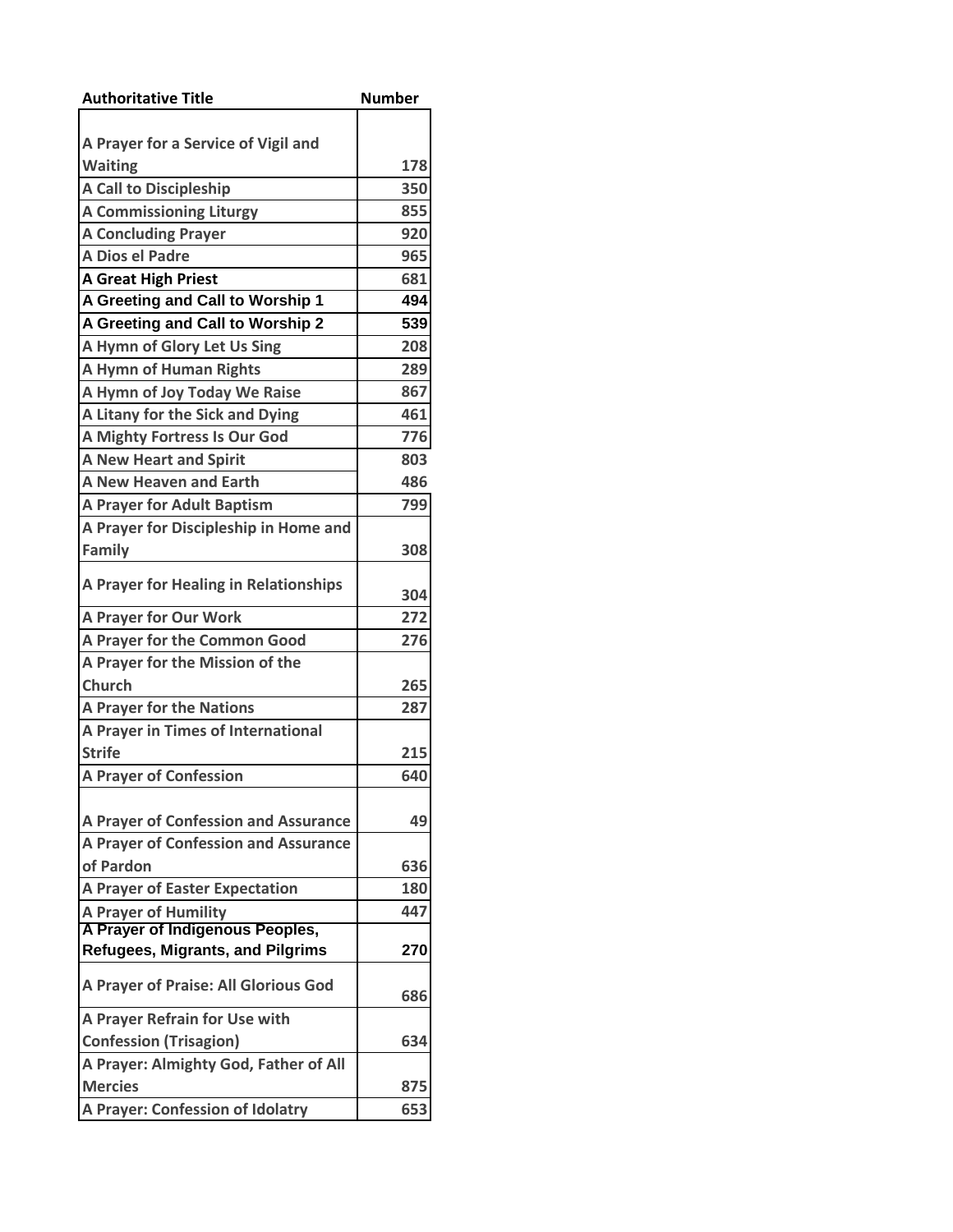| <b>Your Word</b><br>A Prayer: Our Times Are In Your<br><b>Hands</b><br>448<br><b>A Reflection on Jesus' Prayers</b><br>160<br><b>A Service of Evening Prayer</b><br>381<br>373<br><b>A Service of Morning Prayer</b><br><b>A Service of Night Prayer</b><br>385<br><b>A Shield About Me</b><br>382<br><b>A Song of Creation (Benedicite)</b><br>556<br>A Sower's Seed Fell on a Path<br>124<br>791<br><b>A Trustworthy Saying</b><br>Abana alathi fi ssama<br>911<br><b>Abana in Heaven</b><br>911<br><b>Abide with Me</b><br>466<br><b>Acclamation: The Forgiveness of Sins</b><br>678<br>775<br><b>Across the Lands</b><br><b>Affirmation: Sharing Gifts Within the</b><br>865<br><b>Body</b><br><b>Affirmation: Come, Lord Jesus</b><br>484<br><b>Affirmation: For You Jesus Christ</b><br>787<br>Came<br>Affirmation: God as Creator and<br>Provider<br>24<br>8<br>201<br><b>Affirmation: Jesus, Our Hope</b><br><b>Affirmation: Joining the Mission of</b><br>God<br>263<br><b>Affirmation: My Only Comfort</b><br>434<br><b>Affirmation: Righteous Before God</b><br>697<br><b>Affirmation: The Benefits of</b><br><b>Ascension</b><br>213<br><b>Affirmation: The Benefits of Christ's</b><br><b>Death and Resurrection</b><br>569<br>253<br><b>Affirmation: The Communion of the</b><br><b>Saints</b><br>245<br><b>Affirmation: The Holy Spirit</b><br>229<br><b>Affirmation: The Resurrection of the</b><br>463 | A Prayer: Make Us Hungry for This             |     |
|-------------------------------------------------------------------------------------------------------------------------------------------------------------------------------------------------------------------------------------------------------------------------------------------------------------------------------------------------------------------------------------------------------------------------------------------------------------------------------------------------------------------------------------------------------------------------------------------------------------------------------------------------------------------------------------------------------------------------------------------------------------------------------------------------------------------------------------------------------------------------------------------------------------------------------------------------------------------------------------------------------------------------------------------------------------------------------------------------------------------------------------------------------------------------------------------------------------------------------------------------------------------------------------------------------------------------------------------------------------------------------------------------------------------------|-----------------------------------------------|-----|
|                                                                                                                                                                                                                                                                                                                                                                                                                                                                                                                                                                                                                                                                                                                                                                                                                                                                                                                                                                                                                                                                                                                                                                                                                                                                                                                                                                                                                         |                                               | 756 |
|                                                                                                                                                                                                                                                                                                                                                                                                                                                                                                                                                                                                                                                                                                                                                                                                                                                                                                                                                                                                                                                                                                                                                                                                                                                                                                                                                                                                                         |                                               |     |
|                                                                                                                                                                                                                                                                                                                                                                                                                                                                                                                                                                                                                                                                                                                                                                                                                                                                                                                                                                                                                                                                                                                                                                                                                                                                                                                                                                                                                         |                                               |     |
|                                                                                                                                                                                                                                                                                                                                                                                                                                                                                                                                                                                                                                                                                                                                                                                                                                                                                                                                                                                                                                                                                                                                                                                                                                                                                                                                                                                                                         |                                               |     |
|                                                                                                                                                                                                                                                                                                                                                                                                                                                                                                                                                                                                                                                                                                                                                                                                                                                                                                                                                                                                                                                                                                                                                                                                                                                                                                                                                                                                                         |                                               |     |
|                                                                                                                                                                                                                                                                                                                                                                                                                                                                                                                                                                                                                                                                                                                                                                                                                                                                                                                                                                                                                                                                                                                                                                                                                                                                                                                                                                                                                         |                                               |     |
|                                                                                                                                                                                                                                                                                                                                                                                                                                                                                                                                                                                                                                                                                                                                                                                                                                                                                                                                                                                                                                                                                                                                                                                                                                                                                                                                                                                                                         |                                               |     |
|                                                                                                                                                                                                                                                                                                                                                                                                                                                                                                                                                                                                                                                                                                                                                                                                                                                                                                                                                                                                                                                                                                                                                                                                                                                                                                                                                                                                                         |                                               |     |
|                                                                                                                                                                                                                                                                                                                                                                                                                                                                                                                                                                                                                                                                                                                                                                                                                                                                                                                                                                                                                                                                                                                                                                                                                                                                                                                                                                                                                         |                                               |     |
|                                                                                                                                                                                                                                                                                                                                                                                                                                                                                                                                                                                                                                                                                                                                                                                                                                                                                                                                                                                                                                                                                                                                                                                                                                                                                                                                                                                                                         |                                               |     |
|                                                                                                                                                                                                                                                                                                                                                                                                                                                                                                                                                                                                                                                                                                                                                                                                                                                                                                                                                                                                                                                                                                                                                                                                                                                                                                                                                                                                                         |                                               |     |
|                                                                                                                                                                                                                                                                                                                                                                                                                                                                                                                                                                                                                                                                                                                                                                                                                                                                                                                                                                                                                                                                                                                                                                                                                                                                                                                                                                                                                         |                                               |     |
|                                                                                                                                                                                                                                                                                                                                                                                                                                                                                                                                                                                                                                                                                                                                                                                                                                                                                                                                                                                                                                                                                                                                                                                                                                                                                                                                                                                                                         |                                               |     |
|                                                                                                                                                                                                                                                                                                                                                                                                                                                                                                                                                                                                                                                                                                                                                                                                                                                                                                                                                                                                                                                                                                                                                                                                                                                                                                                                                                                                                         |                                               |     |
|                                                                                                                                                                                                                                                                                                                                                                                                                                                                                                                                                                                                                                                                                                                                                                                                                                                                                                                                                                                                                                                                                                                                                                                                                                                                                                                                                                                                                         |                                               |     |
|                                                                                                                                                                                                                                                                                                                                                                                                                                                                                                                                                                                                                                                                                                                                                                                                                                                                                                                                                                                                                                                                                                                                                                                                                                                                                                                                                                                                                         |                                               |     |
|                                                                                                                                                                                                                                                                                                                                                                                                                                                                                                                                                                                                                                                                                                                                                                                                                                                                                                                                                                                                                                                                                                                                                                                                                                                                                                                                                                                                                         |                                               |     |
|                                                                                                                                                                                                                                                                                                                                                                                                                                                                                                                                                                                                                                                                                                                                                                                                                                                                                                                                                                                                                                                                                                                                                                                                                                                                                                                                                                                                                         |                                               |     |
|                                                                                                                                                                                                                                                                                                                                                                                                                                                                                                                                                                                                                                                                                                                                                                                                                                                                                                                                                                                                                                                                                                                                                                                                                                                                                                                                                                                                                         |                                               |     |
|                                                                                                                                                                                                                                                                                                                                                                                                                                                                                                                                                                                                                                                                                                                                                                                                                                                                                                                                                                                                                                                                                                                                                                                                                                                                                                                                                                                                                         |                                               |     |
|                                                                                                                                                                                                                                                                                                                                                                                                                                                                                                                                                                                                                                                                                                                                                                                                                                                                                                                                                                                                                                                                                                                                                                                                                                                                                                                                                                                                                         |                                               |     |
|                                                                                                                                                                                                                                                                                                                                                                                                                                                                                                                                                                                                                                                                                                                                                                                                                                                                                                                                                                                                                                                                                                                                                                                                                                                                                                                                                                                                                         |                                               |     |
|                                                                                                                                                                                                                                                                                                                                                                                                                                                                                                                                                                                                                                                                                                                                                                                                                                                                                                                                                                                                                                                                                                                                                                                                                                                                                                                                                                                                                         |                                               |     |
|                                                                                                                                                                                                                                                                                                                                                                                                                                                                                                                                                                                                                                                                                                                                                                                                                                                                                                                                                                                                                                                                                                                                                                                                                                                                                                                                                                                                                         |                                               |     |
|                                                                                                                                                                                                                                                                                                                                                                                                                                                                                                                                                                                                                                                                                                                                                                                                                                                                                                                                                                                                                                                                                                                                                                                                                                                                                                                                                                                                                         | <b>Affirmation: How We Know God</b>           |     |
|                                                                                                                                                                                                                                                                                                                                                                                                                                                                                                                                                                                                                                                                                                                                                                                                                                                                                                                                                                                                                                                                                                                                                                                                                                                                                                                                                                                                                         |                                               |     |
|                                                                                                                                                                                                                                                                                                                                                                                                                                                                                                                                                                                                                                                                                                                                                                                                                                                                                                                                                                                                                                                                                                                                                                                                                                                                                                                                                                                                                         |                                               |     |
|                                                                                                                                                                                                                                                                                                                                                                                                                                                                                                                                                                                                                                                                                                                                                                                                                                                                                                                                                                                                                                                                                                                                                                                                                                                                                                                                                                                                                         |                                               |     |
|                                                                                                                                                                                                                                                                                                                                                                                                                                                                                                                                                                                                                                                                                                                                                                                                                                                                                                                                                                                                                                                                                                                                                                                                                                                                                                                                                                                                                         |                                               |     |
|                                                                                                                                                                                                                                                                                                                                                                                                                                                                                                                                                                                                                                                                                                                                                                                                                                                                                                                                                                                                                                                                                                                                                                                                                                                                                                                                                                                                                         |                                               |     |
|                                                                                                                                                                                                                                                                                                                                                                                                                                                                                                                                                                                                                                                                                                                                                                                                                                                                                                                                                                                                                                                                                                                                                                                                                                                                                                                                                                                                                         |                                               |     |
|                                                                                                                                                                                                                                                                                                                                                                                                                                                                                                                                                                                                                                                                                                                                                                                                                                                                                                                                                                                                                                                                                                                                                                                                                                                                                                                                                                                                                         |                                               |     |
|                                                                                                                                                                                                                                                                                                                                                                                                                                                                                                                                                                                                                                                                                                                                                                                                                                                                                                                                                                                                                                                                                                                                                                                                                                                                                                                                                                                                                         |                                               |     |
|                                                                                                                                                                                                                                                                                                                                                                                                                                                                                                                                                                                                                                                                                                                                                                                                                                                                                                                                                                                                                                                                                                                                                                                                                                                                                                                                                                                                                         |                                               |     |
|                                                                                                                                                                                                                                                                                                                                                                                                                                                                                                                                                                                                                                                                                                                                                                                                                                                                                                                                                                                                                                                                                                                                                                                                                                                                                                                                                                                                                         |                                               |     |
|                                                                                                                                                                                                                                                                                                                                                                                                                                                                                                                                                                                                                                                                                                                                                                                                                                                                                                                                                                                                                                                                                                                                                                                                                                                                                                                                                                                                                         | <b>Affirmation: The Church Universal</b>      |     |
|                                                                                                                                                                                                                                                                                                                                                                                                                                                                                                                                                                                                                                                                                                                                                                                                                                                                                                                                                                                                                                                                                                                                                                                                                                                                                                                                                                                                                         |                                               |     |
|                                                                                                                                                                                                                                                                                                                                                                                                                                                                                                                                                                                                                                                                                                                                                                                                                                                                                                                                                                                                                                                                                                                                                                                                                                                                                                                                                                                                                         |                                               |     |
|                                                                                                                                                                                                                                                                                                                                                                                                                                                                                                                                                                                                                                                                                                                                                                                                                                                                                                                                                                                                                                                                                                                                                                                                                                                                                                                                                                                                                         |                                               |     |
|                                                                                                                                                                                                                                                                                                                                                                                                                                                                                                                                                                                                                                                                                                                                                                                                                                                                                                                                                                                                                                                                                                                                                                                                                                                                                                                                                                                                                         |                                               |     |
|                                                                                                                                                                                                                                                                                                                                                                                                                                                                                                                                                                                                                                                                                                                                                                                                                                                                                                                                                                                                                                                                                                                                                                                                                                                                                                                                                                                                                         | <b>Body</b>                                   |     |
|                                                                                                                                                                                                                                                                                                                                                                                                                                                                                                                                                                                                                                                                                                                                                                                                                                                                                                                                                                                                                                                                                                                                                                                                                                                                                                                                                                                                                         | <b>Affirmation: The Sacrament of Christ's</b> |     |
| 829                                                                                                                                                                                                                                                                                                                                                                                                                                                                                                                                                                                                                                                                                                                                                                                                                                                                                                                                                                                                                                                                                                                                                                                                                                                                                                                                                                                                                     | <b>Body and Blood</b>                         |     |
|                                                                                                                                                                                                                                                                                                                                                                                                                                                                                                                                                                                                                                                                                                                                                                                                                                                                                                                                                                                                                                                                                                                                                                                                                                                                                                                                                                                                                         |                                               |     |
| 259                                                                                                                                                                                                                                                                                                                                                                                                                                                                                                                                                                                                                                                                                                                                                                                                                                                                                                                                                                                                                                                                                                                                                                                                                                                                                                                                                                                                                     | <b>Affirmation: The Unity of the Body</b>     |     |
| <b>Affirmation: True Faith</b><br>342                                                                                                                                                                                                                                                                                                                                                                                                                                                                                                                                                                                                                                                                                                                                                                                                                                                                                                                                                                                                                                                                                                                                                                                                                                                                                                                                                                                   |                                               |     |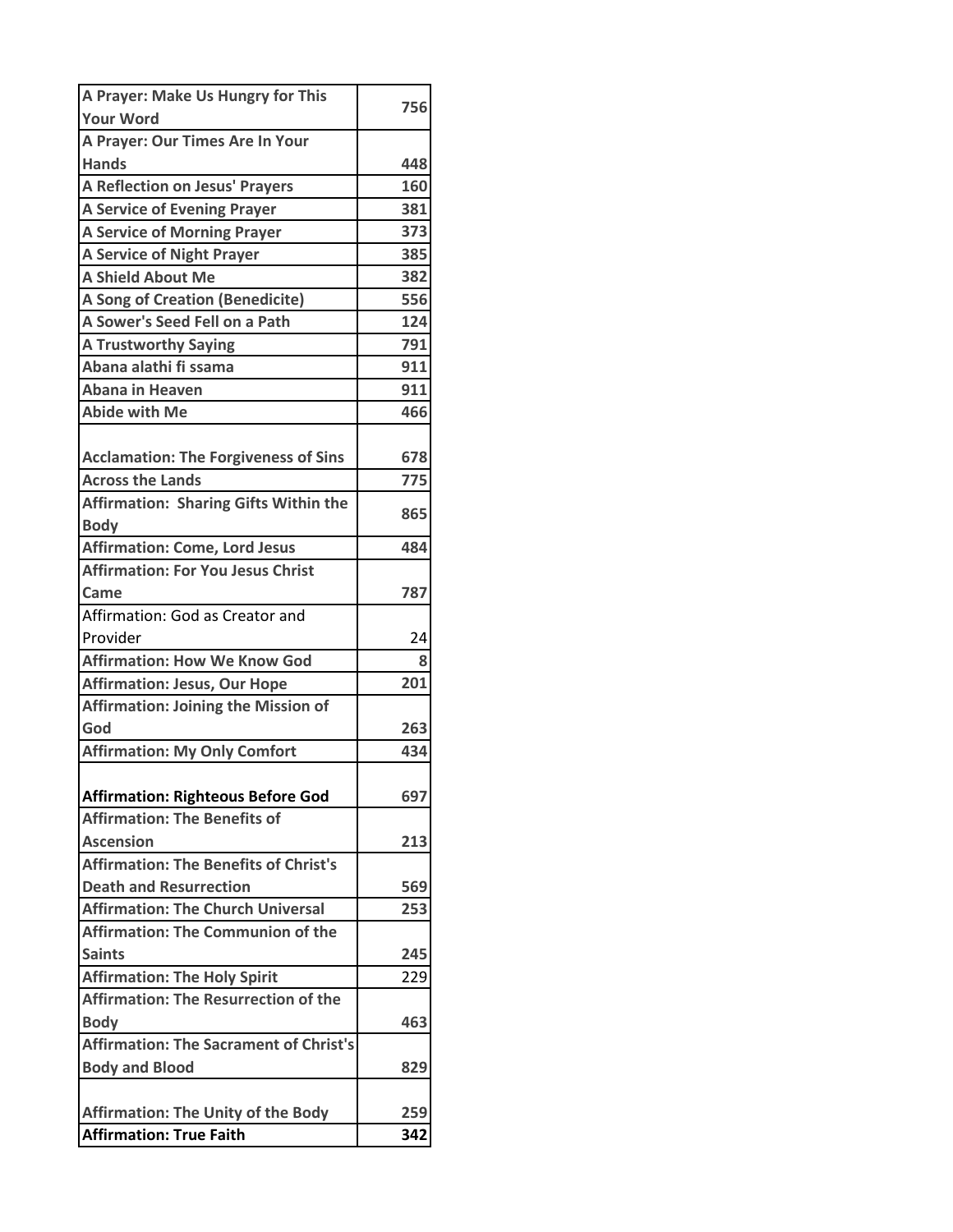| <b>Affirmation: Washed with Christ's</b>                   |            |
|------------------------------------------------------------|------------|
| <b>Blood and Spirit</b>                                    | 705        |
| <b>Affirmation: What God Says Through</b>                  |            |
| the Supper                                                 | 826        |
| <b>Affirmation: Why We Do Good Works</b>                   |            |
|                                                            | 731        |
| <b>Affirming Baptism and Professing</b><br><b>Faith</b>    | 848        |
|                                                            | 822        |
| <b>Agnus Dei</b>                                           |            |
| Ah, Holy Jesus, How Have You<br><b>Offended</b>            | 172        |
| Ahead of Us, a Race to Run                                 |            |
| <b>Alabad al Señor</b>                                     | 870<br>279 |
|                                                            |            |
| <b>Alas! And Did My Savior Bleed</b><br>Aleluya (Honduran) | 173        |
| <b>All Are Welcome</b>                                     | 183        |
| All Creatures of Our God and King                          | 269<br>551 |
| <b>All Earth Is Waiting</b>                                | 57         |
| All Glory Be to God on High                                | 542        |
| All Glory, Laud, and Honor                                 |            |
| All Hail the Power of Jesus' Name                          | 146<br>601 |
| <b>All Have Sinned</b>                                     | 33         |
|                                                            | 273        |
| All Is Done for the Glory of God<br><b>All My Life</b>     | 333        |
| All on Earth and All in Heaven                             | 922        |
| All People That on Earth Do Dwell                          | 1          |
|                                                            |            |
| All Praise to You, My God, This Night                      | 394        |
| <b>All Things Bright and Beautiful</b>                     | 20         |
| All to Jesus, I Surrender                                  | 739        |
| <b>All Who Are Thirsty</b>                                 | 807        |
| <b>All Who Have Been Baptized</b>                          | 798        |
| All Who Hunger, Gather Gladly                              | 534        |
| <b>All Will Be Well</b>                                    | 414        |
| Alle, Alle, Alleluia                                       | 960        |
| <b>Alleluia</b>                                            | 961        |
| <b>Alleluia (Berthier)</b>                                 | 189        |
| Alleluia (Duncan)                                          | 552        |
| Alleluia (Honduran)                                        | 183        |
|                                                            |            |
| <b>Alleluia! Alleluia! Hearts to Heaven</b>                | 179        |
| <b>Alleluia! Alleluia! Opening Our Hearts</b><br>to Him    | 602        |
| <b>Alleluia! Jesus Is Risen</b>                            | 205        |
| <b>Alleluia! Sing to Jesus</b>                             | 831        |
| Alleluia, Alleluia                                         | 958        |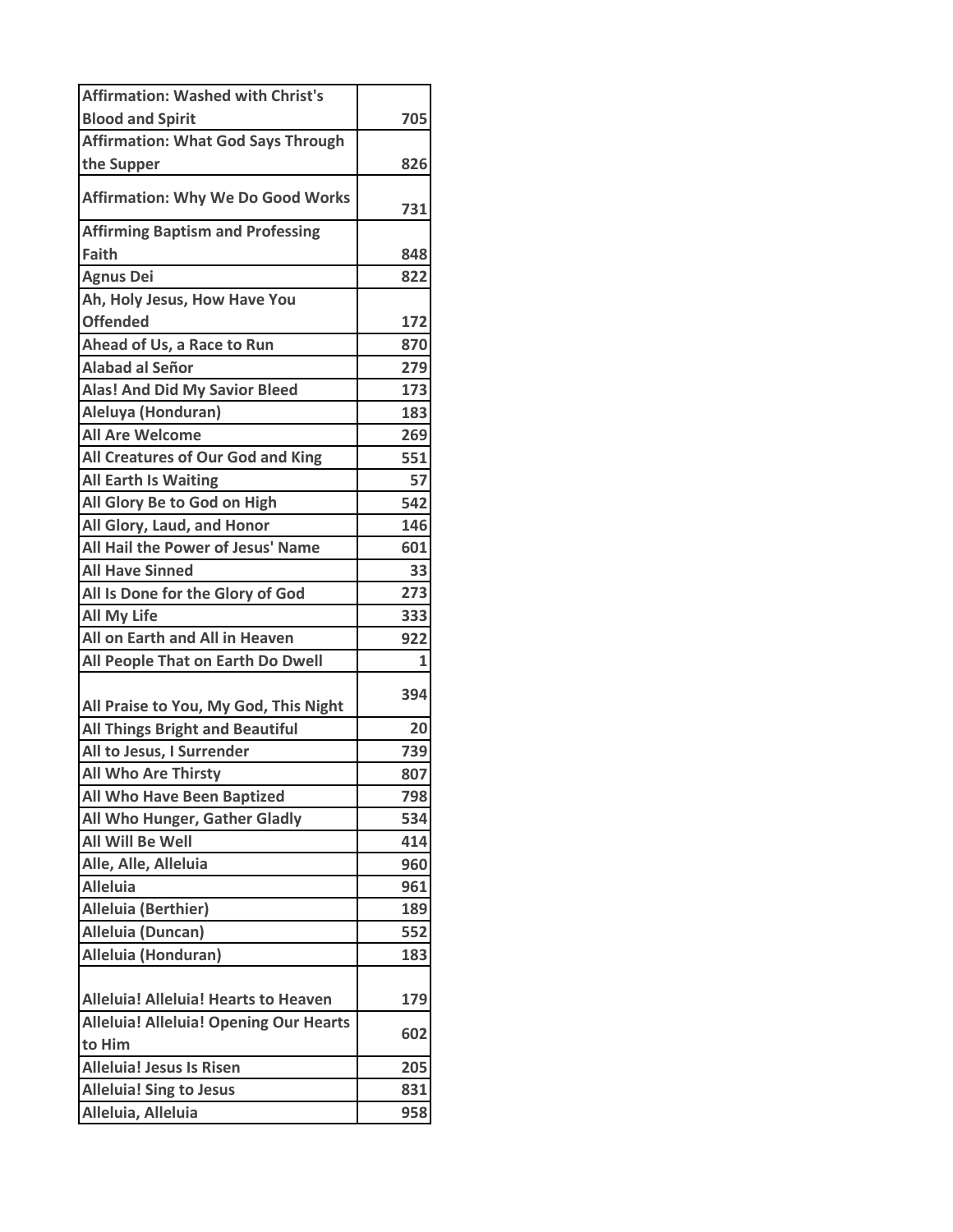| Alleluia, Alleluia (So. African trad.)    | 564 |
|-------------------------------------------|-----|
| Alleluia, Praise the Lord                 | 233 |
| <b>Amazing Grace</b>                      | 691 |
|                                           | 693 |
| <b>Amazing Grace (My Chains Are Gone)</b> |     |
| <b>Amazing Grace Chant</b>                | 692 |
| <b>Amazing Love</b>                       | 360 |
| <b>Amen (The Themba Amen)</b>             | 915 |
| Amen, Father                              | 916 |
| Amen, siakudu misa                        | 921 |
|                                           | 921 |
| Amen, We Praise Your Name, O God          |     |
| <b>Amid the Thronging Worshipers</b>      | 511 |
| <b>An Advent Lament</b>                   | 62  |
| <b>Ancient Words</b>                      | 762 |
| <b>And Can It Be</b>                      | 695 |
| <b>Angels We Have Heard on High</b>       |     |
| Angels, from the Realms of Glory          | 81  |
|                                           |     |
| Arise, Shine, for Your Light Is Come      | 103 |
| <b>Arise, Your Light Is Come</b>          | 102 |
| As a Deer in Want of Water                | 616 |
| As He Gathered at His Table               | 155 |
| As in That Upper Room You Left Your       | 156 |
| Seat                                      |     |
|                                           | 375 |
| <b>As Morning Dawns and Evening Fades</b> |     |
| As Moses Raised the Serpent Up            | 674 |
| <b>As the Deer</b>                        | 503 |
| As the Deer Pants for the Water           | 332 |
| As with Gladness Men of Old               | 105 |
| <b>Assurance: No Condemnation in</b>      |     |
| <b>Christ</b>                             | 694 |
| <b>Assurance: Surely He took Up Our</b>   |     |
| Pain                                      | 703 |
| <b>Assurance: Who Is a God Like You</b>   | 701 |
| At the Crossroads of Decision             | 54  |
| At the Lamb's High Feast We Sing          | 832 |
| <b>At the Name of Jesus</b>               | 220 |
| Away in a Manger (AWAY IN A               |     |
| <b>MANGER)</b>                            | 86  |
| <b>Away in a Manger (CRADLE SONG)</b>     | 86  |
| <b>Awit sa Dapit-Hapon</b>                | 391 |
| Bān-bîn ah                                | 588 |
| <b>Baptized in Christ</b>                 | 846 |
| <b>Baptized in Water</b>                  | 790 |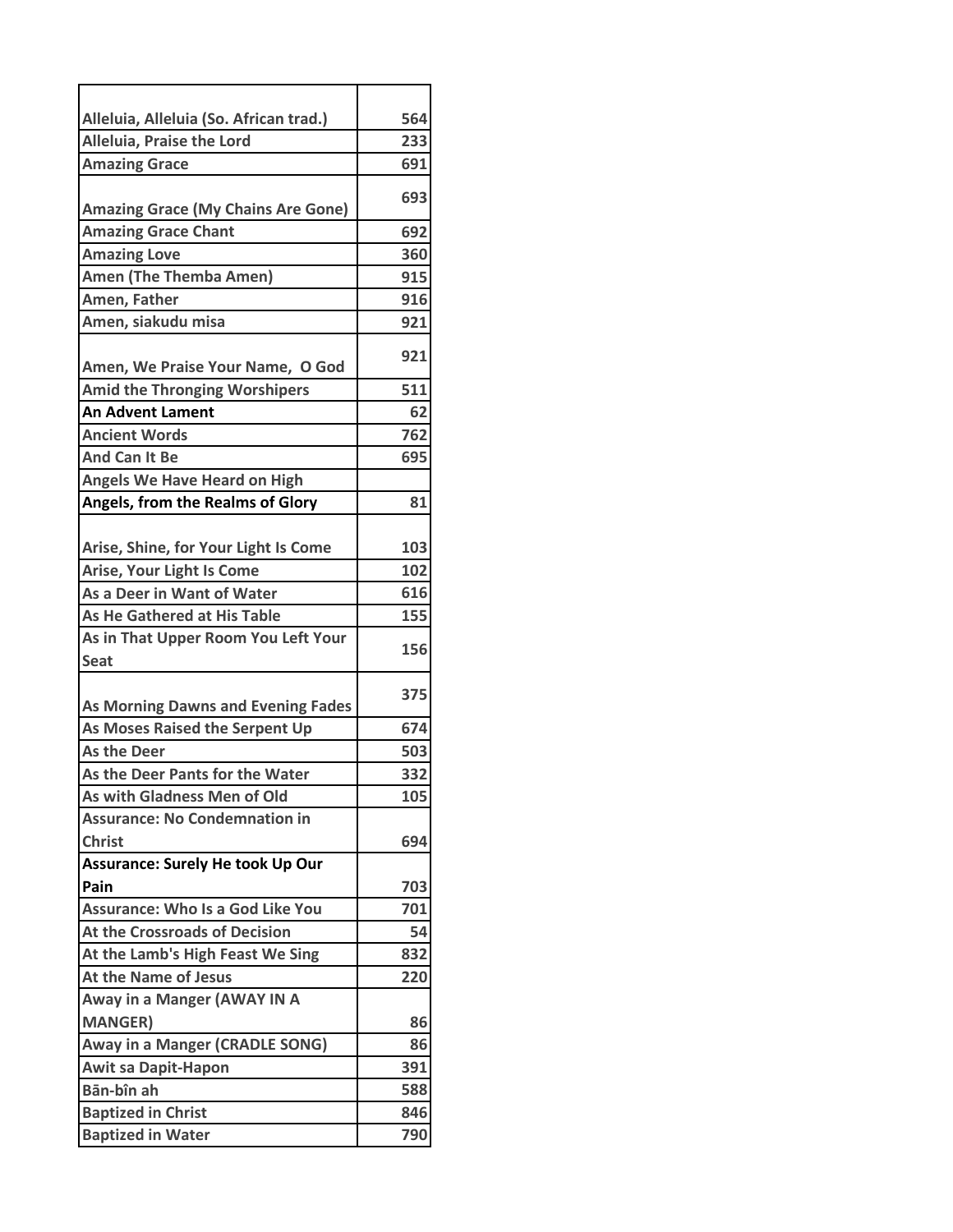| <b>Baptized into Christ Jesus</b>            | 789 |
|----------------------------------------------|-----|
| <b>Be Glorified</b>                          | 861 |
| <b>Be Gracious to Me, Lord</b>               | 355 |
| <b>Be Not Afraid</b>                         | 232 |
| Be Present at Our Table, Lord                | 843 |
| <b>Be Still and Know</b>                     | 892 |
| Be Still and Know                            | 907 |
| <b>Be Still and Know (Anon)</b>              | 907 |
| <b>Be Still, for the Presence</b>            | 532 |
| <b>Be Thou My Vision</b>                     | 859 |
| <b>Beams of Heaven</b>                       | 454 |
| <b>Beautiful One</b>                         | 607 |
| <b>Beautiful Savior</b>                      | 17  |
| <b>Because He Lives</b>                      | 361 |
| <b>Before the Throne of God Above</b>        | 682 |
| <b>Behold the Lamb</b>                       | 840 |
| <b>Behold the Lamb of God</b>                | 110 |
| <b>Beneath the Cross</b>                     | 825 |
| <b>Beneath the Cross of Jesus</b>            | 167 |
| <b>Benediction</b>                           | 938 |
| <b>Better Is One Day</b>                     | 506 |
| <b>Bless His Holy Name</b>                   | 516 |
| Bless the Lord, Bless the Lord               | 576 |
| <b>Bless the Lord, My Soul</b>               | 836 |
| Bless the Lord, O My Soul                    | 516 |
| Bless the Lord, O My Soul, O My Soul         | 559 |
| <b>Bless the LORD, O Saints and Servants</b> | 399 |
| <b>Blessed Assurance: Jesus Is Mine</b>      | 363 |
| <b>Blessed Be the God of Israel</b>          | 67  |
| <b>Blessed Be Your Name</b>                  | 343 |
| <b>Blessed Jesus, at Your Word</b>           | 763 |
| <b>Blest Are the Innocents</b>               | 108 |
| <b>Blest Are They</b>                        | 117 |
| <b>Blest Be God</b>                          | 285 |
| <b>Blest Be the Tie That Binds</b>           | 257 |
| <b>Blow Wild and Blow Freely</b>             | 244 |
| <b>Break Now the Bread of Life</b>           | 764 |
| <b>Breathe on Me, Breath of God</b>          | 747 |
| <b>Bring Peace</b>                           | 288 |
| <b>Bring Peace to Earth Again</b>            | 658 |
| By Grace We Have Been Saved                  | 675 |
| <b>By the Babylonian Rivers</b>              | 651 |
| By the Sea of Crystal                        | 489 |
| <b>Calvary</b><br><b>Cantad al Señor</b>     | 171 |
|                                              | 493 |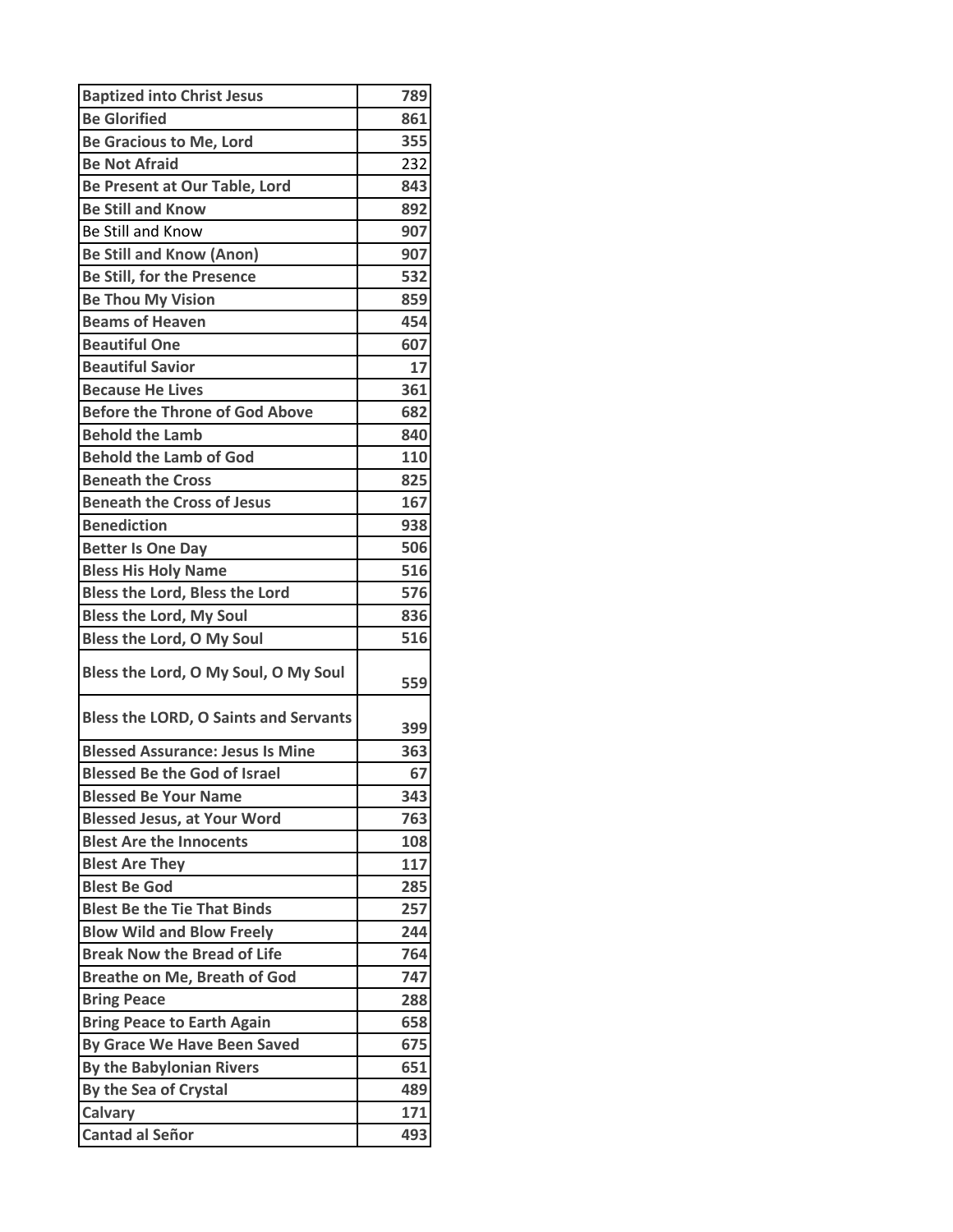| Cantai ao Senhor                            | 493 |
|---------------------------------------------|-----|
| <b>Cantemos al Señor</b>                    | 544 |
| <b>Canticle of the Turning</b>              | 69  |
| Canto de esperanza                          | 941 |
| Cast Down, O God, the Idols                 | 626 |
| <b>Celtic Alleluia</b>                      | 198 |
| <b>Charge: A Living Sacrifice</b>           | 725 |
|                                             |     |
| <b>Child of Blessing, Child of Promise</b>  | 804 |
| <b>Children of the Heavenly Father</b>      | 23  |
| <b>Christ Has Arisen, Alleluia</b>          | 188 |
| <b>Christ Has Died</b>                      | 812 |
| <b>Christ Is Alive! Let Christians Sing</b> | 206 |
|                                             |     |
| <b>Christ Is Made the Sure Foundation</b>   | 250 |
| <b>Christ Is Risen</b>                      | 197 |
| <b>Christ is Risen! Shout Hosanna</b>       | 204 |
| <b>Christ the Lord Is Risen Today</b>       | 182 |
| <b>Christ upon the Mountain Peak</b>        | 130 |
| Christ, Be Our Light                        | 908 |
| <b>Christ, Mighty Savior</b>                | 386 |
| Christ, the Life of All the Living          | 137 |
| Christ, We Climb with You the               |     |
| <b>Mountain</b>                             | 131 |
|                                             |     |
| <b>Christ, Whose Glory Fills the Skies</b>  | 667 |
|                                             |     |
| <b>Christ, Whose Glory Fills the Skies</b>  | 667 |
| <b>Christian Hearts in Love United</b>      | 727 |
| <b>Church of God, Elect and Glorious</b>    | 252 |
| <b>Come and Fill Our Hearts</b>             | 528 |
| <b>Come Away from Rush and Hurry</b>        | 527 |
| <b>Come Down, O Love Divine</b>             | 234 |
| <b>Come Now, O Prince of Peace</b>          | 905 |
| Come Now, You Blessed, Eat at My            |     |
| <b>Table</b>                                | 300 |
| <b>Come Quickly, LORD, to Rescue Me</b>     | 419 |
| <b>Come to Me, O Weary Traveler</b>         | 123 |
| <b>Come to the Feast of Heaven and</b>      |     |
| Earth                                       | 808 |
| <b>Come to the Savior Now</b>               | 613 |
| <b>Come to Us, Beloved Stranger</b>         | 207 |
| <b>Come, All You People</b>                 | 496 |
|                                             |     |
| Come, All You People, Praise Our God        | 495 |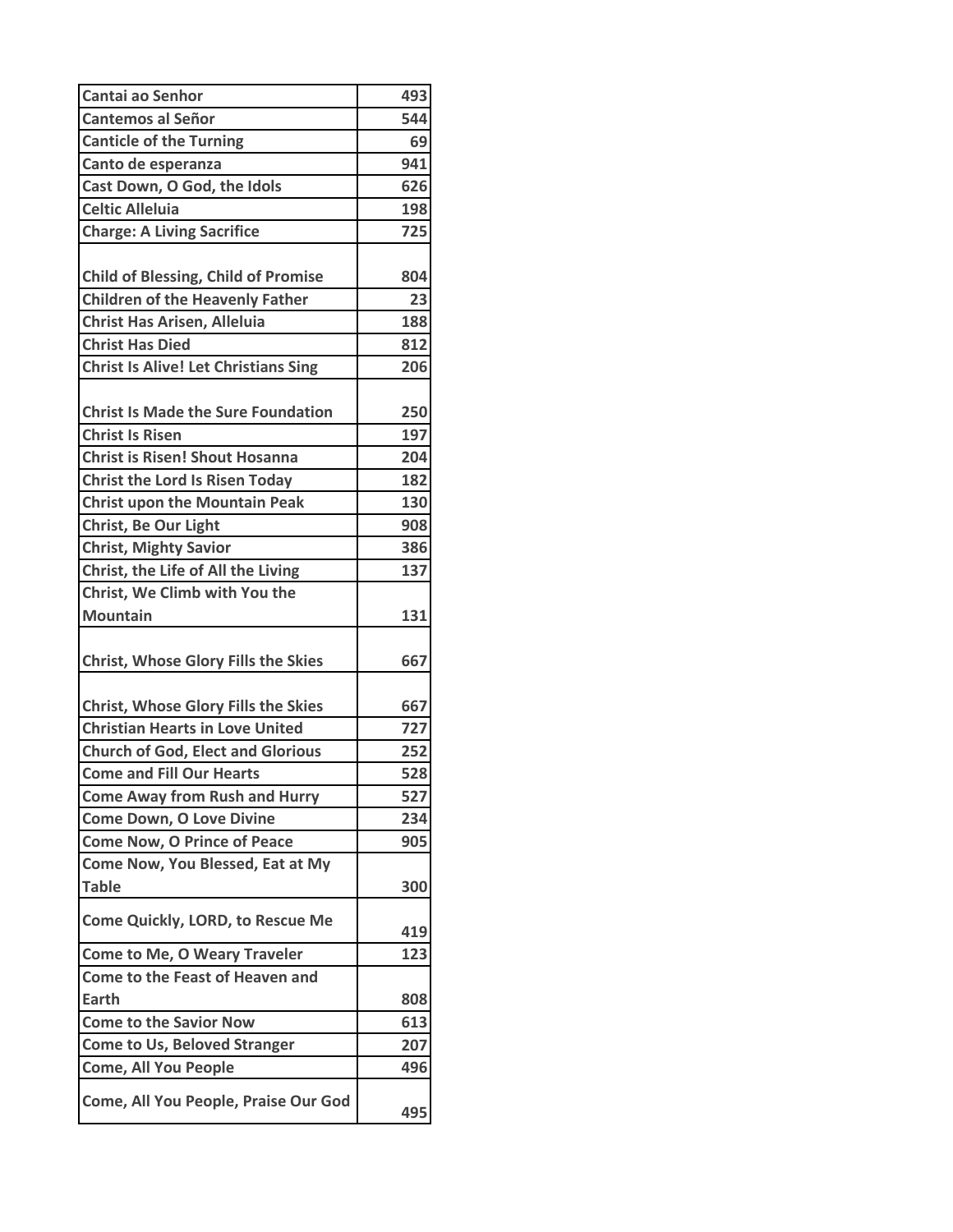| Come, All You Servants of the Lord        | 924 |
|-------------------------------------------|-----|
| Come, Christians, Join to Sing            | 599 |
| <b>Come, Holy Ghost</b>                   | 232 |
| <b>Come, Holy Spirit</b>                  | 230 |
| Come, Holy Spirit, Our Souls Inspire      | 231 |
| <b>Come, Let Us Worship and Bow Down</b>  | 510 |
| Come, Light, Light of God                 | 107 |
| Come, Now Is the Time to Worship          | 526 |
| Come, One and All                         | 126 |
| Come, Sing to God with All Your Heart     | 647 |
| <b>Come, Spirit-Friend</b>                | 242 |
| <b>Come, Thou Almighty King</b>           | 492 |
| <b>Come, Thou Fount of Every Blessing</b> | 521 |
| <b>Come, Thou Long-Expected Jesus</b>     | 56  |
| Come, We that Love the Lord               | 483 |
| <b>Come, Worship God</b>                  | 509 |
| <b>Come, You Disconsolate</b>             | 614 |
| Come, You Faithful, Raise the Strain      | 199 |
| <b>Come, You Thankful People, Come</b>    | 473 |
| <b>Comfort, Comfort Now My People</b>     | 59  |
| <b>Commit Your Way to God the Lord</b>    | 850 |
| <b>Communion Hymn</b>                     | 840 |
| Como el ciervo                            | 504 |
| <b>Creator of the Stars of Night</b>      | 71  |
| <b>Creator Spirit, by Whose Aid</b>       | 523 |
| <b>Cristo Vive</b>                        | 197 |
| <b>Crown Him with Many Crowns</b>         | 223 |
| Dans nos obscurités                       | 417 |
| Dawk'yah towgyah                          | 752 |
| Day by Day                                | 437 |
| De tierra lejana venimos                  | 106 |
| <b>Deep Within</b>                        | 723 |
| <b>Deliver Me from Evil</b>               | 656 |
| <b>Depth of Mercy</b>                     | 702 |
| Digno es Jesús                            | 605 |
| Dios está aquí                            | 522 |
| Do Not Keep Silent, O God                 | 654 |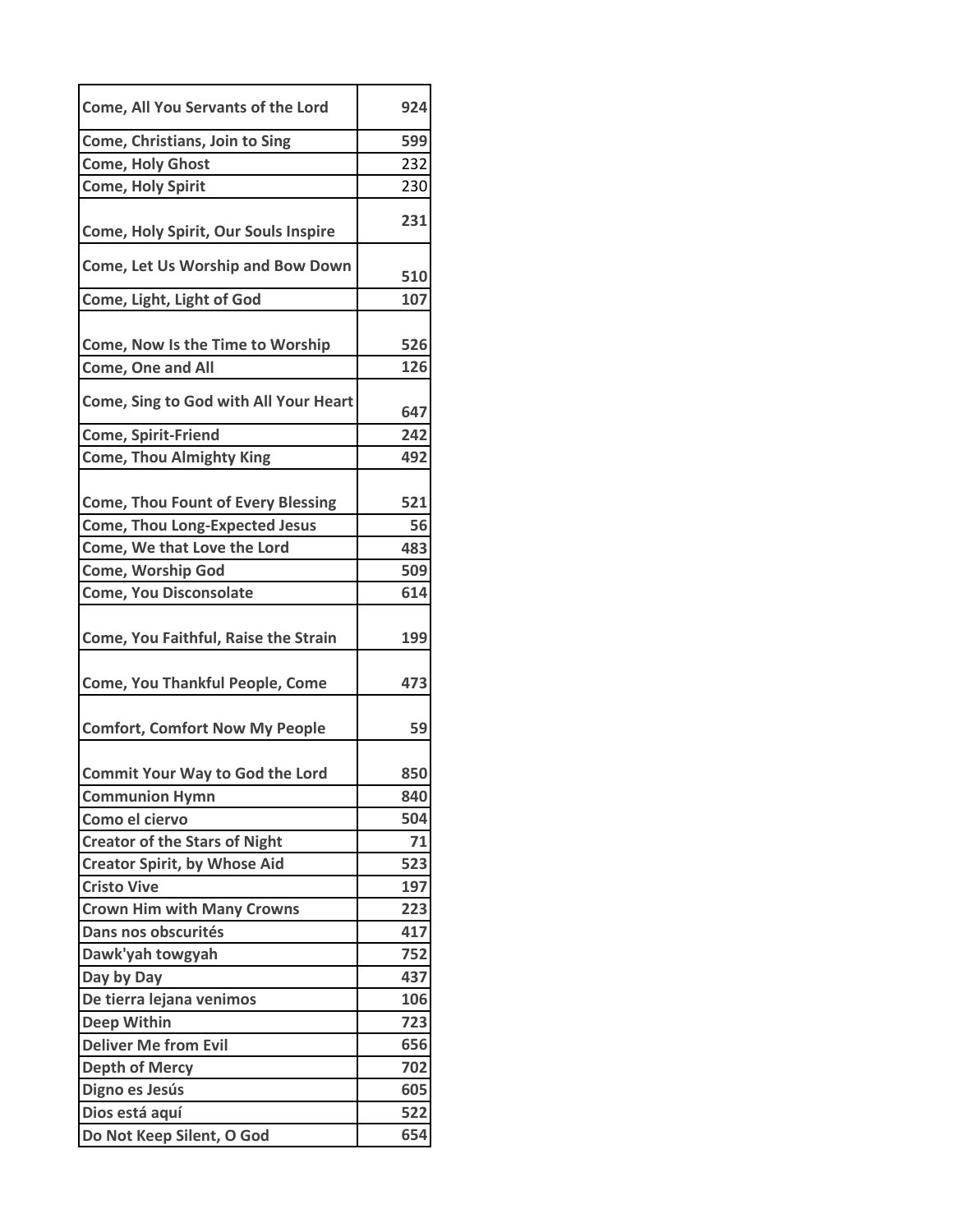| <b>Dona Nobis Pacem</b>                    | 73  |
|--------------------------------------------|-----|
| <b>Don't Be Afraid</b>                     | 429 |
| Draw Us in the Spirit's Tether             | 834 |
| Dwell in Me, O Blessed Spirit              | 745 |
| <b>Earth and All Stars</b>                 | 271 |
| <b>Easter Call to Worship</b>              | 195 |
| <b>Eat This Bread</b>                      | 818 |
| El Señor es mi luz                         | 774 |
| El Señor es mi pastor                      | 368 |
| Ere zij God                                | 84  |
| <b>Eternal Spirit, God of Truth</b>        | 641 |
| <b>Evening Song</b>                        | 391 |
| <b>Every Heart Its Tribute Pays</b>        | 388 |
| <b>Everyone Needs Compassion</b>           | 611 |
| <b>Fairest Lord Jesus</b>                  | 17  |
| <b>Faith Begins by Letting Go</b>          | 852 |
|                                            |     |
| Far from Home We Run, Rebellious           | 122 |
| <b>Father in Heaven, Have Mercy</b>        | 629 |
| <b>Father, Long Before Creation</b>        | 687 |
| <b>Father, We Give You Thanks</b>          | 816 |
| <b>Fear Not, Rejoice and Be Glad</b>       | 240 |
| Fill Thou My Life, O Lord, My God          | 356 |
| <b>Filled with Excitement</b>              | 143 |
| <b>For All the Saints</b>                  | 254 |
|                                            |     |
| For Freedom Christ Has Set Us Free         | 679 |
| For Such a Time as This                    | 867 |
| For the Beauty of the Earth                | 19  |
| For the Fruit of All Creation              | 396 |
| For the Glories of God's Grace             | 677 |
| For the Healing of the Nations             | 289 |
| For the Honor of Our King                  | 221 |
| <b>For the Troubles</b>                    | 663 |
| For You, O Lord, My Soul in Stillness      |     |
| <b>Waits</b>                               | 63  |
| For Your Gift of God the Spirit            | 525 |
| <b>Forever</b>                             | 578 |
| <b>Forgive Our Sins as We Forgive</b>      | 638 |
| Forgive Us, Lord                           | 642 |
| <b>Fresh Encounters with Your Grace</b>    | 649 |
| <b>From a Distant Home</b>                 | 106 |
|                                            |     |
| <b>From All That Dwell Below the Skies</b> | 570 |
| From the Ends of the Earth                 | 593 |
| <b>Gather Us In</b>                        | 529 |
| <b>Gathering Our Prayers</b>               | 902 |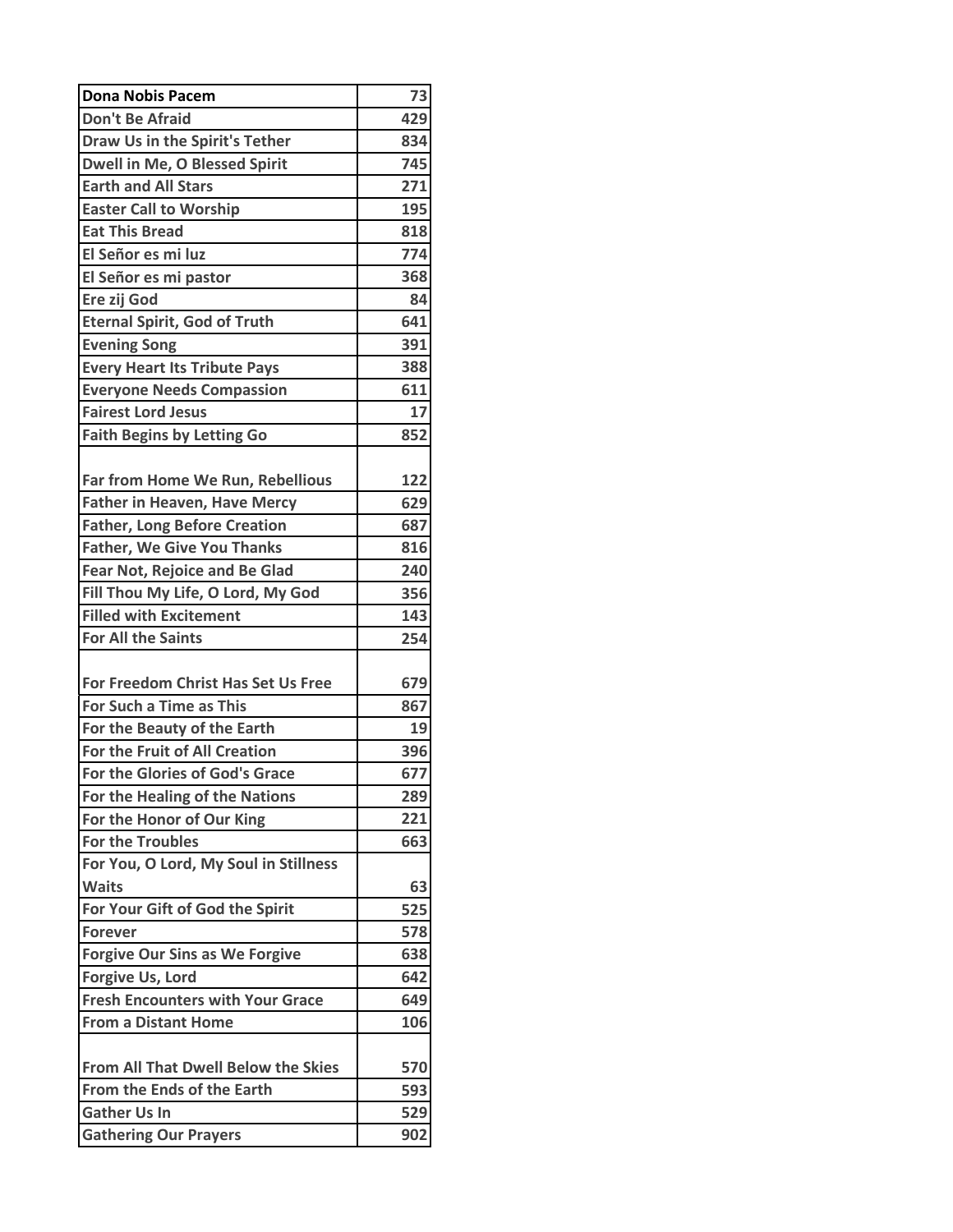| Gbemi, Jesu                               | 891 |
|-------------------------------------------|-----|
| <b>Gift of Finest Wheat</b>               | 815 |
| Give Glory to God, All You Heavenly       |     |
| Creatures                                 | 114 |
| <b>Give Me a Clean Heart</b>              | 621 |
| <b>Give Me Jesus</b>                      | 423 |
| <b>Give Praise to God with Reverence</b>  |     |
| <b>Deep</b>                               | 212 |
| <b>Give Praise to Our God</b>             | 566 |
| <b>Give Thanks</b>                        | 358 |
| <b>Give Thanks to God for All His</b>     | 196 |
| Goodness                                  |     |
| <b>Give Thanks to God, Who Hears Our</b>  | 359 |
| <b>Cries</b>                              |     |
| Give Thanks to the Lord, Our God and      |     |
| <b>King</b>                               | 578 |
| <b>Give to the Winds Your Fears</b>       | 438 |
| <b>Give Us Clean Hands</b>                | 628 |
| <b>Giving to You Gratefully</b>           | 880 |
| Gloria                                    | 77  |
| <b>Gloria Patri (Greatorex)</b>           | 691 |
| Gloria, Gloria                            | 83  |
| <b>Glorious Things of Thee Are Spoken</b> |     |
|                                           | 286 |
| Glory                                     | 77  |
|                                           |     |
| <b>Glory Be to the Father (Greatorex)</b> | 691 |
| <b>Glory Be to the Father (MEINEKE)</b>   | 959 |
| <b>Glory to God</b>                       | 83  |
| <b>Glory to God</b>                       | 84  |
| Glory, Glory, Hallelujah                  | 710 |
| <b>Go Now in Peace</b>                    | 950 |
| <b>Go to Dark Gethsemane</b>              | 161 |
| <b>Go to the World</b>                    | 925 |
|                                           |     |
| Go, My Children, with My Blessing         | 946 |
| Go, Tell It on the Mountain               | 93  |
| <b>God Be in My Head</b>                  | 858 |
| <b>God Be with You</b>                    | 942 |
| God Be with You Till We Meet Again        |     |
| (GOD BE WITH YOU)                         | 944 |
| God Be with You Till We Meet Again        |     |
| (RANDOLPH)                                | 943 |
| <b>God Himself Is with Us</b>             | 565 |
| <b>God Is Here</b>                        | 246 |
| <b>God Is Here Today</b>                  | 522 |
| <b>God Is Known Among His People</b>      | 284 |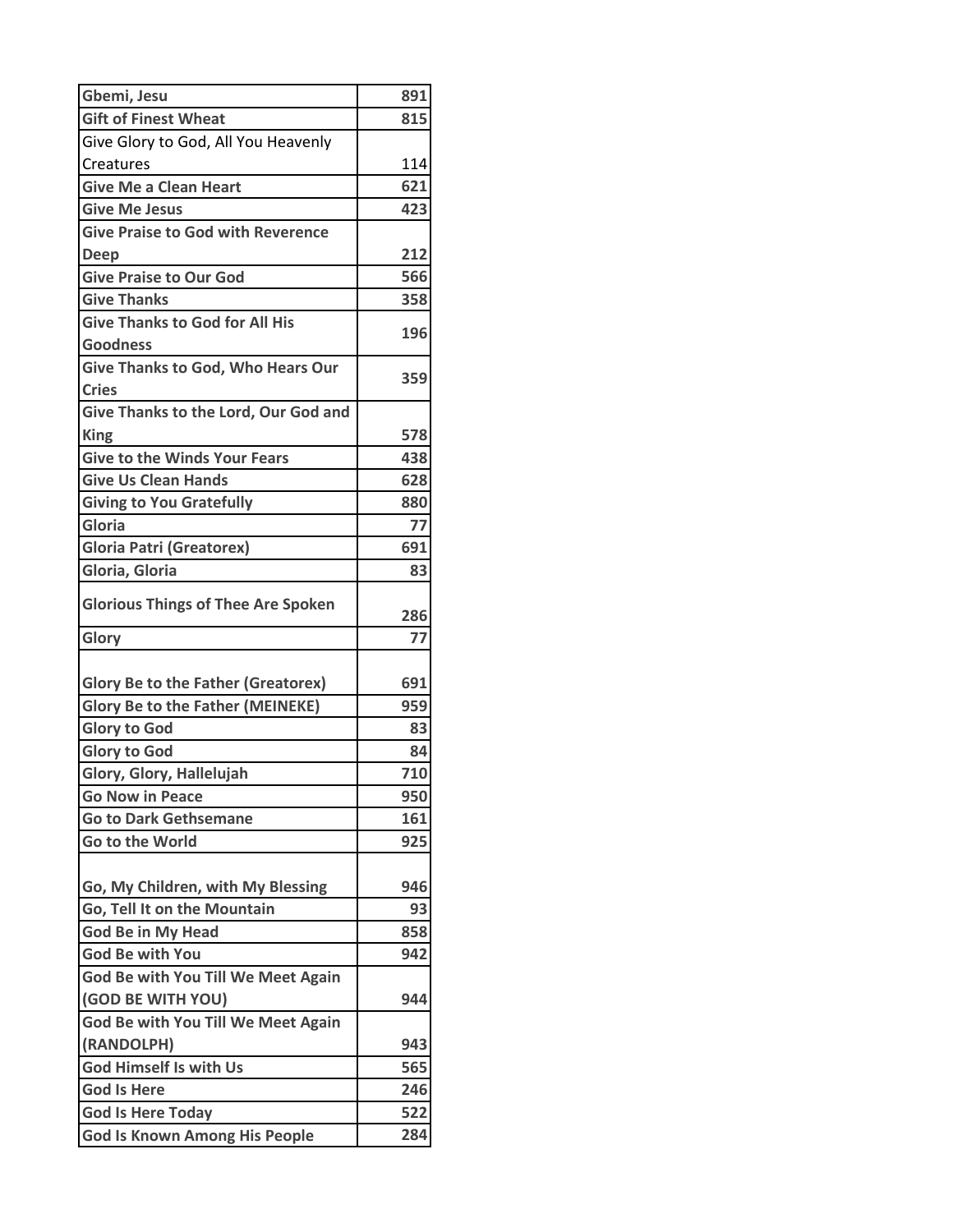| <b>God Is Love</b>                           | 305 |
|----------------------------------------------|-----|
| <b>God Is Our Refuge and Our Strength</b>    | 432 |
| <b>God Is So Good</b>                        | 777 |
|                                              |     |
| <b>God Marked a Line and Told the Sea</b>    | 28  |
| <b>God Moves in a Mysterious Way</b>         | 25  |
| <b>God of All Ages</b>                       | 281 |
| <b>God of Grace and God of Glory</b>         | 926 |
| God of Mercy, God of Grace                   | 934 |
| <b>God of Our Fathers</b>                    | 281 |
| <b>God of Our Life</b>                       | 404 |
| <b>God of The Ages, Whose Almighty</b>       |     |
| Hand                                         | 281 |
| <b>God of the Prophets</b>                   | 853 |
| <b>God of the Word</b>                       | 765 |
| <b>God of This City</b>                      | 277 |
| <b>God of Wonders</b>                        | 4   |
| <b>God Reigns! Earth Rejoices</b>            | 91  |
| God the Father, God of Glory                 |     |
|                                              |     |
|                                              | 314 |
| God, Be Merciful to Me                       | 622 |
| God, Be Merciful to Me                       | 623 |
| <b>God, Let Me Like a Spreading Tree</b>     | 30  |
| God, My Help and Hiding Place                | 319 |
| God, the Father of Your People               | 927 |
|                                              |     |
| God, We Give to You Our Offerings            | 866 |
| God, We Honor You                            | 878 |
|                                              |     |
| <b>God, We Sing Your Glorious Praises</b>    | 519 |
| God, Who Created Hearts to Love              | 317 |
|                                              |     |
| God, Who Touches Earth With Beauty           | 736 |
|                                              |     |
| <b>God, Whose Giving Knows No Ending</b>     | 876 |
| God, You Call Us to This Place               | 531 |
| <b>God's Glory Fills the Heavens</b>         | 719 |
| <b>Good Christian Friends, Rejoice</b>       | 98  |
|                                              |     |
| <b>Good Christians All, Rejoice and Sing</b> | 184 |
| <b>Good to Me</b>                            | 620 |
| <b>Goodness Is Stronger than Evil</b>        | 707 |
| <b>Grace Greater than Our Sin</b>            | 696 |
| <b>Gracious God, My Heart Renew</b>          | 623 |
|                                              |     |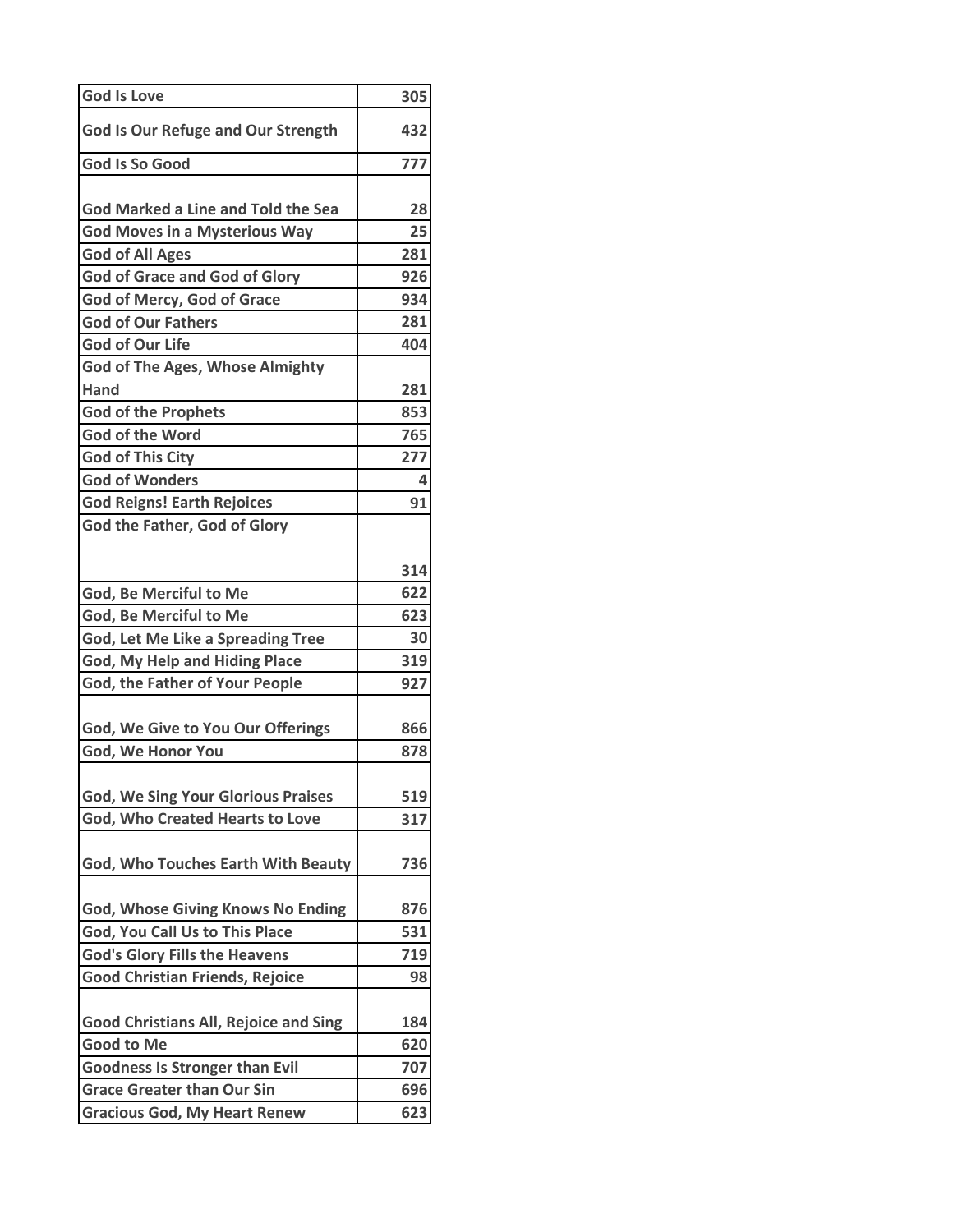|                                                                             | 320 |
|-----------------------------------------------------------------------------|-----|
| <b>Gracious Spirit, Heed Our Pleading</b><br><b>Grant Now Your Blessing</b> | 882 |
|                                                                             |     |
| <b>Great God, Your Love Has Called Us</b>                                   | 153 |
| <b>Great Is the LORD Our God</b>                                            | 249 |
| <b>Great Is Thy Faithfulness</b>                                            | 348 |
| <b>Great Is Your Faithfulness, O God</b>                                    | 698 |
| <b>Greet Now the Swiftly Changing Year</b>                                  | 400 |
| <b>Guide Me, O My Great Redeemer</b>                                        | 43  |
| <b>Hail and Hosanna</b>                                                     | 147 |
| Hail the Day that Sees Him Rise                                             | 209 |
| <b>Hail to the Lord's Anointed</b>                                          | 109 |
| Haleluya! Pelo tsa rona                                                     | 957 |
| Haleluya, Puji Tuhan                                                        | 233 |
| Halle, Halle, Halle                                                         | 768 |
| Halle, Halle, Hallelujah                                                    | 768 |
|                                                                             |     |
| <b>Hallelujah! Sing Praise to Your Creator</b>                              | 550 |
| <b>Hallelujah! We Sing Your Praises</b>                                     | 957 |
| Hallelujah, Salvation, and Glory                                            | 491 |
| <b>Hallelujah, We Are Singing</b>                                           | 963 |
| <b>Happy Is the One</b>                                                     | 712 |
| <b>Hark! A Thrilling Voice Is Sounding</b>                                  | 478 |
| <b>Hark! The Herald Angels Sing</b>                                         | 80  |
| Hark, the Glad Sound! The Savior                                            |     |
| <b>Comes</b>                                                                | 60  |
| Have Mercy on Us, God Most High                                             | 13  |
| Have Thine Own Way, Lord                                                    | 737 |
| <b>Have We Any Gift Worth Giving</b>                                        | 872 |
| <b>He Came to Live</b>                                                      | 868 |
| He Is King of Kings                                                         | 222 |
| <b>He Is Lord</b>                                                           | 227 |
| <b>He Knows My Name</b>                                                     | 339 |
| <b>He Leadeth Me</b>                                                        | 440 |
| <b>He Lives</b>                                                             | 365 |
| <b>Healer of Our Every III</b>                                              | 303 |
| <b>Hear My Cry and Supplication</b>                                         | 657 |
| Hear My Cry, O God, and Save Me                                             | 893 |
| Hear My Prayer, O God                                                       | 895 |
| <b>Hear Our Praises</b>                                                     | 302 |
| Hear Our Prayer, O Lord                                                     | 884 |
| <b>Hear the Fool</b>                                                        | 33  |
| Hear Us, O Lord, As We Voice Our                                            |     |
| <b>Laments</b>                                                              | 290 |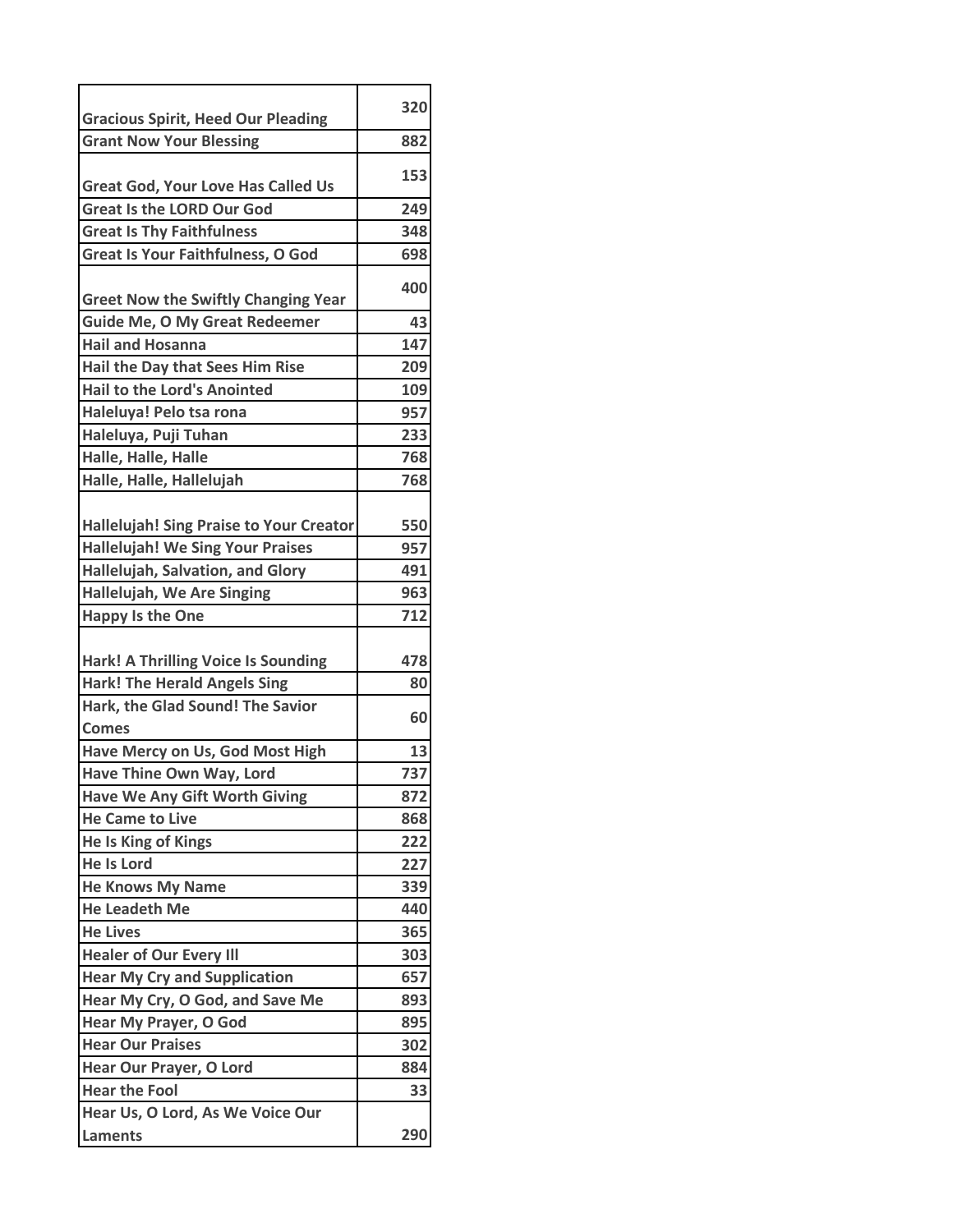| Hear, O LORD, My Urgent Prayer                         | 376 |
|--------------------------------------------------------|-----|
| Heleluyan                                              | 963 |
| <b>Help Us Accept Each Other</b>                       | 318 |
| <b>Here from All Nations</b>                           | 490 |
| <b>Here I Am</b>                                       | 740 |
| <b>Here I Am to Worship</b>                            | 567 |
| Here I Am, Lord                                        | 869 |
| <b>Here in This Place</b>                              | 529 |
| Here on Jesus Christ I Will Stand                      | 708 |
| He's Got the Whole World in His                        |     |
| <b>Hands</b>                                           | 26  |
| His Eye Is on the Sparrow                              | 441 |
| <b>Holy God</b>                                        | 631 |
| <b>Holy God, We Praise Your Name</b>                   | 540 |
| <b>Holy Is the Lord</b>                                | 597 |
| <b>Holy Spirit</b>                                     | 321 |
| <b>Holy Spirit, from Heaven Descended</b>              | 241 |
| <b>Holy Spirit, Living Breath of God</b>               | 746 |
| <b>Holy Spirit, Truth Divine</b>                       | 864 |
| <b>Holy Words Long Preserved</b>                       | 762 |
| Holy, Holy, Holy                                       | 596 |
| Holy, Holy, Holy                                       | 814 |
| Holy, Holy, Holy God                                   | 631 |
| Holy, Holy, Holy Lord                                  | 813 |
|                                                        |     |
| Holy, Holy, Holy! Lord God Almighty                    | 538 |
| Holy, Holy, Holy, My Heart                             | 595 |
| Hosanna, Loud Hosanna                                  | 145 |
| <b>Hours and Days and Years and Ages</b>               | 401 |
| <b>How Blest Are They Whose Trespass</b>               | 669 |
| <b>How Blest Are Those Who Fear the</b><br><b>LORD</b> | 301 |
| <b>How Bright Appears</b>                              | 101 |
| the Morning Star                                       |     |
| <b>How Can I Keep from Singing</b>                     | 443 |
| <b>How Can I Say</b>                                   | 258 |
| <b>How Clear Is Our Vocation, Lord</b>                 | 856 |
| <b>How Firm a Foundation</b>                           | 427 |
| <b>How Great Is Our God</b>                            | 574 |
| How Great Is the Love of the Father                    | 683 |
| <b>How Great Our Joy</b>                               | 90  |
| <b>How Great Thou Art</b>                              | 553 |
| How I Love You, LORD, My God                           | 436 |
|                                                        |     |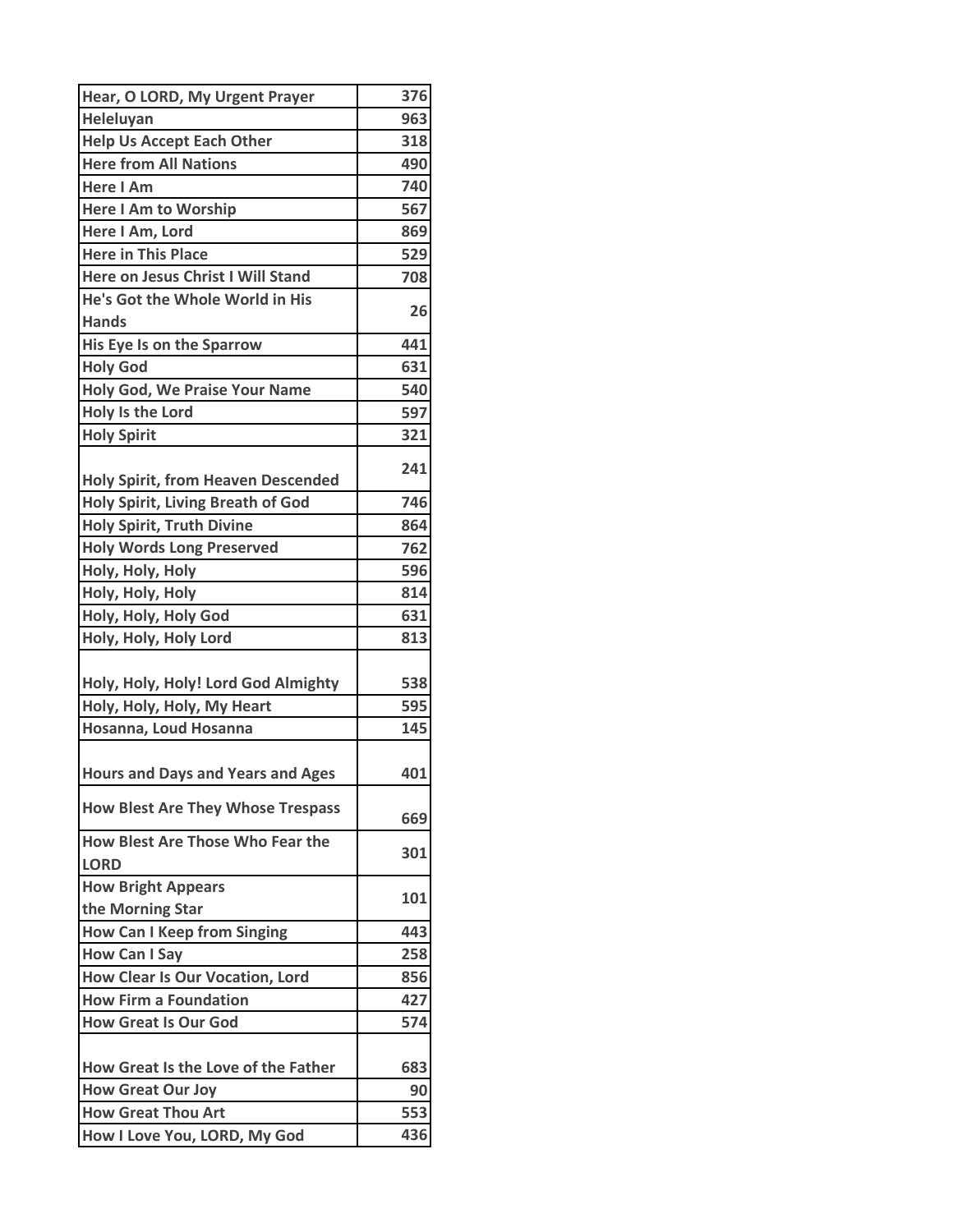| How Long Will You Forget Me, Lord                    | 410        |
|------------------------------------------------------|------------|
| How Long, O Lord, How Long                           | 291        |
| <b>How Lovely Is Your Dwelling</b>                   | 507        |
| <b>How Lovely Is Your Dwelling Place</b>             | 506        |
| How Lovely, Lord, How Lovely                         | 46         |
| <b>How Marvelous</b>                                 | 174        |
| <b>How Precious Is Your Unfailing Love</b>           | 673        |
| How Shall the Young Direct Their Way                 | 720        |
| <b>How Sweet the Name of Jesus Sounds</b>            | 453        |
| <b>How Sweet Was the Garden, Fertile</b><br>and Fair |            |
| <b>How Vast the Benefits Divine</b>                  | 29         |
| <b>Humbly in Your Sight</b>                          | 688<br>733 |
| I Am the Bread of Life                               | 842        |
| I Am the Holy Vine                                   | 851        |
| I Call to You, My Rock                               | 649        |
| I Come with Joy                                      | 533        |
| I Cry Out                                            | 620        |
| I Depend upon Your Faithfulness                      | 371        |
| I Give You My Heart                                  | 340        |
| I Greet Thee, Who My Sure Redeemer                   |            |
| Art                                                  | 586        |
| I Heard the Voice of Jesus Calling                   | 128        |
| I Heard the Voice of Jesus Say                       | 665        |
| <b>I Know Not Why God's Wondrous</b>                 |            |
| Grace                                                | 690        |
| I Know that My Redeemer Lives                        | 193        |
| I Lift My Eyes Up                                    | 652        |
| I Love the Lord                                      | 819        |
| I Love the Lord; He Heard My Cry                     | 439        |
| I Love the Lord; He Heard My Cry                     |            |
| (Refrain)                                            | 152        |
| I Love to Tell the Story                             | 262        |
| I Love You, Lord, Today                              | 780        |
| I Love Your Church, O Lord                           | 247        |
| I Love You, LORD, For You Have Heard                 |            |
| <b>My Voice</b>                                      | 735        |
| I Need Thee Every Hour                               | 322        |
| I Need Your Help, O LORD My God                      | 664        |
| I Rejoiced When I Heard Them Say                     | 508        |
| I Serve a Risen Savior                               | 365        |
| I Sing the Mighty Power of God                       | 10         |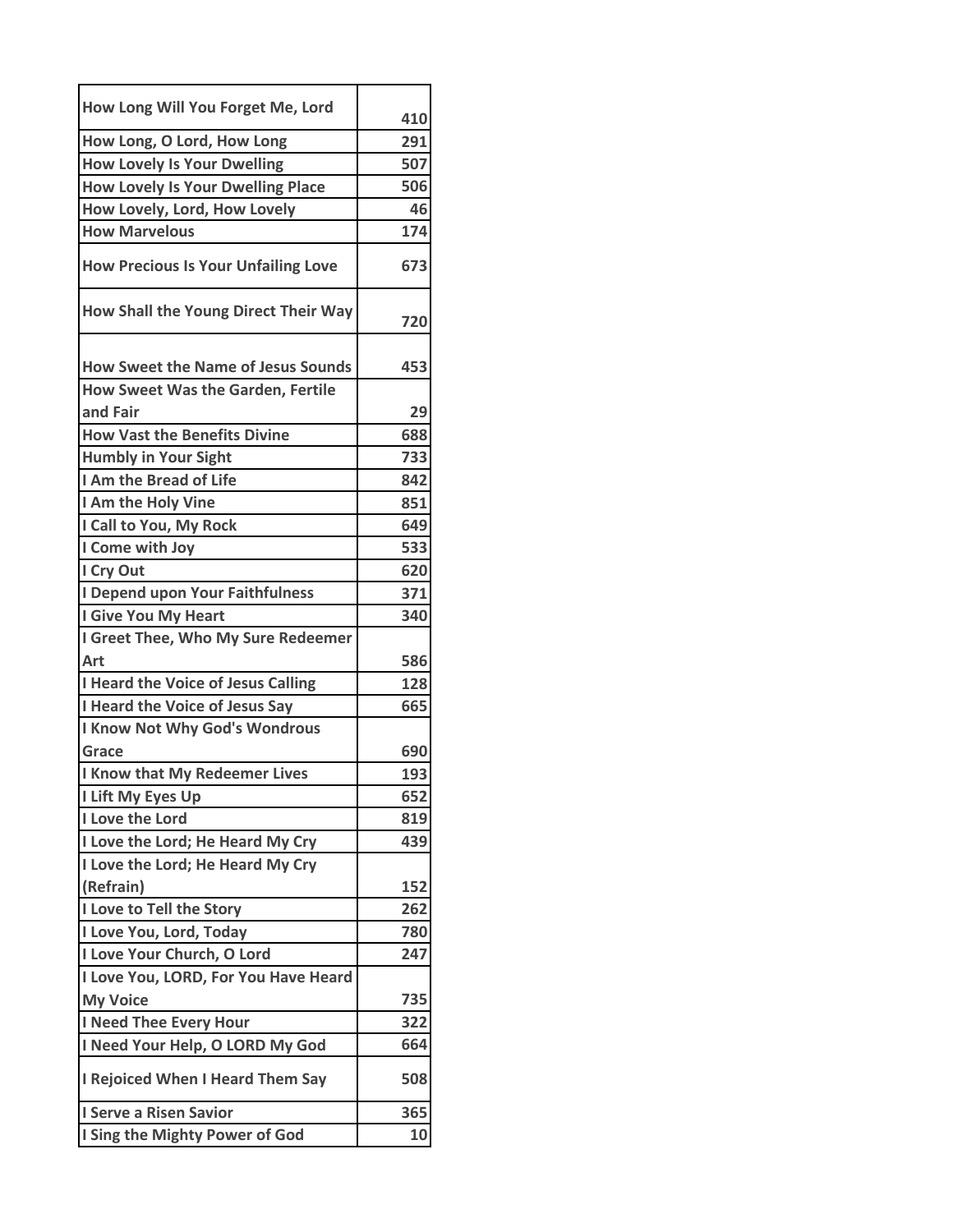| I Sought the Lord, and Afterward I        |     |
|-------------------------------------------|-----|
| <b>Knew</b>                               | 685 |
| <b>I Stand Amazed</b>                     | 174 |
| <b>I Surrender All</b>                    | 739 |
| <b>I Waited Patiently for God</b>         | 670 |
| I Want Jesus to Walk with Me              | 140 |
|                                           |     |
| I Want to Walk as a Child of the Light    | 730 |
| I Was Glad                                | 514 |
| I Will Arise and Go to Jesus              | 657 |
| I Will Be Your God                        | 40  |
| I Will Come to You in the Silence         | 430 |
| <b>I Will Exalt</b>                       | 37  |
| I Will Extol You, O My God                | 561 |
| I Will Give You Rest                      | 666 |
|                                           |     |
| I Will Hide Your Word Inside My Heart     | 761 |
| <b>I Will Rise</b>                        | 468 |
| I Will Sing a Song of Triumph             | 349 |
| I Will Sing of My Redeemer                | 568 |
| I Will Trust in the Lord                  | 338 |
| I Worship You, O LORD                     | 668 |
| I, the Lord of Sea and Sky                | 869 |
|                                           |     |
| If You But Trust in God to Guide You      | 407 |
| If You Love Me                            | 418 |
| I'm Forgiven Because You Were             |     |
| <b>Forsaken</b>                           | 360 |
| I'm Gonna Live So God Can Use Me          | 854 |
| I'm So Glad                               |     |
|                                           |     |
|                                           | 362 |
| Imagine                                   | 72  |
| <b>Immortal, Invisible, God Only Wise</b> | 579 |
| In a Deep, Unbounded Darkness             | 38  |
| In an Age of Twisted Values               | 662 |
| <b>In Christ Alone</b>                    | 770 |
| In Christ There Is No East or West        | 268 |
| <b>In God Alone</b>                       | 433 |
| In God the Father I Believe               | 782 |
| <b>In Great Thanksgiving</b>              | 744 |
|                                           | 416 |
| In My Day of Fear                         | 312 |
| In Our Households, Heavenly Father        |     |
| In Our Lives, Lord, Be Glorified          | 861 |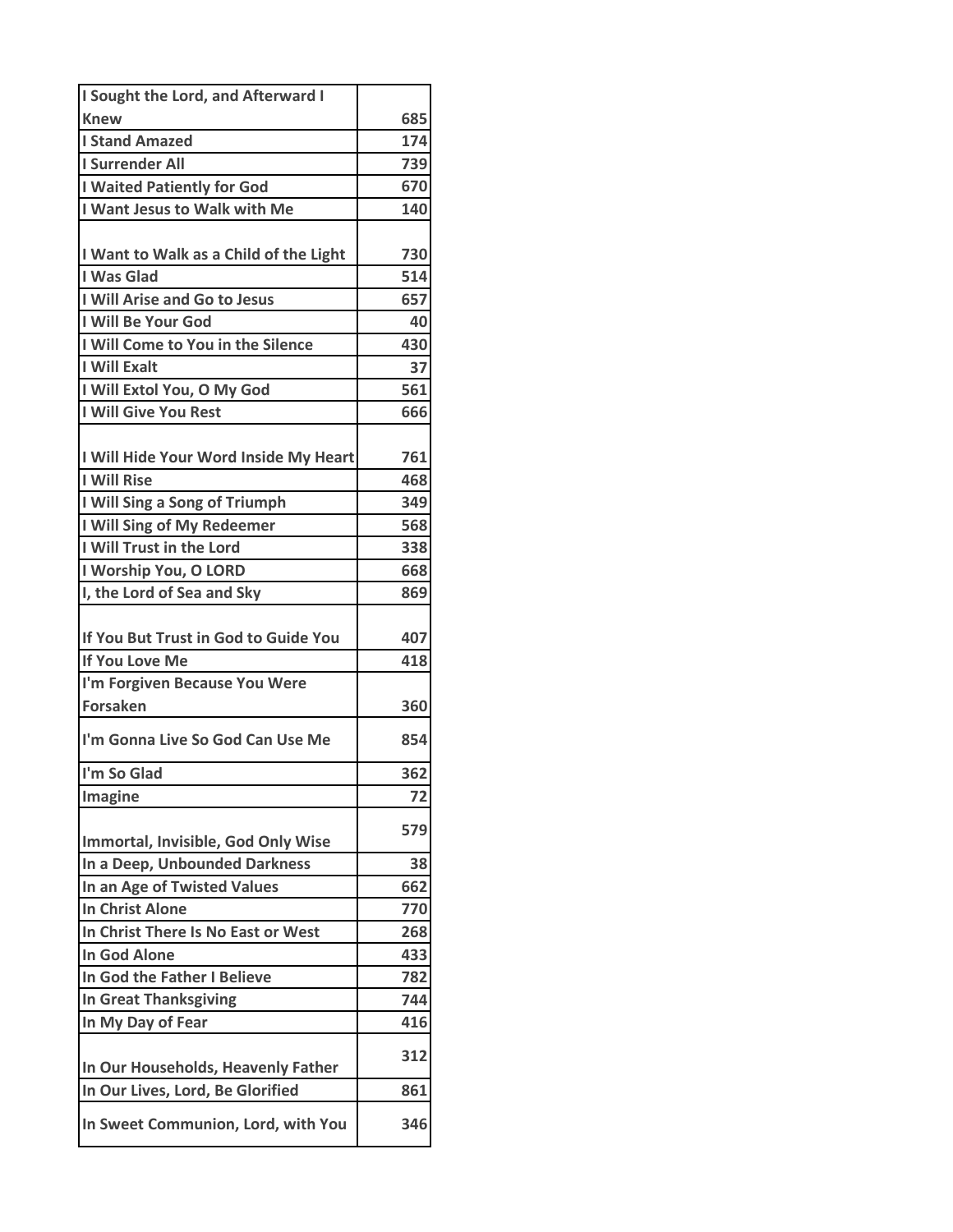| In the Day of the Lord                             | 485 |
|----------------------------------------------------|-----|
| In the Heavens Shone a Star                        | 94  |
| In the Lord, I'll Be Ever Thankful                 | 357 |
| In the Morning When I Rise                         | 423 |
| In the Sanctuary                                   | 606 |
| In Thee Is Gladness                                | 344 |
| Ishworo                                            | 629 |
| It Is Good to Give Thanks to You, Lord             | 48  |
| It Is Good to Sing Your Praises                    | 513 |
| It Is Well                                         | 451 |
| It Rained on the Earth                             | 35  |
| Je louerai l'Eternel                               | 584 |
| <b>Jerusalem the Golden</b>                        | 488 |
| Jesu, Jesu, Fill Us with Your Love                 | 299 |
| Jesu, tawa pano                                    | 520 |
| Jesus Calls Us, O'er the Tumult                    | 121 |
| <b>Jesus Christ Is the Way</b>                     | 471 |
| <b>Jesus Christ Is with Us</b>                     | 600 |
| <b>Jesus Heard with Deep Compassion</b>            | 127 |
| Jesus Is a Rock in a Weary Land                    | 138 |
| <b>Jesus Is Lord</b>                               | 226 |
| <b>Jesus Is Our King</b>                           | 602 |
| <b>Jesus Loves Me</b>                              | 709 |
| <b>Jesus On the Mountain Peak</b>                  | 130 |
| <b>Jesus Set His Face</b>                          | 135 |
| <b>Jesus Shall Reign</b>                           | 219 |
| Jesus the Lord Said, "I Am the Bread"              | 125 |
| Jesus, All for Jesus                               | 738 |
| Jesus, Draw Me Ever Nearer                         | 660 |
| Jesus, Jesus, Oh, What a Wonderful<br><b>Child</b> | 99  |
| Jesus, Lover of My Soul                            | 424 |
| <b>Jesus, Priceless Treasure</b>                   | 425 |
| <b>Jesus, Remember Me</b>                          | 169 |
| Jesus, Savior, Lord                                | 906 |
| Jesus, Tempted in the Desert                       | 115 |
| Jesus, the Light of the World                      | 100 |
| Jesus, We Are Here                                 | 520 |
| Jesus: Image of the Invisible God                  | 16  |
| Joy to the World                                   | 92  |
| Joyful, Joyful, We Adore Thee                      | 581 |
| <b>Joyous Light of Heavenly Glory</b>              | 389 |
| <b>Just a Closer Walk with Thee</b>                | 661 |
| Just as I Am, Without One Plea                     | 627 |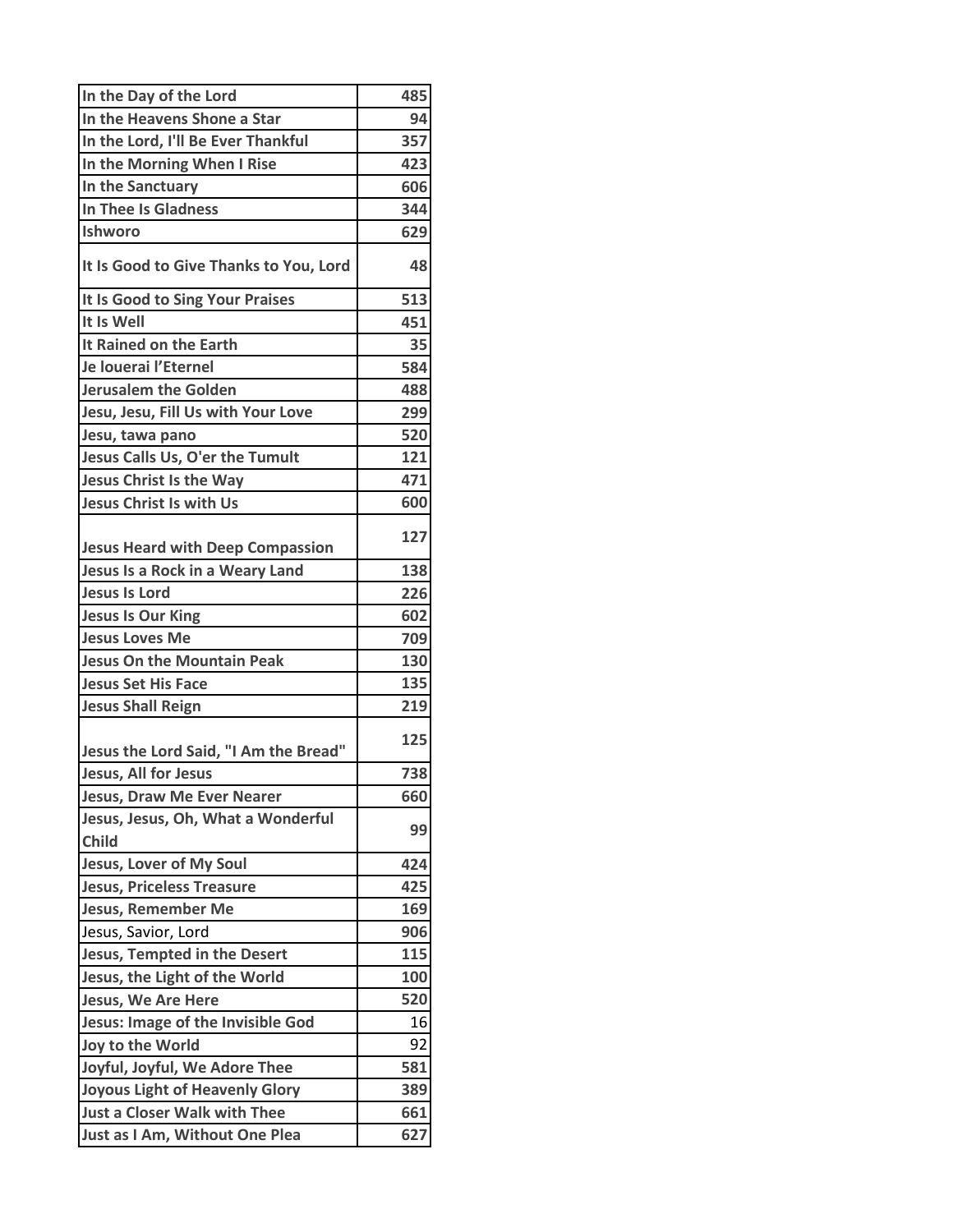| <b>Keep What You Have Believed</b> | 769 |
|------------------------------------|-----|
| <b>Keep Your Lamps Trimmed and</b> |     |
| <b>Burning</b>                     | 119 |
| Ki ri su to no he i wa ga          | 949 |
| <b>Know that God Is Good</b>       | 955 |
| <b>Koinonia</b>                    | 258 |
| <b>Kwake Yesu nasimama</b>         | 708 |
| Kyrie (Brumm)                      | 633 |
| <b>Kyrie (Russia)</b>              | 635 |
| <b>Kyrie Eleison (Ghana)</b>       | 637 |
| <b>Lamb of God</b>                 | 822 |
| Lamb of God (Agnus Dei)            | 841 |
| <b>Laudate Dominum</b>             | 591 |
| Laudate omnes gentes               | 592 |
| Lead Me, Guide Me                  | 329 |
| Lead On, O King Eternal            | 328 |
| Les anges dans nos campagnes       | 82  |
| <b>Let All Creation's Wonders</b>  | 555 |
| Let All Mortal Flesh Keep Silence  | 821 |
| Let All Nations Praise the Lord    | 588 |
| <b>Let All Things Now Living</b>   | 5   |
| Let David Be Remembered            | 45  |
| <b>Let Justice Flow</b>            | 295 |
| Let the Giving of Thanks           | 379 |
| Let the Weak Say I Am Strong       | 800 |
| Let This Be My Supreme Desire      | 729 |
| Let Us Break Bread Together        | 837 |
| Let Us Build                       | 269 |
| Let Us Love One Another            | 306 |
| Let Us Pray to the Lord            | 887 |
|                                    |     |
| Let Us Talents and Tongues Employ  | 830 |
| <b>Lift Every Voice and Sing</b>   | 44  |
| <b>Lift High the Cross</b>         | 264 |
| Lift Me, Jesus                     | 891 |
| Lift Up the Gates Eternal          | 144 |
| Lift Up Your Hearts unto the Lord  | 844 |
| <b>Lift Up Your Voices</b>         |     |
| Light of the World, You Stepped    | 211 |
| <b>Down into Darkness</b>          | 567 |
| <b>Like a Child Rests</b>          | 335 |
| Like a Deer                        | 504 |
| <b>Like a River Glorious</b>       | 699 |
| Listen to My Cry, LORD             | 415 |
| <b>Listen, God Is Calling</b>      | 753 |
| <b>Litany for the Slandered</b>    | 645 |
|                                    |     |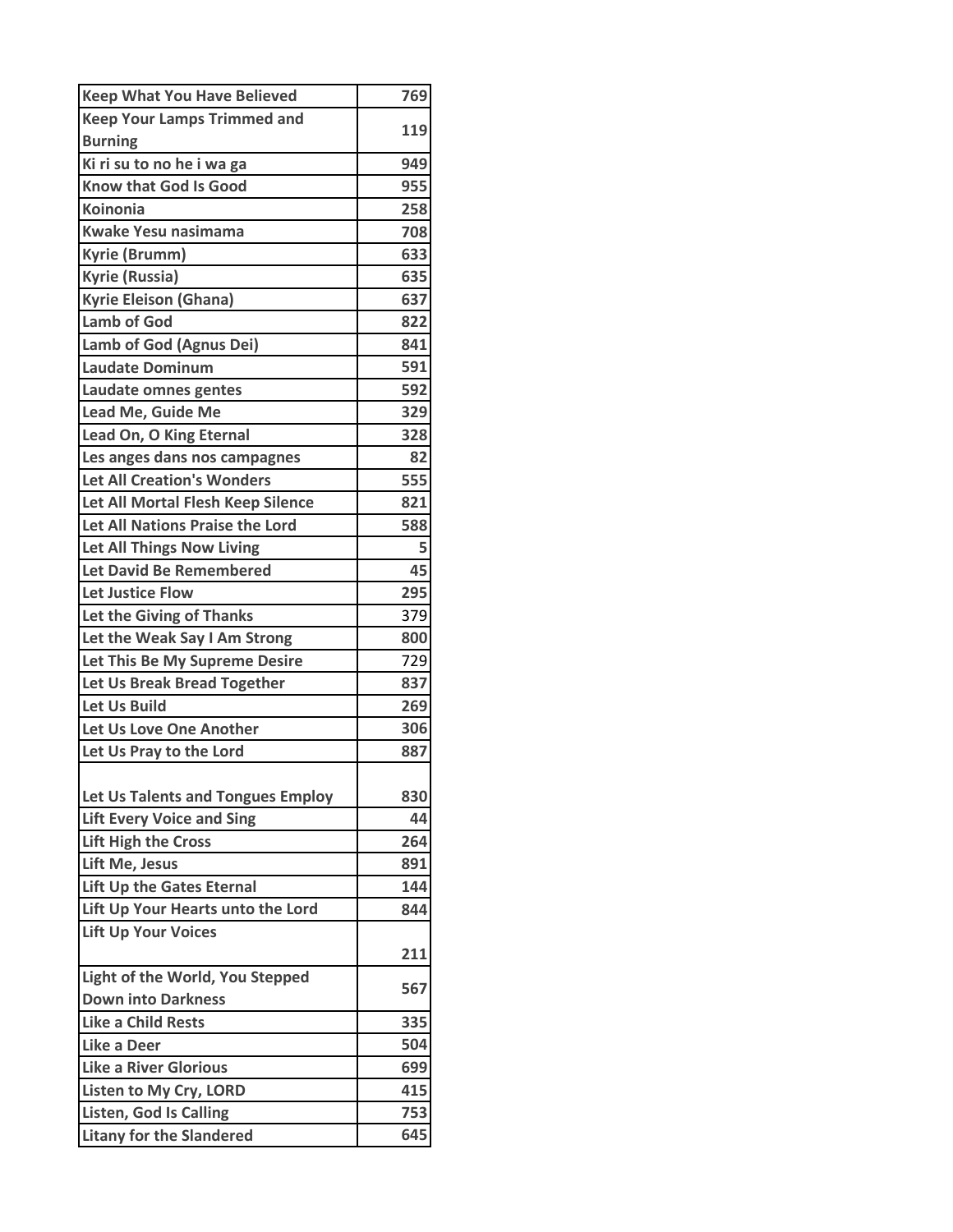| <b>Litany of Praise: Our Covenanting God</b>                                 | 36  |
|------------------------------------------------------------------------------|-----|
| <b>Litany: The Lord's Prayer</b>                                             | 918 |
| <b>Litany: The Ten Commandments 1</b>                                        | 715 |
| <b>Litany: The Ten Commandments 2</b>                                        | 718 |
| <b>Litany: The Ten Commandments 3</b>                                        | 722 |
| Live a Life Worthy of the Calling                                            | 937 |
| Live in Charity                                                              | 154 |
| Lo! He Comes, with Clouds                                                    |     |
| <b>Descending</b>                                                            | 479 |
| Lo, How a Rose E'er Blooming                                                 | 79  |
| <b>Longing for Light</b>                                                     | 908 |
| <b>Look and Learn</b>                                                        | 120 |
| <b>Looking to Jesus</b>                                                      | 139 |
| Lord Jesus Christ, Be Present Now                                            | 524 |
| <b>Lord Most High</b>                                                        | 593 |
| <b>Lord of All Good</b>                                                      | 879 |
| <b>Lord of All Hopefulness</b>                                               | 378 |
| Lord, as the Day Begins                                                      | 377 |
| <b>Lord, Bid Your Servant</b>                                                |     |
| <b>Go in Peace</b>                                                           | 97  |
| <b>LORD, Chasten Not in Anger</b>                                            | 409 |
|                                                                              |     |
| Lord, Dismiss Us with Your Blessing                                          | 933 |
| Lord, Have Mercy                                                             | 639 |
| Lord, Have Mercy (Brumm)                                                     | 633 |
| Lord, Have Mercy (Ghana)                                                     | 637 |
| Lord, Have Mercy (Russia)                                                    | 635 |
| <b>LORD, I Bring My Songs to You</b>                                         | 406 |
| <b>LORD, I Gladly Trust</b>                                                  | 354 |
| Lord, I Lift Your Name on High                                               | 610 |
| Lord, I Pray                                                                 | 901 |
| Lord, I Will Lift Mine Eyes                                                  | 420 |
|                                                                              |     |
| <b>LORD, Listen to My Righteous Plea</b>                                     | 888 |
|                                                                              |     |
| Lord, Listen to Your Children Praying                                        | 896 |
| <b>Lord, Make Us Servants</b>                                                | 904 |
| <b>LORD, My Petition Heed</b>                                                | 889 |
| LORD, Our Lord, Your Glorious Name                                           | 500 |
| (EVENING PRAISE)                                                             |     |
|                                                                              |     |
| <b>LORD, Our Lord, Your Glorious Name</b><br>(GOTT SEI DANK DURCH ALLE WELT) |     |
|                                                                              | 501 |
| Lord, Show Me How to Count My                                                |     |
|                                                                              |     |

**Days 402**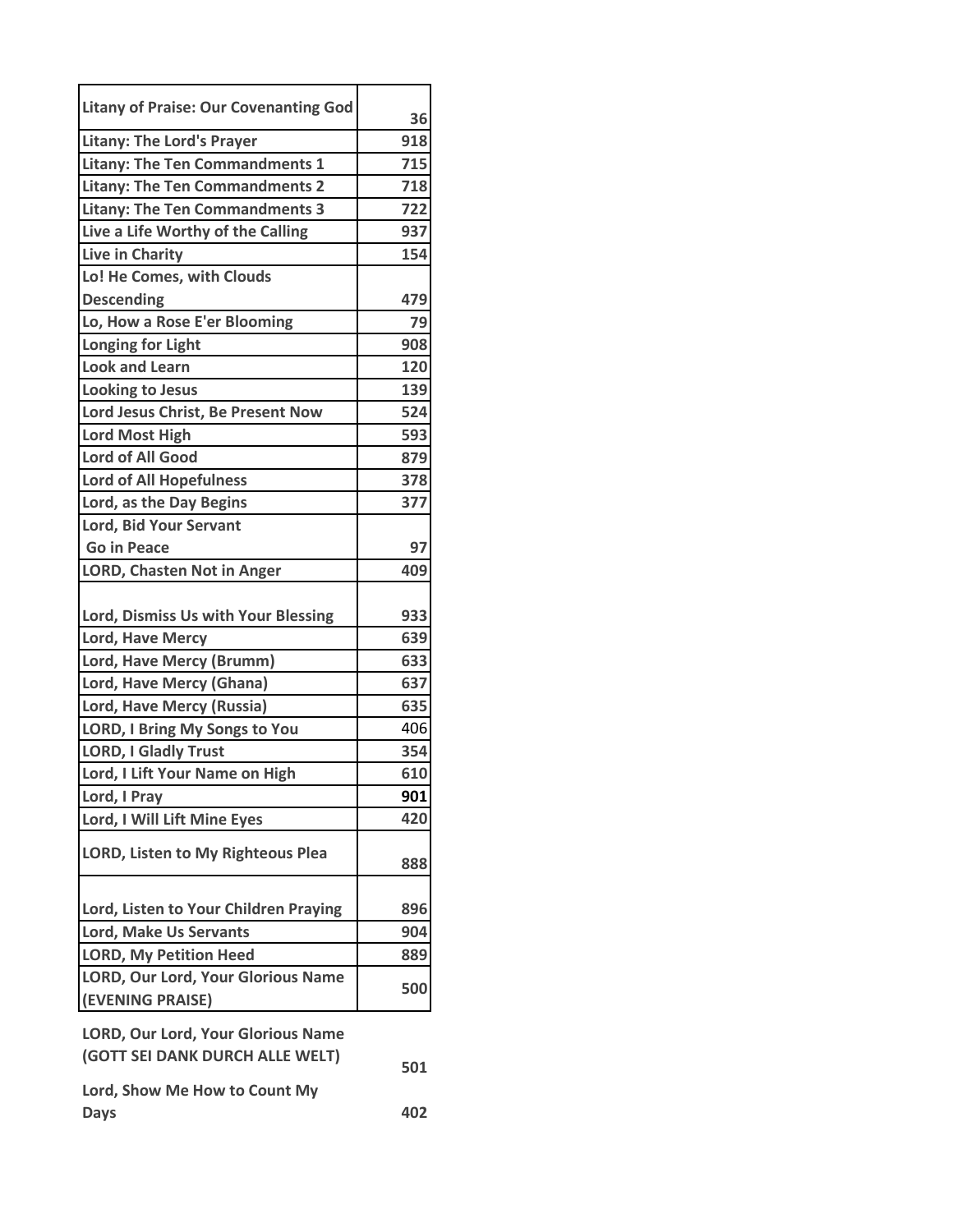| Lord, Speak to Me that I May Speak                    | 754 |
|-------------------------------------------------------|-----|
| Lord, to Whom Shall We Go                             | 748 |
| LORD, to You My Soul Is Lifted                        | 625 |
| Lord, We Hear Your Word with<br><b>Gladness</b>       | 766 |
| Lord, Who May Dwell Within Your                       | 612 |
| <b>House</b><br>Lord, Who Throughout These Forty      |     |
| <b>Days</b>                                           | 132 |
| Lord, Whose Love in Humble Service                    | 928 |
| Lord, You Are Good                                    | 577 |
| Lord, You Are My Strength                             | 413 |
| <b>LORD, You Have Lavished on Your</b><br>Land        | 65  |
| <b>LORD, You Have Searched Me</b>                     | 337 |
| Lord, You Were Rich Beyond All                        |     |
| Splendor                                              | 75  |
| Love Divine, All Loves Excelling                      | 351 |
| Love God With All Your Soul and                       |     |
| <b>Strength</b>                                       | 716 |
| <b>Love in Action</b>                                 | 310 |
| <b>Love Is Never Ending</b>                           | 52  |
| <b>Loving Spirit</b>                                  | 793 |
| Low in the Grave He Lay                               | 186 |
| <b>Lying Lips</b>                                     | 644 |
| Man of Sorrows-What a Name                            | 170 |
| <b>Mantos y palmas</b>                                | 143 |
| <b>Many and Great</b>                                 | 27  |
| Mark How the Lamb of God's Self-                      |     |
| <b>Offering</b>                                       | 113 |
| <b>Marvelous Grace</b>                                | 696 |
| <b>May Our Homes Be Filled with</b><br><b>Dancing</b> | 302 |
| May the God of Hope Go With Us                        | 941 |
| May the Lord God Hear You Pray                        | 894 |
| May the Lord, Mighty God                              | 940 |
| May the Love of the Lord                              | 939 |
| May the Mind of Christ, My Savior                     | 334 |
| May the Peace of Christ Be with You                   | 949 |
| <b>Mayenziwe</b>                                      | 909 |
| <b>Meekness and Majesty</b>                           | 157 |
| <b>Memorial Acclamation</b>                           | 812 |
| Mfurahini, haleluya                                   | 188 |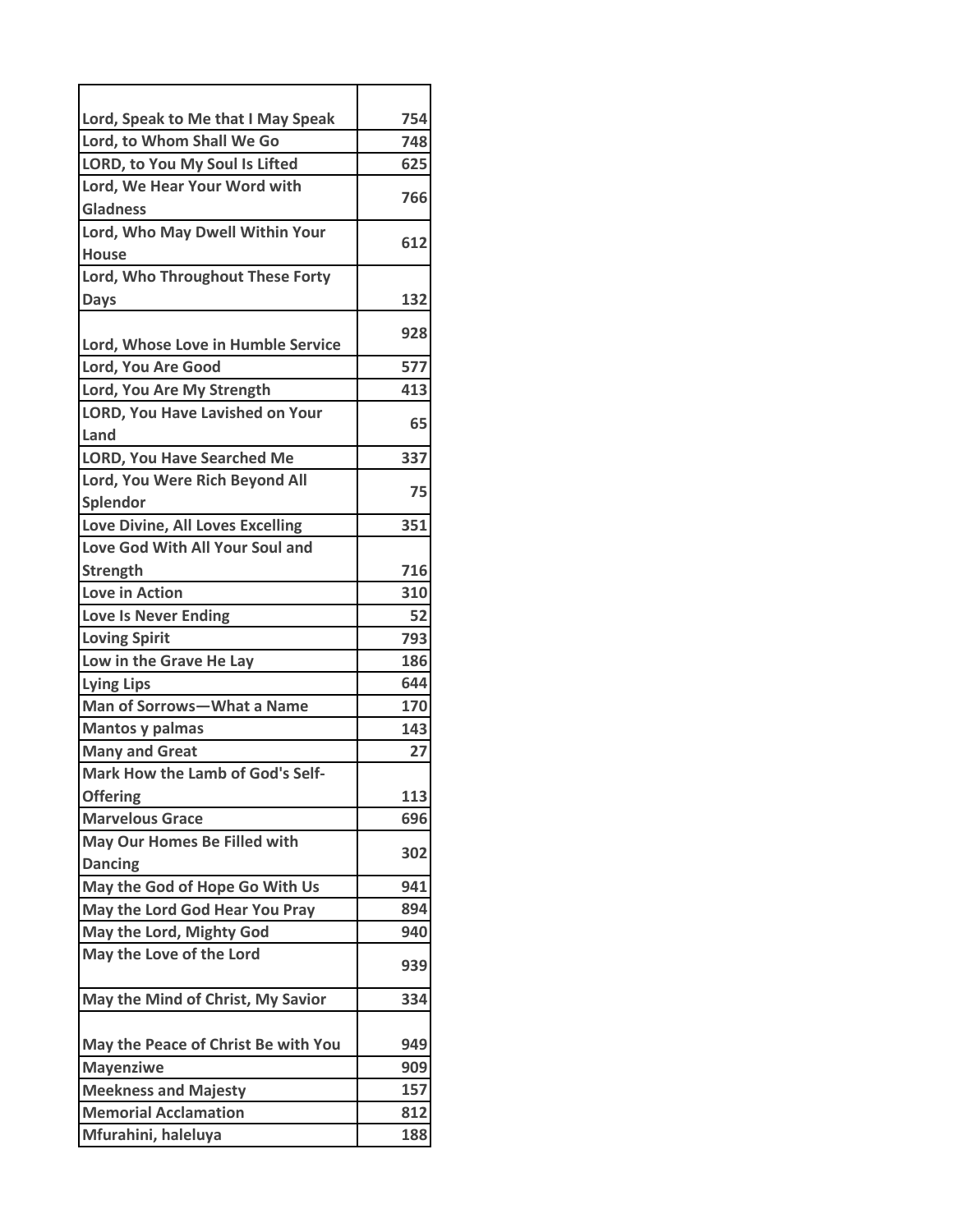| Midday Prayers (A. B. C.) change in                          |            |
|--------------------------------------------------------------|------------|
| title                                                        | 380        |
| <b>Mighty to Save</b>                                        | 611        |
| Mikotoba o kudasai                                           | 767        |
| Miren qué bueno                                              | 260        |
| Mungu ni mwema                                               | 955        |
| My Faith Looks Up to Thee                                    | 426        |
|                                                              |            |
| My Friends, May You Grow in Grace                            | 938        |
| My God, How Wonderful You Are                                | 548        |
| <b>My Heart Is Firmly Fixed</b>                              | 734        |
| My Hope Is Built on Nothing Less                             | 772        |
| My Jesus, I Love Thee                                        | 366        |
| My Jesus, My Savior                                          | 603        |
| My Life Flows On in Endless Song                             | 443        |
| My Lord, What a Morning                                      | 481        |
| <b>My Only Comfort</b>                                       | 781        |
| <b>My Savior's Love</b>                                      | 174        |
| My Shepherd Is the LORD                                      | 368        |
| My Shepherd Will Supply My Need                              | 369        |
| My Song Forever Shall Record                                 | 280        |
| My Song Is Love Unknown                                      | 148        |
|                                                              |            |
| My Soul Cries Out with a Joyful Shout                        | 69         |
| <b>My Soul Finds Rest</b>                                    | 370        |
| My Soul Finds Rest in God Alone                              | 435        |
| <b>My Soul in Stillness Waits</b>                            | 63         |
| My Spirit Glorifies the Lord                                 | 383        |
| <b>My Times Are in Your Hands</b>                            | 458        |
| <b>My Tribute</b>                                            | 956        |
| Nada te turbe                                                | 444        |
|                                                              |            |
| <b>Naming the Circumstances of Death</b>                     |            |
| and Dying Before God's Face                                  |            |
|                                                              | 455<br>216 |
| <b>Nations, Clap Your Hands</b>                              | 659        |
| <b>Nearer, Still Nearer</b><br><b>Neither Death nor Life</b> | 450        |
|                                                              | 391        |
| Ngayong nagdadapit hapon<br><b>Nicene Creed 2</b>            | 806        |
| <b>Night Has Fallen</b>                                      | 390        |
|                                                              | 320        |
| Njoo Kwetu, Roho Mwema<br>No hay dios tan grande             | 275        |
|                                                              |            |
| <b>Not for Tongues of Heaven's Angels</b>                    | 307        |
| Not unto Us, O Lord of Heaven                                | 573        |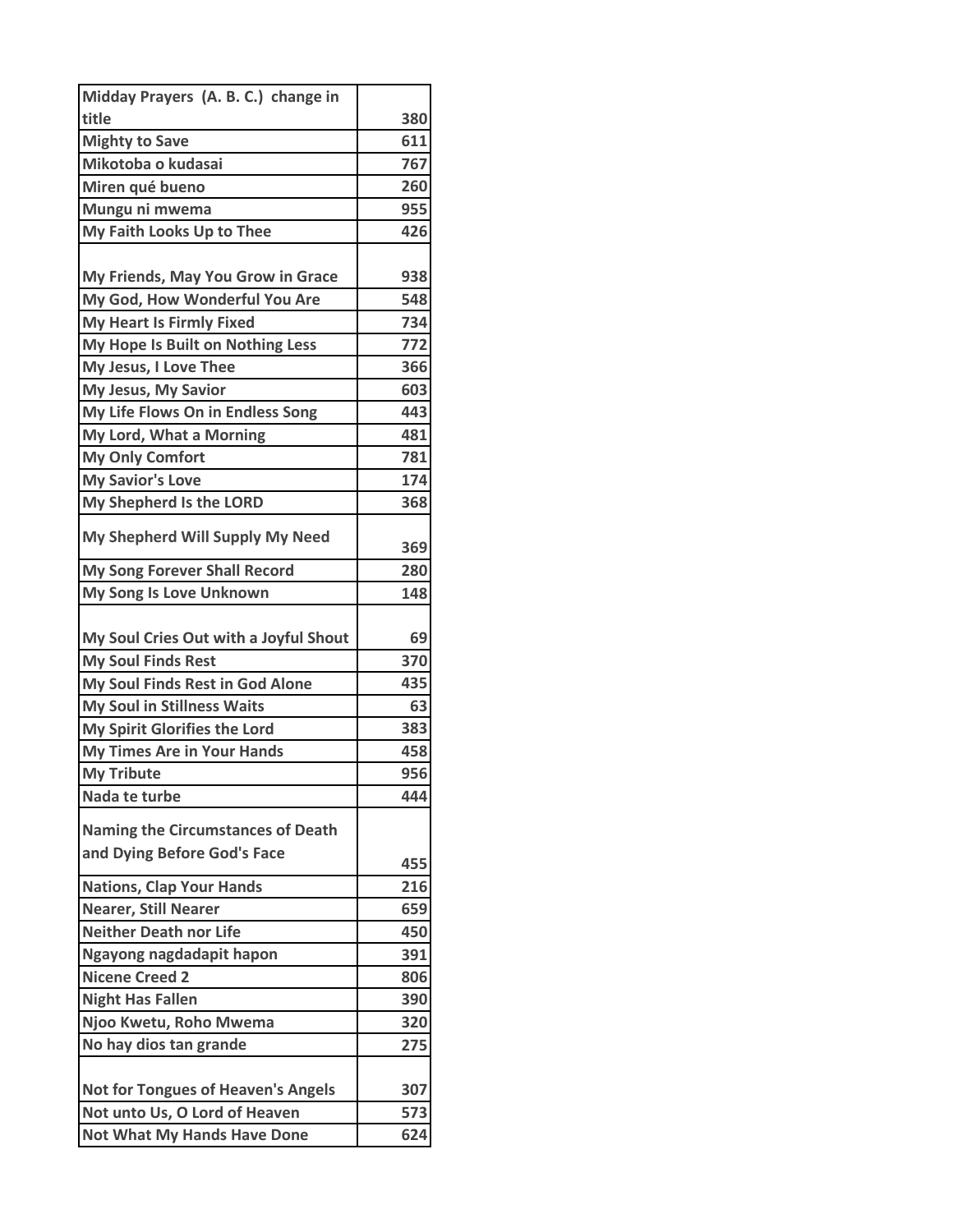| <b>Now Behold the Lamb</b><br>838<br><b>Now Blessed Be the Lord Our God</b><br>953<br><b>Now Go in Peace (Caribbean)</b><br>951<br>935<br><b>Now May Your Servant, Lord</b><br><b>Now Thank We All Our God</b><br>543<br><b>Now the Feast and Celebration</b><br>827<br><b>Now the Green Blade Rises</b><br>203<br>512<br>Now with Joyful Exultation<br>Nyanyikanlah<br>550<br>794<br><b>O Blessed Spring</b><br>O Christ, Our Hope, Our Heart's<br><b>Desire</b><br>828<br>630<br>O Christ, the Lamb of God<br>O Christ, You Wept When Grief Was<br>467<br>Raw<br>O Come, All Ye Faithful<br>76<br>O Come, My Soul, Sing Praise to God<br>672<br>O Come, O Come, Emmanuel<br>61<br>O Day of Peace<br>487<br>O For a Closer Walk with God<br>324<br><b>O Give the LORD Wholehearted Praise</b><br>502<br>O Gladsome Light, O Grace<br>393<br><b>O God Beyond All Praising</b><br>557<br><b>O God of Every Nation</b><br>282<br>283<br>O God of Love, Forever Blest<br>890<br>O God, Defender of the Poor<br>O God, Great Father, Lord and King<br>801<br>O God, My Faithful God<br>646<br>O God, Our Help in Ages Past<br>405<br>47<br>O God, We Have Heard<br>680<br>O God, We Kneel Before Your Throne<br>O God, Who Gives to Humankind<br>274<br>O God, You Are My God<br>743<br>O God, You Are My God Alone<br>367<br>O God, Your Deeds Are Unsurpassed<br>32<br>O Great God and Lord of the Earth<br>293<br>O Holy Spirit, by Whose Breath<br>900<br><b>O Jesus, I Have Promised</b><br>352<br>O Jesus, Joy of Loving Hearts<br>823<br><b>O Joyous Light of Glory</b><br>392<br><b>O Let My Supplicating Cry</b><br>760 | <b>Nothing Can Trouble</b> | 444 |
|------------------------------------------------------------------------------------------------------------------------------------------------------------------------------------------------------------------------------------------------------------------------------------------------------------------------------------------------------------------------------------------------------------------------------------------------------------------------------------------------------------------------------------------------------------------------------------------------------------------------------------------------------------------------------------------------------------------------------------------------------------------------------------------------------------------------------------------------------------------------------------------------------------------------------------------------------------------------------------------------------------------------------------------------------------------------------------------------------------------------------------------------------------------------------------------------------------------------------------------------------------------------------------------------------------------------------------------------------------------------------------------------------------------------------------------------------------------------------------------------------------------------------------------------------------------------------------------------------------------------------|----------------------------|-----|
|                                                                                                                                                                                                                                                                                                                                                                                                                                                                                                                                                                                                                                                                                                                                                                                                                                                                                                                                                                                                                                                                                                                                                                                                                                                                                                                                                                                                                                                                                                                                                                                                                              |                            |     |
|                                                                                                                                                                                                                                                                                                                                                                                                                                                                                                                                                                                                                                                                                                                                                                                                                                                                                                                                                                                                                                                                                                                                                                                                                                                                                                                                                                                                                                                                                                                                                                                                                              |                            |     |
|                                                                                                                                                                                                                                                                                                                                                                                                                                                                                                                                                                                                                                                                                                                                                                                                                                                                                                                                                                                                                                                                                                                                                                                                                                                                                                                                                                                                                                                                                                                                                                                                                              |                            |     |
|                                                                                                                                                                                                                                                                                                                                                                                                                                                                                                                                                                                                                                                                                                                                                                                                                                                                                                                                                                                                                                                                                                                                                                                                                                                                                                                                                                                                                                                                                                                                                                                                                              |                            |     |
|                                                                                                                                                                                                                                                                                                                                                                                                                                                                                                                                                                                                                                                                                                                                                                                                                                                                                                                                                                                                                                                                                                                                                                                                                                                                                                                                                                                                                                                                                                                                                                                                                              |                            |     |
|                                                                                                                                                                                                                                                                                                                                                                                                                                                                                                                                                                                                                                                                                                                                                                                                                                                                                                                                                                                                                                                                                                                                                                                                                                                                                                                                                                                                                                                                                                                                                                                                                              |                            |     |
|                                                                                                                                                                                                                                                                                                                                                                                                                                                                                                                                                                                                                                                                                                                                                                                                                                                                                                                                                                                                                                                                                                                                                                                                                                                                                                                                                                                                                                                                                                                                                                                                                              |                            |     |
|                                                                                                                                                                                                                                                                                                                                                                                                                                                                                                                                                                                                                                                                                                                                                                                                                                                                                                                                                                                                                                                                                                                                                                                                                                                                                                                                                                                                                                                                                                                                                                                                                              |                            |     |
|                                                                                                                                                                                                                                                                                                                                                                                                                                                                                                                                                                                                                                                                                                                                                                                                                                                                                                                                                                                                                                                                                                                                                                                                                                                                                                                                                                                                                                                                                                                                                                                                                              |                            |     |
|                                                                                                                                                                                                                                                                                                                                                                                                                                                                                                                                                                                                                                                                                                                                                                                                                                                                                                                                                                                                                                                                                                                                                                                                                                                                                                                                                                                                                                                                                                                                                                                                                              |                            |     |
|                                                                                                                                                                                                                                                                                                                                                                                                                                                                                                                                                                                                                                                                                                                                                                                                                                                                                                                                                                                                                                                                                                                                                                                                                                                                                                                                                                                                                                                                                                                                                                                                                              |                            |     |
|                                                                                                                                                                                                                                                                                                                                                                                                                                                                                                                                                                                                                                                                                                                                                                                                                                                                                                                                                                                                                                                                                                                                                                                                                                                                                                                                                                                                                                                                                                                                                                                                                              |                            |     |
|                                                                                                                                                                                                                                                                                                                                                                                                                                                                                                                                                                                                                                                                                                                                                                                                                                                                                                                                                                                                                                                                                                                                                                                                                                                                                                                                                                                                                                                                                                                                                                                                                              |                            |     |
|                                                                                                                                                                                                                                                                                                                                                                                                                                                                                                                                                                                                                                                                                                                                                                                                                                                                                                                                                                                                                                                                                                                                                                                                                                                                                                                                                                                                                                                                                                                                                                                                                              |                            |     |
|                                                                                                                                                                                                                                                                                                                                                                                                                                                                                                                                                                                                                                                                                                                                                                                                                                                                                                                                                                                                                                                                                                                                                                                                                                                                                                                                                                                                                                                                                                                                                                                                                              |                            |     |
|                                                                                                                                                                                                                                                                                                                                                                                                                                                                                                                                                                                                                                                                                                                                                                                                                                                                                                                                                                                                                                                                                                                                                                                                                                                                                                                                                                                                                                                                                                                                                                                                                              |                            |     |
|                                                                                                                                                                                                                                                                                                                                                                                                                                                                                                                                                                                                                                                                                                                                                                                                                                                                                                                                                                                                                                                                                                                                                                                                                                                                                                                                                                                                                                                                                                                                                                                                                              |                            |     |
|                                                                                                                                                                                                                                                                                                                                                                                                                                                                                                                                                                                                                                                                                                                                                                                                                                                                                                                                                                                                                                                                                                                                                                                                                                                                                                                                                                                                                                                                                                                                                                                                                              |                            |     |
|                                                                                                                                                                                                                                                                                                                                                                                                                                                                                                                                                                                                                                                                                                                                                                                                                                                                                                                                                                                                                                                                                                                                                                                                                                                                                                                                                                                                                                                                                                                                                                                                                              |                            |     |
|                                                                                                                                                                                                                                                                                                                                                                                                                                                                                                                                                                                                                                                                                                                                                                                                                                                                                                                                                                                                                                                                                                                                                                                                                                                                                                                                                                                                                                                                                                                                                                                                                              |                            |     |
|                                                                                                                                                                                                                                                                                                                                                                                                                                                                                                                                                                                                                                                                                                                                                                                                                                                                                                                                                                                                                                                                                                                                                                                                                                                                                                                                                                                                                                                                                                                                                                                                                              |                            |     |
|                                                                                                                                                                                                                                                                                                                                                                                                                                                                                                                                                                                                                                                                                                                                                                                                                                                                                                                                                                                                                                                                                                                                                                                                                                                                                                                                                                                                                                                                                                                                                                                                                              |                            |     |
|                                                                                                                                                                                                                                                                                                                                                                                                                                                                                                                                                                                                                                                                                                                                                                                                                                                                                                                                                                                                                                                                                                                                                                                                                                                                                                                                                                                                                                                                                                                                                                                                                              |                            |     |
|                                                                                                                                                                                                                                                                                                                                                                                                                                                                                                                                                                                                                                                                                                                                                                                                                                                                                                                                                                                                                                                                                                                                                                                                                                                                                                                                                                                                                                                                                                                                                                                                                              |                            |     |
|                                                                                                                                                                                                                                                                                                                                                                                                                                                                                                                                                                                                                                                                                                                                                                                                                                                                                                                                                                                                                                                                                                                                                                                                                                                                                                                                                                                                                                                                                                                                                                                                                              |                            |     |
|                                                                                                                                                                                                                                                                                                                                                                                                                                                                                                                                                                                                                                                                                                                                                                                                                                                                                                                                                                                                                                                                                                                                                                                                                                                                                                                                                                                                                                                                                                                                                                                                                              |                            |     |
|                                                                                                                                                                                                                                                                                                                                                                                                                                                                                                                                                                                                                                                                                                                                                                                                                                                                                                                                                                                                                                                                                                                                                                                                                                                                                                                                                                                                                                                                                                                                                                                                                              |                            |     |
|                                                                                                                                                                                                                                                                                                                                                                                                                                                                                                                                                                                                                                                                                                                                                                                                                                                                                                                                                                                                                                                                                                                                                                                                                                                                                                                                                                                                                                                                                                                                                                                                                              |                            |     |
|                                                                                                                                                                                                                                                                                                                                                                                                                                                                                                                                                                                                                                                                                                                                                                                                                                                                                                                                                                                                                                                                                                                                                                                                                                                                                                                                                                                                                                                                                                                                                                                                                              |                            |     |
|                                                                                                                                                                                                                                                                                                                                                                                                                                                                                                                                                                                                                                                                                                                                                                                                                                                                                                                                                                                                                                                                                                                                                                                                                                                                                                                                                                                                                                                                                                                                                                                                                              |                            |     |
|                                                                                                                                                                                                                                                                                                                                                                                                                                                                                                                                                                                                                                                                                                                                                                                                                                                                                                                                                                                                                                                                                                                                                                                                                                                                                                                                                                                                                                                                                                                                                                                                                              |                            |     |
|                                                                                                                                                                                                                                                                                                                                                                                                                                                                                                                                                                                                                                                                                                                                                                                                                                                                                                                                                                                                                                                                                                                                                                                                                                                                                                                                                                                                                                                                                                                                                                                                                              |                            |     |
|                                                                                                                                                                                                                                                                                                                                                                                                                                                                                                                                                                                                                                                                                                                                                                                                                                                                                                                                                                                                                                                                                                                                                                                                                                                                                                                                                                                                                                                                                                                                                                                                                              |                            |     |
|                                                                                                                                                                                                                                                                                                                                                                                                                                                                                                                                                                                                                                                                                                                                                                                                                                                                                                                                                                                                                                                                                                                                                                                                                                                                                                                                                                                                                                                                                                                                                                                                                              |                            |     |
|                                                                                                                                                                                                                                                                                                                                                                                                                                                                                                                                                                                                                                                                                                                                                                                                                                                                                                                                                                                                                                                                                                                                                                                                                                                                                                                                                                                                                                                                                                                                                                                                                              |                            |     |
|                                                                                                                                                                                                                                                                                                                                                                                                                                                                                                                                                                                                                                                                                                                                                                                                                                                                                                                                                                                                                                                                                                                                                                                                                                                                                                                                                                                                                                                                                                                                                                                                                              |                            |     |
|                                                                                                                                                                                                                                                                                                                                                                                                                                                                                                                                                                                                                                                                                                                                                                                                                                                                                                                                                                                                                                                                                                                                                                                                                                                                                                                                                                                                                                                                                                                                                                                                                              |                            |     |
|                                                                                                                                                                                                                                                                                                                                                                                                                                                                                                                                                                                                                                                                                                                                                                                                                                                                                                                                                                                                                                                                                                                                                                                                                                                                                                                                                                                                                                                                                                                                                                                                                              |                            |     |
|                                                                                                                                                                                                                                                                                                                                                                                                                                                                                                                                                                                                                                                                                                                                                                                                                                                                                                                                                                                                                                                                                                                                                                                                                                                                                                                                                                                                                                                                                                                                                                                                                              |                            |     |
|                                                                                                                                                                                                                                                                                                                                                                                                                                                                                                                                                                                                                                                                                                                                                                                                                                                                                                                                                                                                                                                                                                                                                                                                                                                                                                                                                                                                                                                                                                                                                                                                                              |                            |     |
|                                                                                                                                                                                                                                                                                                                                                                                                                                                                                                                                                                                                                                                                                                                                                                                                                                                                                                                                                                                                                                                                                                                                                                                                                                                                                                                                                                                                                                                                                                                                                                                                                              |                            |     |
|                                                                                                                                                                                                                                                                                                                                                                                                                                                                                                                                                                                                                                                                                                                                                                                                                                                                                                                                                                                                                                                                                                                                                                                                                                                                                                                                                                                                                                                                                                                                                                                                                              |                            |     |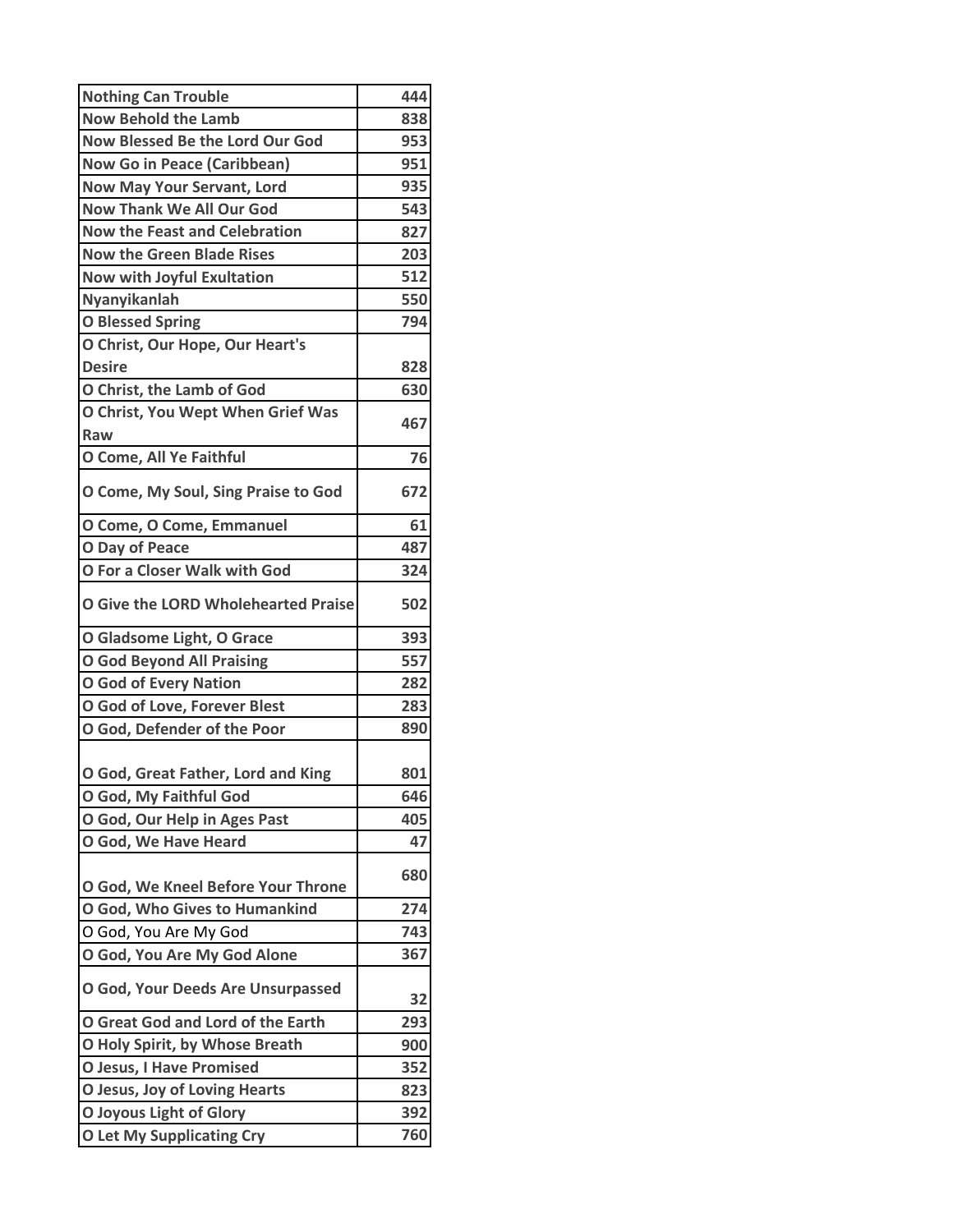| <b>O Little Town of Bethlehem</b>      | 88             |
|----------------------------------------|----------------|
| <b>O Living Breath</b>                 | 14             |
| O Lord, Be Our Refuge                  | 428            |
|                                        |                |
| O LORD, Come Quickly; Hear Me Pray     | 384            |
| O Lord, Hear My Prayer                 | 462            |
| O Lord, Hear My Prayer                 | 903            |
| O Lord, My God                         | 553            |
| O Lord, Our Lord                       | 12<br>773      |
| O LORD, You Are My Light               |                |
| O Love of God, How Strong and True     | 583            |
| O Love That Will Not Let Me Go         | 457            |
| O Love, How Deep, How Broad, How       |                |
| High                                   | 111            |
| O Master, Let Me Walk with Thee        | 325            |
| O Morning Star, O Radiant Sun          | 472            |
| O Praise God's Name Together           | 558            |
| O Praise the LORD, for It Is Good      | 549            |
| <b>O Sacred Head, Now Wounded</b>      | 168            |
| <b>O Savior, Rend the Heavens Wide</b> | 472            |
| O Shepherd, Hear and Lead Your Flock   | 64             |
| O Sing to the Lord                     | 493            |
| O Sing unto the Lord                   | 544            |
| <b>O Sons and Daughters</b>            | 190            |
| O Splendor of God's Glory Bright       | 374            |
| <b>O When Will We See Justice Done</b> | 650            |
| O Word of God Incarnate                | 757            |
| O Worship the King                     | $\overline{2}$ |
| Of the Father's Love Begotten          | 78             |
| <b>Offertory Prayer</b>                | 883            |
| Oh, for a Thousand Tongues to Sing     | 590            |
| Oh, How Good Is Christ the Lord        | 192            |
| Oh, How I Love Jesus                   | 675            |
| Oh, How I Love Jesus                   | 676            |
| Oh, Look and Wonder                    | 260            |
| Oh, qué bueno es Jesús                 | 192            |
| Oh, the Deep, Deep Love of Jesus       | 796            |
| Oh, to See the Dawn                    | 177            |
|                                        |                |
| On Christ, the Solid Rock I Stand      | 772            |
| <b>On Christmas Night</b>              | 89             |
| On Jordan's Bank the Baptist's Cry     | 70             |
| <b>Once in Royal David's City</b>      | 87             |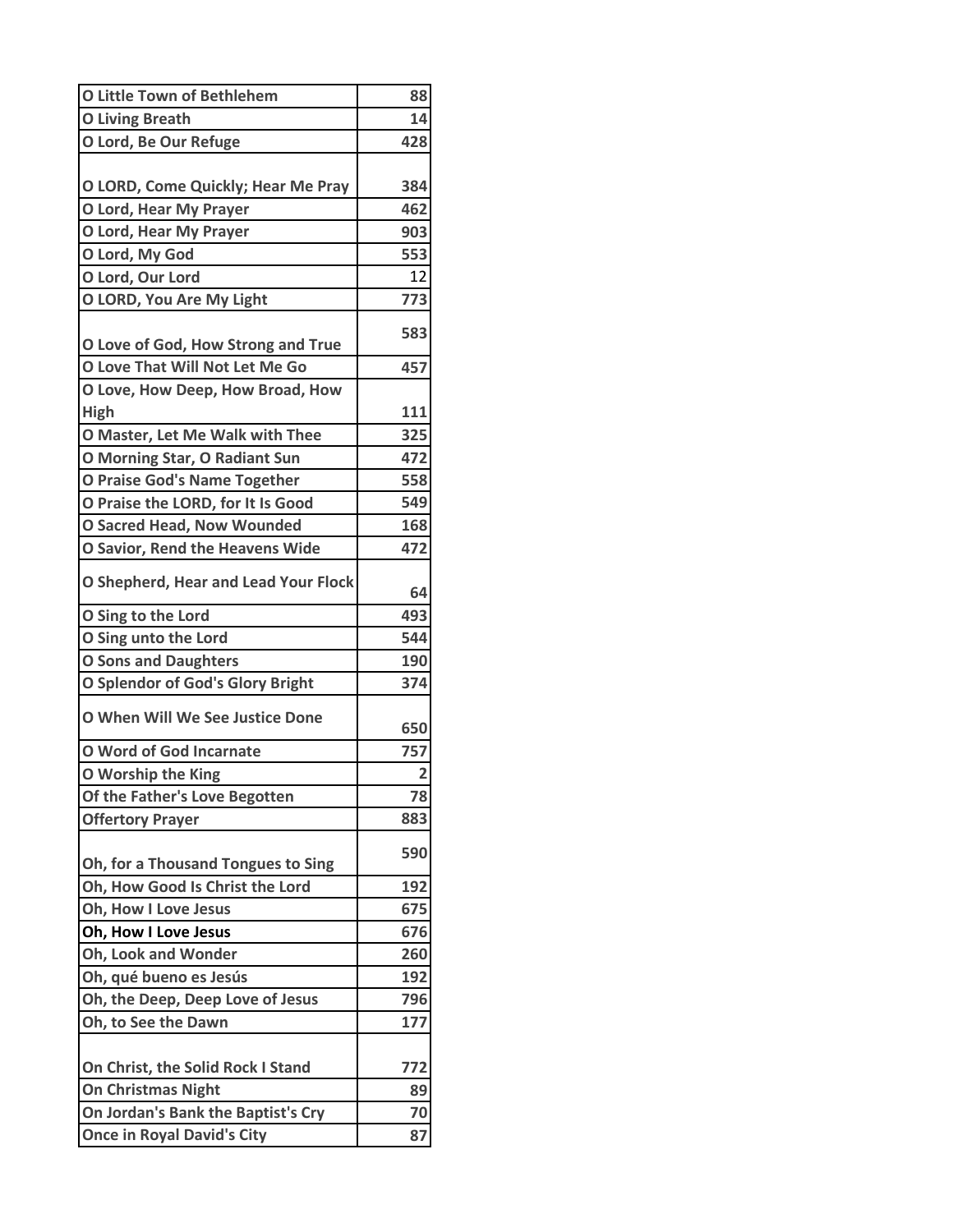| <b>One Bread, One Body</b>                   | 835 |
|----------------------------------------------|-----|
|                                              |     |
| One Generation Will Call to the Next         | 562 |
| One People, Here, We Gather                  | 243 |
| <b>Open Our Eyes</b>                         | 297 |
| Open the Eyes of My Heart                    | 537 |
| Open Your Ears, O Faithful People            | 751 |
| <b>Order My Steps</b>                        | 758 |
| $O$ -so-so                                   | 905 |
| <b>Our Approach to God</b>                   | 517 |
| Our Children, Lord, in Faith and             |     |
| Prayer                                       | 805 |
| <b>Our Eyes Are Turned</b>                   | 460 |
| <b>Our Father in Heaven (Rimsky-</b>         |     |
| Korsakov)                                    | 917 |
| <b>Our Father in Heaven (Swee Hong</b>       |     |
| Lim)                                         | 914 |
|                                              |     |
| Our Father, Lord of Heaven and Earth         | 919 |
| <b>Our God</b>                               | 580 |
| <b>Our Help</b>                              | 497 |
| Our Help Is in the Name of God the           |     |
| <b>LORD</b>                                  | 498 |
| Out of Need and Out of Custom                | 505 |
|                                              |     |
| Out of the Babble That Surrounds Us          | 765 |
|                                              |     |
| Out of the Depths I Cry to You on High       | 655 |
| Parents, Tell Your Children                  | 314 |
| Pass Me Not, O Gentle Savior                 | 422 |
| Peace                                        | 298 |
| <b>Peace Before Us</b>                       | 923 |
| Pelas dores deste mundo                      | 663 |
| People of the Lord                           | 728 |
| Perdón, Señor                                | 642 |
| <b>Plaintive Is the Song I Sing</b>          | 643 |
| <b>Praise and Thanksgiving</b>               | 873 |
| <b>Praise God for the Harvest of Orchard</b> |     |
| and Field                                    | 397 |
| <b>Praise God! Earth and Heav'n Rejoice</b>  | 952 |
| <b>Praise God, from Whom All Blessings</b>   |     |
|                                              |     |
| Flow (GENEVAN 134/OLD                        |     |
| <b>HUNDREDTH)</b>                            |     |
|                                              | 965 |
| <b>Praise God, from Whom All Blessings</b>   |     |
| Flow (NEW DOXOLOGY)                          | 964 |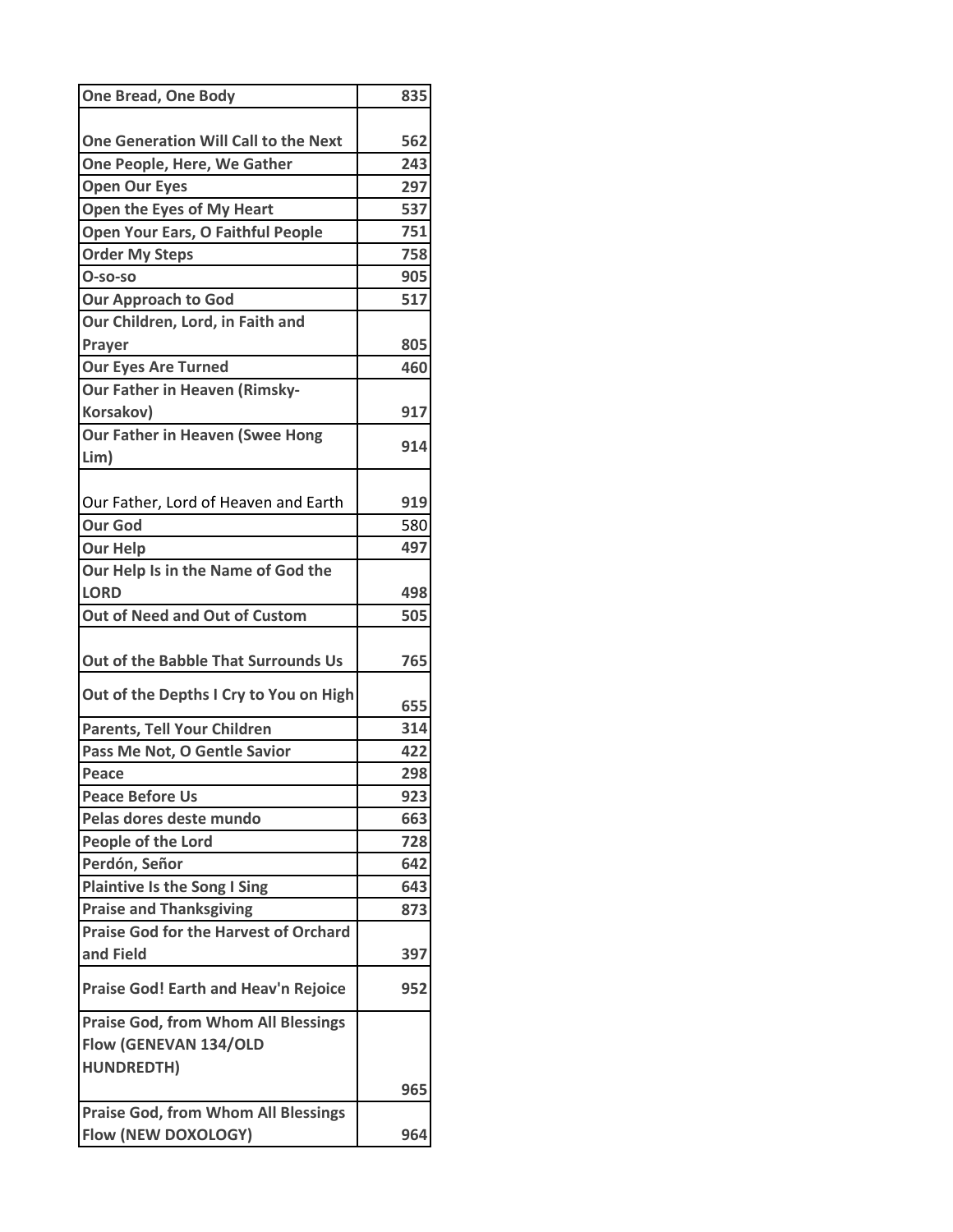| Praise Is Your Right, O God, in Zion<br>545<br>279<br><b>Praise the Lord Who Heals</b><br>442<br><b>Praise the LORD! Sing Hallelujah</b><br>518<br>Praise the LORD, Sing Hallelujah<br>6<br>Praise the Lord, the Day Is Won<br>200<br>191<br><b>Praise the Spirit in Creation</b><br>236<br>Praise to the Lord, the Almighty<br>575<br>563<br>Praise Ye the Lord, Hallelujah<br>Praise, I Will Praise You Lord<br>584<br>Praise, My Soul, the King of Heaven<br>571<br><b>Prayer of St. Francis</b><br>860<br><b>Prayers of the Opressed and</b><br>Oppressor<br>31<br>886<br><b>Prayers of the People 1</b><br><b>Prayers of the People 2</b><br>910<br><b>Prayers of the People 3</b><br>913<br>Precious Lord, Take My Hand<br>465<br><b>Prepare the Way</b><br>58<br>Protect Me, God: I Trust in You<br>411<br>Psalm 1<br>712<br>714<br>648<br>857<br>455<br>571<br><b>Psalm 103</b><br>672<br><b>Psalm 103:1</b><br>516<br><b>Psalm 103:1</b><br>836<br>Psalm 103:8-13, 17-18<br>671<br>Psalm 104<br>2<br>11<br><b>Psalm 105</b><br>200<br>Psalm 106<br>48<br><b>Psalm 107</b><br>359<br>Psalm 108<br>734<br>438<br>Psalm 11<br>427<br>Psalm 11<br>428<br><b>Psalm 110</b><br>217<br><b>Psalm 111</b><br>502 | <b>Praise Him! Jesus, Blessed Savior</b> | 587 |
|------------------------------------------------------------------------------------------------------------------------------------------------------------------------------------------------------------------------------------------------------------------------------------------------------------------------------------------------------------------------------------------------------------------------------------------------------------------------------------------------------------------------------------------------------------------------------------------------------------------------------------------------------------------------------------------------------------------------------------------------------------------------------------------------------------------------------------------------------------------------------------------------------------------------------------------------------------------------------------------------------------------------------------------------------------------------------------------------------------------------------------------------------------------------------------------------------------------|------------------------------------------|-----|
|                                                                                                                                                                                                                                                                                                                                                                                                                                                                                                                                                                                                                                                                                                                                                                                                                                                                                                                                                                                                                                                                                                                                                                                                                  |                                          |     |
|                                                                                                                                                                                                                                                                                                                                                                                                                                                                                                                                                                                                                                                                                                                                                                                                                                                                                                                                                                                                                                                                                                                                                                                                                  | <b>Praise the Lord</b>                   |     |
|                                                                                                                                                                                                                                                                                                                                                                                                                                                                                                                                                                                                                                                                                                                                                                                                                                                                                                                                                                                                                                                                                                                                                                                                                  |                                          |     |
|                                                                                                                                                                                                                                                                                                                                                                                                                                                                                                                                                                                                                                                                                                                                                                                                                                                                                                                                                                                                                                                                                                                                                                                                                  |                                          |     |
|                                                                                                                                                                                                                                                                                                                                                                                                                                                                                                                                                                                                                                                                                                                                                                                                                                                                                                                                                                                                                                                                                                                                                                                                                  |                                          |     |
|                                                                                                                                                                                                                                                                                                                                                                                                                                                                                                                                                                                                                                                                                                                                                                                                                                                                                                                                                                                                                                                                                                                                                                                                                  |                                          |     |
|                                                                                                                                                                                                                                                                                                                                                                                                                                                                                                                                                                                                                                                                                                                                                                                                                                                                                                                                                                                                                                                                                                                                                                                                                  | <b>Praise the Savior, Now and Ever</b>   |     |
|                                                                                                                                                                                                                                                                                                                                                                                                                                                                                                                                                                                                                                                                                                                                                                                                                                                                                                                                                                                                                                                                                                                                                                                                                  |                                          |     |
|                                                                                                                                                                                                                                                                                                                                                                                                                                                                                                                                                                                                                                                                                                                                                                                                                                                                                                                                                                                                                                                                                                                                                                                                                  |                                          |     |
|                                                                                                                                                                                                                                                                                                                                                                                                                                                                                                                                                                                                                                                                                                                                                                                                                                                                                                                                                                                                                                                                                                                                                                                                                  |                                          |     |
|                                                                                                                                                                                                                                                                                                                                                                                                                                                                                                                                                                                                                                                                                                                                                                                                                                                                                                                                                                                                                                                                                                                                                                                                                  |                                          |     |
|                                                                                                                                                                                                                                                                                                                                                                                                                                                                                                                                                                                                                                                                                                                                                                                                                                                                                                                                                                                                                                                                                                                                                                                                                  |                                          |     |
|                                                                                                                                                                                                                                                                                                                                                                                                                                                                                                                                                                                                                                                                                                                                                                                                                                                                                                                                                                                                                                                                                                                                                                                                                  |                                          |     |
|                                                                                                                                                                                                                                                                                                                                                                                                                                                                                                                                                                                                                                                                                                                                                                                                                                                                                                                                                                                                                                                                                                                                                                                                                  |                                          |     |
|                                                                                                                                                                                                                                                                                                                                                                                                                                                                                                                                                                                                                                                                                                                                                                                                                                                                                                                                                                                                                                                                                                                                                                                                                  |                                          |     |
|                                                                                                                                                                                                                                                                                                                                                                                                                                                                                                                                                                                                                                                                                                                                                                                                                                                                                                                                                                                                                                                                                                                                                                                                                  |                                          |     |
|                                                                                                                                                                                                                                                                                                                                                                                                                                                                                                                                                                                                                                                                                                                                                                                                                                                                                                                                                                                                                                                                                                                                                                                                                  |                                          |     |
|                                                                                                                                                                                                                                                                                                                                                                                                                                                                                                                                                                                                                                                                                                                                                                                                                                                                                                                                                                                                                                                                                                                                                                                                                  |                                          |     |
|                                                                                                                                                                                                                                                                                                                                                                                                                                                                                                                                                                                                                                                                                                                                                                                                                                                                                                                                                                                                                                                                                                                                                                                                                  |                                          |     |
|                                                                                                                                                                                                                                                                                                                                                                                                                                                                                                                                                                                                                                                                                                                                                                                                                                                                                                                                                                                                                                                                                                                                                                                                                  |                                          |     |
|                                                                                                                                                                                                                                                                                                                                                                                                                                                                                                                                                                                                                                                                                                                                                                                                                                                                                                                                                                                                                                                                                                                                                                                                                  |                                          |     |
|                                                                                                                                                                                                                                                                                                                                                                                                                                                                                                                                                                                                                                                                                                                                                                                                                                                                                                                                                                                                                                                                                                                                                                                                                  |                                          |     |
|                                                                                                                                                                                                                                                                                                                                                                                                                                                                                                                                                                                                                                                                                                                                                                                                                                                                                                                                                                                                                                                                                                                                                                                                                  |                                          |     |
|                                                                                                                                                                                                                                                                                                                                                                                                                                                                                                                                                                                                                                                                                                                                                                                                                                                                                                                                                                                                                                                                                                                                                                                                                  | Psalm 1                                  |     |
|                                                                                                                                                                                                                                                                                                                                                                                                                                                                                                                                                                                                                                                                                                                                                                                                                                                                                                                                                                                                                                                                                                                                                                                                                  | Psalm 10                                 |     |
|                                                                                                                                                                                                                                                                                                                                                                                                                                                                                                                                                                                                                                                                                                                                                                                                                                                                                                                                                                                                                                                                                                                                                                                                                  | <b>Psalm 101</b>                         |     |
|                                                                                                                                                                                                                                                                                                                                                                                                                                                                                                                                                                                                                                                                                                                                                                                                                                                                                                                                                                                                                                                                                                                                                                                                                  | <b>Psalm 102</b>                         |     |
|                                                                                                                                                                                                                                                                                                                                                                                                                                                                                                                                                                                                                                                                                                                                                                                                                                                                                                                                                                                                                                                                                                                                                                                                                  |                                          |     |
|                                                                                                                                                                                                                                                                                                                                                                                                                                                                                                                                                                                                                                                                                                                                                                                                                                                                                                                                                                                                                                                                                                                                                                                                                  | <b>Psalm 103</b>                         |     |
|                                                                                                                                                                                                                                                                                                                                                                                                                                                                                                                                                                                                                                                                                                                                                                                                                                                                                                                                                                                                                                                                                                                                                                                                                  |                                          |     |
|                                                                                                                                                                                                                                                                                                                                                                                                                                                                                                                                                                                                                                                                                                                                                                                                                                                                                                                                                                                                                                                                                                                                                                                                                  |                                          |     |
|                                                                                                                                                                                                                                                                                                                                                                                                                                                                                                                                                                                                                                                                                                                                                                                                                                                                                                                                                                                                                                                                                                                                                                                                                  |                                          |     |
|                                                                                                                                                                                                                                                                                                                                                                                                                                                                                                                                                                                                                                                                                                                                                                                                                                                                                                                                                                                                                                                                                                                                                                                                                  |                                          |     |
|                                                                                                                                                                                                                                                                                                                                                                                                                                                                                                                                                                                                                                                                                                                                                                                                                                                                                                                                                                                                                                                                                                                                                                                                                  | Psalm 104                                |     |
|                                                                                                                                                                                                                                                                                                                                                                                                                                                                                                                                                                                                                                                                                                                                                                                                                                                                                                                                                                                                                                                                                                                                                                                                                  |                                          |     |
|                                                                                                                                                                                                                                                                                                                                                                                                                                                                                                                                                                                                                                                                                                                                                                                                                                                                                                                                                                                                                                                                                                                                                                                                                  |                                          |     |
|                                                                                                                                                                                                                                                                                                                                                                                                                                                                                                                                                                                                                                                                                                                                                                                                                                                                                                                                                                                                                                                                                                                                                                                                                  |                                          |     |
|                                                                                                                                                                                                                                                                                                                                                                                                                                                                                                                                                                                                                                                                                                                                                                                                                                                                                                                                                                                                                                                                                                                                                                                                                  |                                          |     |
|                                                                                                                                                                                                                                                                                                                                                                                                                                                                                                                                                                                                                                                                                                                                                                                                                                                                                                                                                                                                                                                                                                                                                                                                                  | Psalm 109                                |     |
|                                                                                                                                                                                                                                                                                                                                                                                                                                                                                                                                                                                                                                                                                                                                                                                                                                                                                                                                                                                                                                                                                                                                                                                                                  |                                          |     |
|                                                                                                                                                                                                                                                                                                                                                                                                                                                                                                                                                                                                                                                                                                                                                                                                                                                                                                                                                                                                                                                                                                                                                                                                                  |                                          |     |
|                                                                                                                                                                                                                                                                                                                                                                                                                                                                                                                                                                                                                                                                                                                                                                                                                                                                                                                                                                                                                                                                                                                                                                                                                  |                                          |     |
|                                                                                                                                                                                                                                                                                                                                                                                                                                                                                                                                                                                                                                                                                                                                                                                                                                                                                                                                                                                                                                                                                                                                                                                                                  |                                          |     |
| <b>Psalm 112</b><br>301                                                                                                                                                                                                                                                                                                                                                                                                                                                                                                                                                                                                                                                                                                                                                                                                                                                                                                                                                                                                                                                                                                                                                                                          |                                          |     |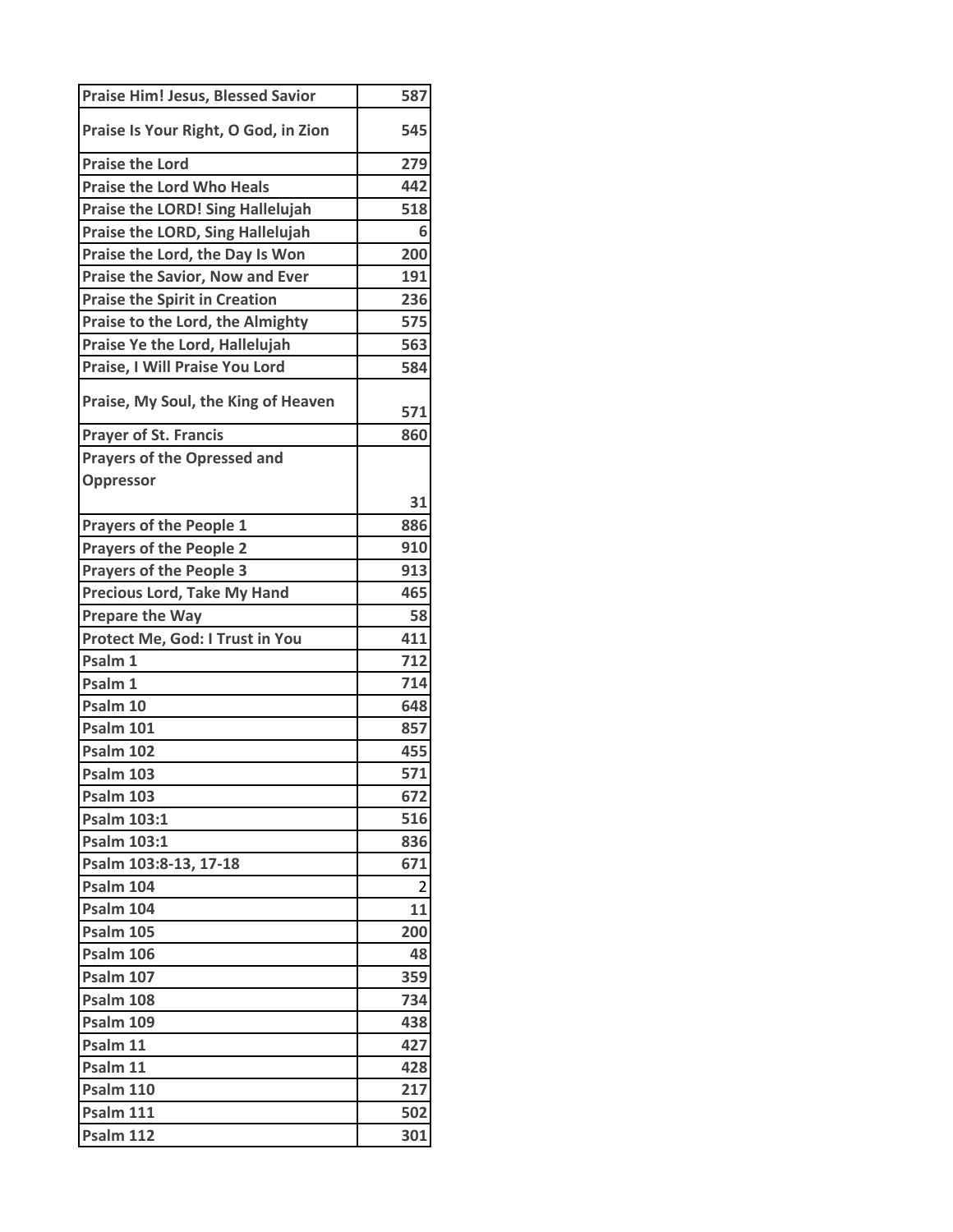| Psalm 113           | 399 |
|---------------------|-----|
| Psalm 114           | 41  |
| <b>Psalm 115</b>    | 573 |
| Psalm 116           | 152 |
| Psalm 116           | 735 |
| Psalm 116           | 819 |
| Psalm 116:1-2       | 439 |
| Psalm 116:12-19     | 871 |
| Psalm 117           | 279 |
| Psalm 117           | 570 |
| Psalm 117           | 588 |
| Psalm 117           | 589 |
| <b>Psalm 117:1</b>  | 591 |
| <b>Psalm 117:1</b>  | 592 |
| Psalm 118           | 196 |
| <b>Psalm 118:26</b> | 147 |
| Psalm 119           | 758 |
| Psalm 119:105-112   | 759 |
| Psalm 119:169-176   | 760 |
| Psalm 119:33-40     | 721 |
| Psalm 119:9-16      | 720 |
| Psalm 12            | 644 |
| Psalm 120           | 283 |
| Psalm 121           | 331 |
| Psalm 121           | 652 |
| Psalm 122           | 66  |
| Psalm 122           | 508 |
| <b>Psalm 122:1</b>  | 514 |
| Psalm 123           | 421 |
| Psalm 124           | 498 |
| <b>Psalm 124:8</b>  | 497 |
| <b>Psalm 124:8</b>  | 517 |
| Psalm 125           | 50  |
| Psalm 126           | 51  |
| Psalm 126           | 55  |
| Psalm 127           | 311 |
| Psalm 128           | 313 |
| Psalm 129           | 349 |
| Psalm 13            | 410 |
| <b>Psalm 130</b>    | 655 |
| Psalm 131           | 335 |
| Psalm 131           | 447 |
| Psalm 132           | 45  |
| Psalm 133           | 260 |
| Psalm 134           | 924 |
| Psalm 135           | 558 |
| Psalm 136           | 52  |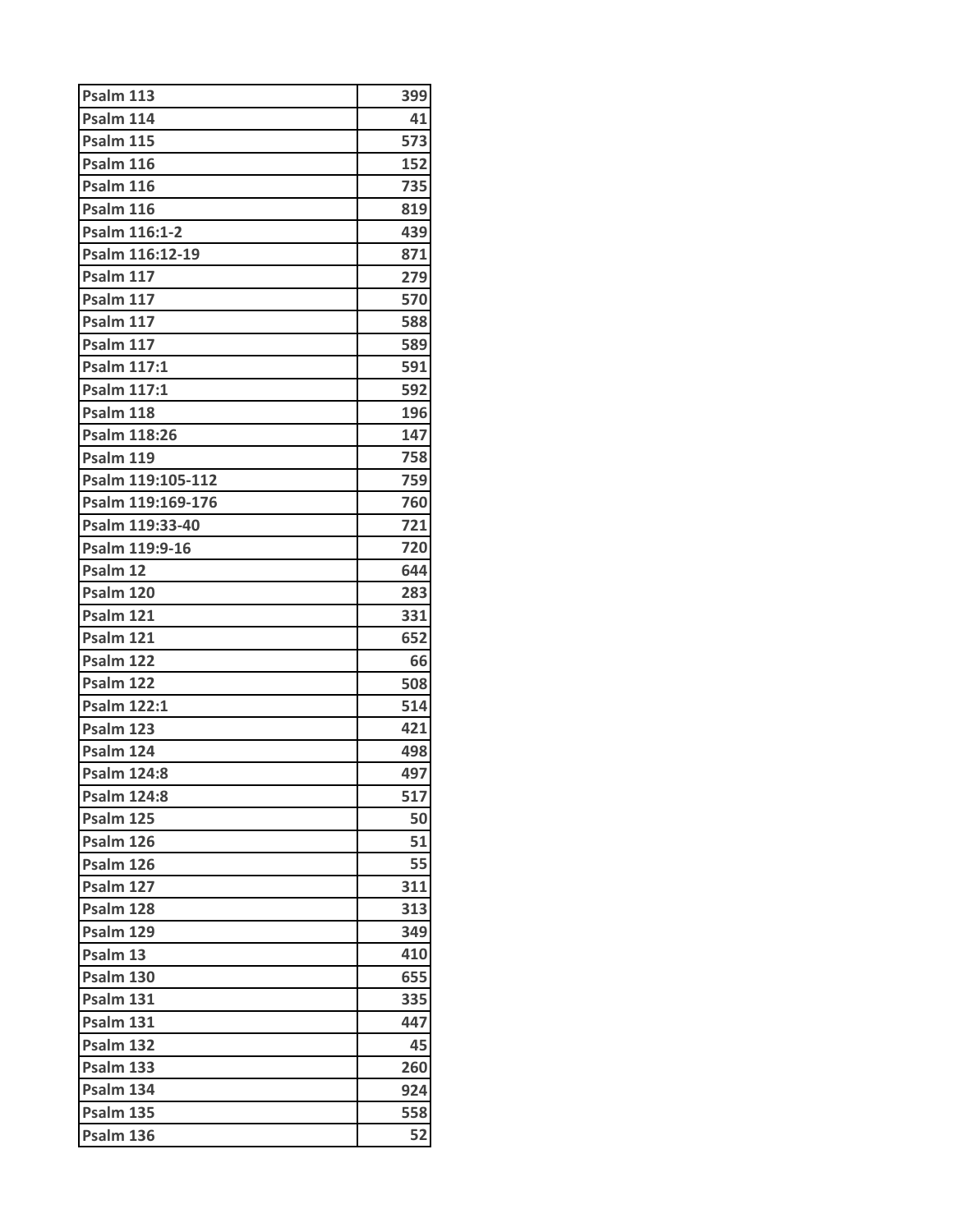| Psalm 137                  | 651        |
|----------------------------|------------|
| Psalm 138                  | 323        |
| Psalm 138                  | 585        |
| Psalm 139                  | 336        |
| Psalm 139                  | 337        |
| Psalm 14                   | 33         |
| Psalm 140                  | 656        |
| Psalm 141                  | 384        |
| Psalm 142                  | 657        |
| Psalm 143                  | 895        |
| Psalm 145                  | 561        |
| Psalm 145                  | 562        |
| Psalm 145:1-5              | 37         |
| Psalm 146                  | 518        |
| Psalm 147                  | 442        |
| Psalm 147                  | 549        |
| Psalm 148                  | 6          |
| Psalm 148                  | 550        |
| Psalm 148                  | 555        |
| Psalm 149                  | 566        |
| Psalm 15                   | 612        |
| Psalm 15                   | 854        |
| Psalm 150                  | 7          |
| <b>Psalm 150</b>           | 563        |
| <b>Psalm 150</b>           | 952        |
| Psalm 16                   | 411        |
| Psalm 17                   | 888        |
| Psalm 18                   | 194        |
| Psalm 18:1-6, 30-32        | 436        |
| Psalm 19                   | 3          |
| Psalm 19                   | 719        |
| Psalm <sub>2</sub>         | 214        |
| Psalm 20                   | 894        |
| Psalm 21                   | 218        |
| Psalm 22                   | 164        |
| Psalm 22                   | 511        |
| Psalm 22: 1-11, 22-29      | 165        |
| Psalm 22:27-31<br>Psalm 23 | 594        |
| Psalm <sub>23</sub>        | 368<br>369 |
| Psalm 23                   | 456        |
| Psalm 23                   | 732        |
| Psalm 23                   | 824        |
| Psalm 24                   | 144        |
| Psalm 24                   | 499        |
| Psalm 25                   | 354        |
| Psalm 25                   | 357        |
|                            |            |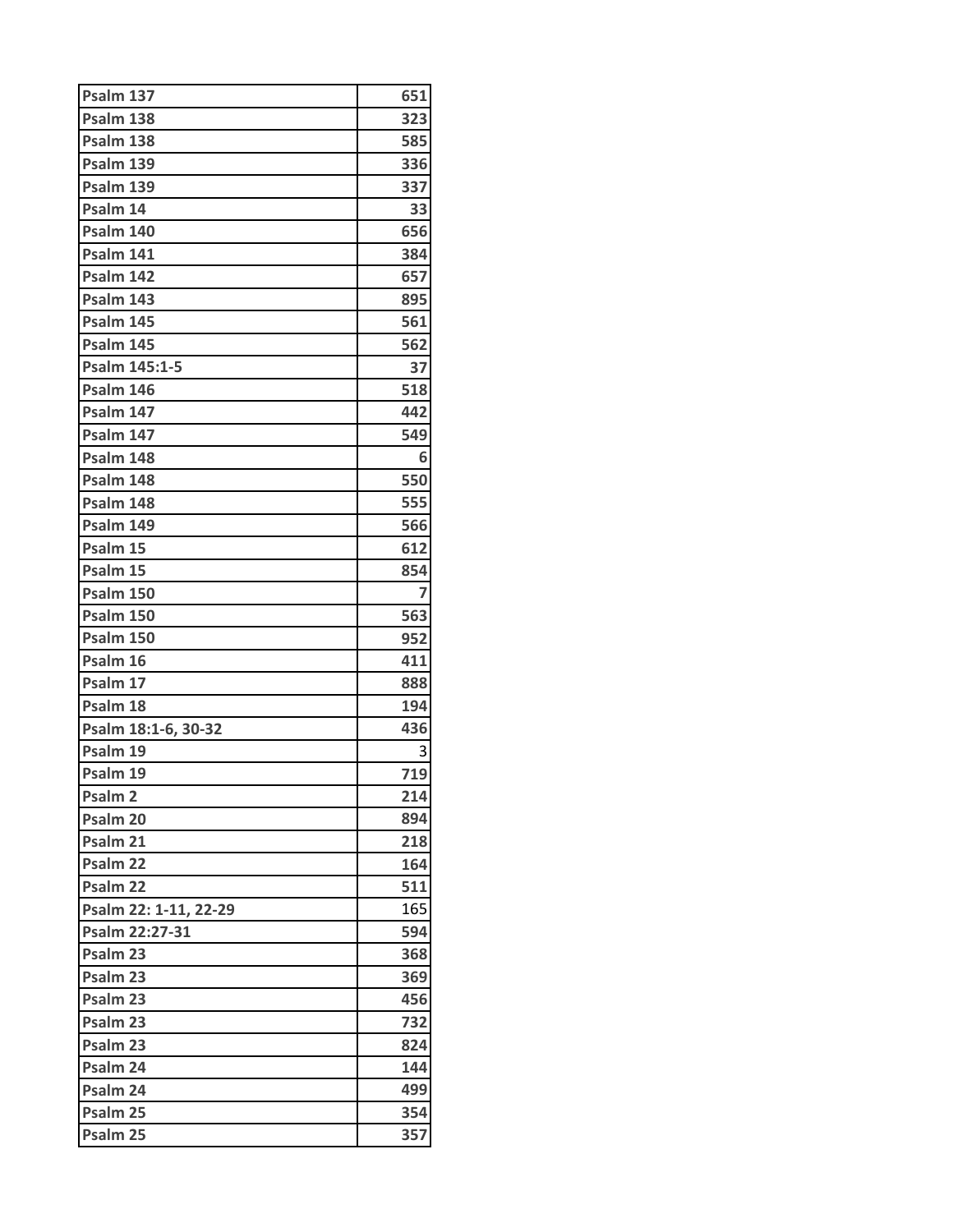| Psalm 25              | 625 |
|-----------------------|-----|
| Psalm 26              | 729 |
| Psalm 27              | 773 |
| Psalm 27              | 774 |
| <b>Psalm 27:1</b>     | 431 |
| <b>Psalm 27:1</b>     | 885 |
| Psalm 28              | 649 |
| Psalm 29              | 114 |
| Psalm 29              | 922 |
| Psalm 3:3             | 382 |
| Psalm 30              | 668 |
| Psalm 31              | 458 |
| Psalm 32              | 669 |
| <b>Psalm 32:7</b>     | 412 |
| Psalm 33              | 22  |
| Psalm 34              | 406 |
| Psalm 34              | 817 |
| Psalm 35              | 645 |
| <b>Psalm 36:7</b>     | 673 |
| Psalm 37              | 850 |
| Psalm 37: 1-11, 39-40 | 480 |
| Psalm 38              | 150 |
| Psalm 39              | 402 |
| Psalm 4               | 890 |
| Psalm 40              | 670 |
| Psalm 41              | 408 |
| Psalm 42              | 332 |
| Psalm 42              | 616 |
| Psalm 42:1, 2         | 503 |
| Psalm 42:1, 2         | 504 |
| Psalm 43              | 332 |
| Psalm 43              | 616 |
| Psalm 44              | 47  |
| Psalm 45              | 221 |
| Psalm 46              | 432 |
| <b>Psalm 46:10</b>    | 892 |
| Psalm 47              | 216 |
| Psalm 48              | 249 |
| Psalm 49              | 126 |
| Psalm 5               | 376 |
| Psalm 50              | 9   |
| Psalm 50              | 379 |
| Psalm 51              | 621 |
| Psalm 51:1 & 2, 10-19 | 623 |
| <b>Psalm 51:1-9</b>   | 622 |
| Psalm 52              | 30  |
| Psalm 52              | 31  |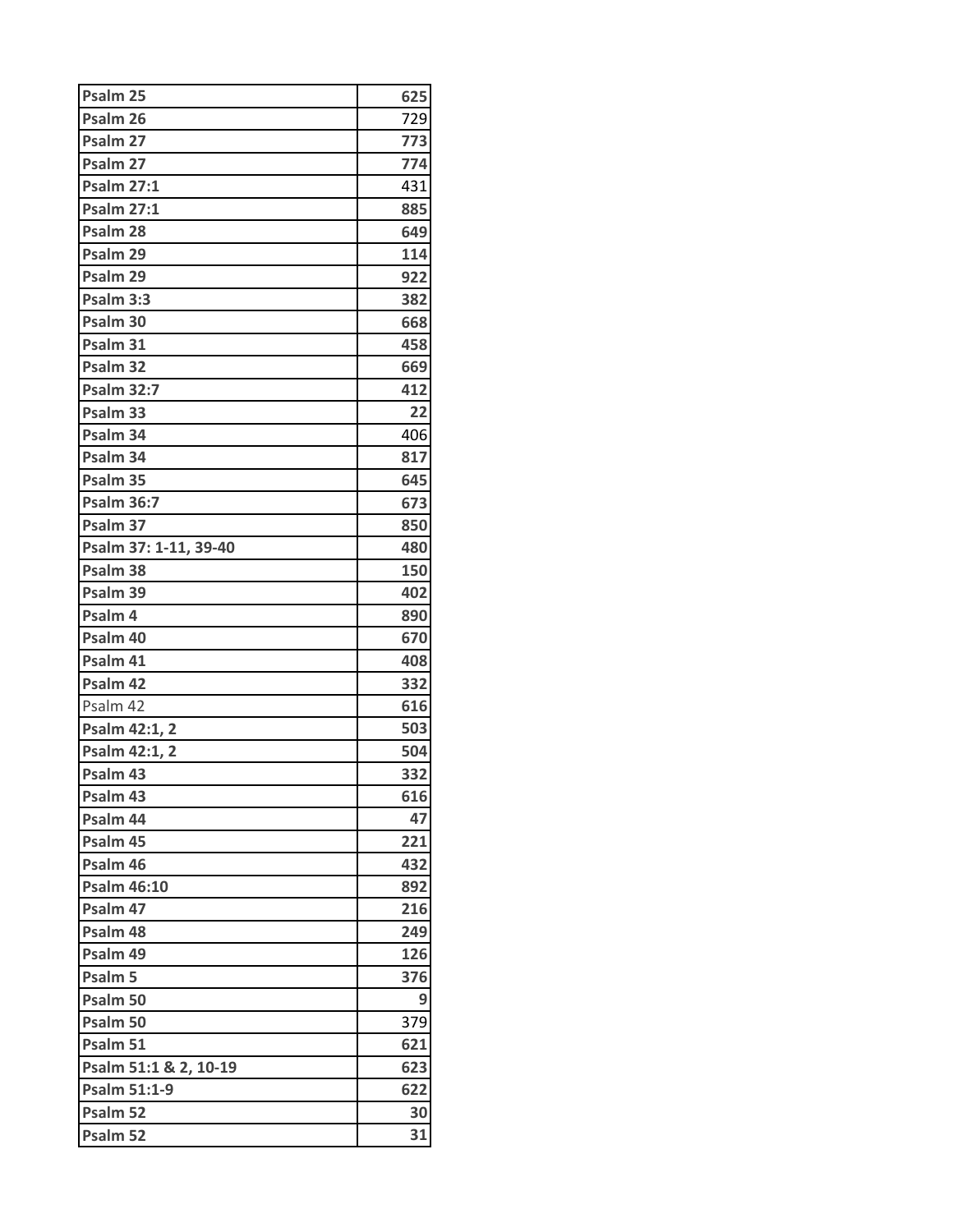| Psalm 53            | 33  |
|---------------------|-----|
| Psalm 54            | 413 |
| Psalm 55            | 664 |
| Psalm 56            | 416 |
| Psalm 57            | 355 |
| <b>Psalm 58-60</b>  | 650 |
| Psalm <sub>6</sub>  | 303 |
| Psalm <sub>6</sub>  | 409 |
| Psalm 61            | 415 |
| Psalm 61            | 906 |
| Psalm 62            | 370 |
| Psalm 62            | 433 |
| Psalm 62            | 435 |
| Psalm 63            | 367 |
| Psalm 64            | 290 |
| Psalm 65            | 388 |
| Psalm <sub>65</sub> | 398 |
| Psalm 65            | 545 |
| Psalm 66            | 495 |
| Psalm 66            | 496 |
| Psalm 67            | 934 |
| Psalm 68:1-19       | 211 |
| Psalm 68:20-35      | 212 |
| Psalm 69            | 418 |
| Psalm 7             | 643 |
| Psalm 70            | 419 |
| Psalm 71            | 319 |
| Psalm 72            | 109 |
| Psalm 72            | 219 |
| Psalm 72:18-19      | 953 |
| Psalm 73            | 333 |
| Psalm 73            | 955 |
| Psalm 73:23-28      | 346 |
| Psalm 74            | 62  |
| Psalm 75            | 31  |
| Psalm 75            | 32  |
| Psalm 76            | 284 |
| Psalm 77            | 893 |
| Psalm 78            | 728 |
| Psalm 79            | 632 |
| Psalm <sub>8</sub>  | 500 |
| Psalm 8             | 501 |
| Psalm 8:1           | 12  |
| Psalm 80            | 64  |
| Psalm 81            | 717 |
| Psalm 82            | 292 |
| Psalm 83            | 654 |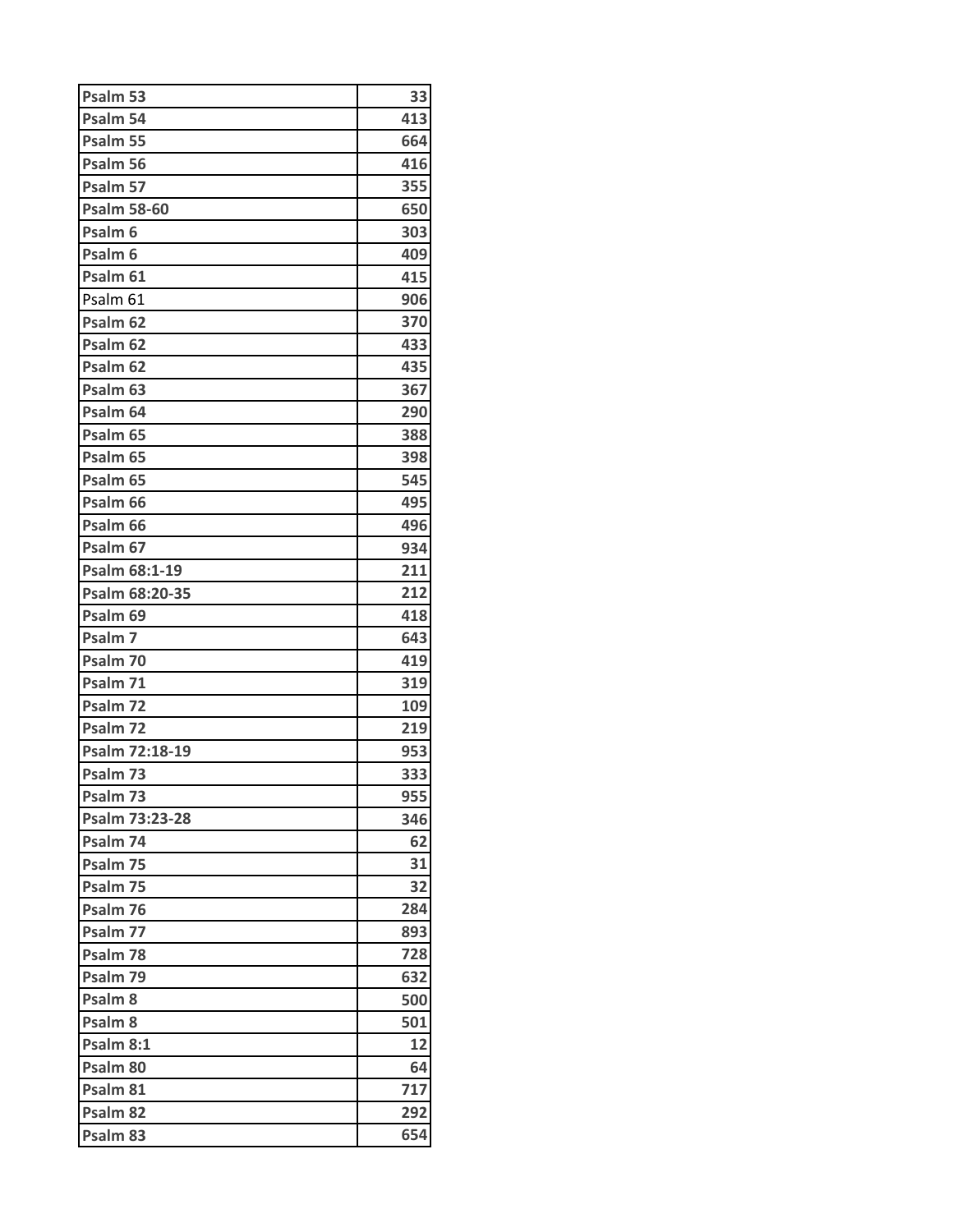| Psalm <sub>84</sub>                   | 46  |
|---------------------------------------|-----|
| Psalm 84                              | 506 |
| Psalm 84                              | 507 |
| Psalm 85                              | 65  |
| Psalm 86                              | 889 |
| Psalm 87                              | 286 |
| Psalm 88                              | 417 |
| Psalm 89                              | 280 |
| Psalm 9                               | 647 |
| Psalm 90                              | 403 |
| Psalm 90                              | 405 |
| Psalm 91                              | 459 |
| Psalm 92                              | 513 |
| Psalm 93                              | 546 |
| Psalm 94                              | 293 |
| Psalm 95                              | 509 |
| Psalm 95                              | 512 |
| Psalm 95:6-7                          | 510 |
| Psalm 95:6-7                          | 517 |
| Psalm 96                              | 515 |
| Psalm 98                              | 92  |
| Psalm 98                              | 547 |
| Psalm 99                              | 726 |
| Pues si vivimos                       | 452 |
| <b>Rebuke Me Not in Anger, LORD</b>   | 150 |
| <b>Refuge and Rock</b>                | 194 |
| Rejoice in the Lord                   | 345 |
| Rejoice, O Pure in Heart              | 353 |
| <b>Rejoice, O Zion's Daughter</b>     | 151 |
| Rejoice, Rejoice, Believers           | 477 |
| Rejoice, the Lord Is King             | 224 |
| Rejoice, You Righteous, in the Lord   | 22  |
| <b>Remember Not, O God</b>            | 632 |
| <b>Remembering with Love and Hope</b> | 809 |
| <b>Resurrection Hymn</b>              | 181 |
| Ride On, Ride On in Majesty           | 149 |
| <b>Robed in Majesty</b>               | 546 |
| Salaam                                | 298 |
| <b>Salvation Belongs to Our God</b>   | 608 |
| Santo Espíritu, excelsa paloma        | 241 |
| Santo, santo, santo                   | 596 |
| Santo, santo, santo                   | 814 |
| Santo, santo, santo, mi corazón       | 595 |
| Saranam, Saranam                      | 906 |
| <b>Savior of the Nations, Come</b>    | 74  |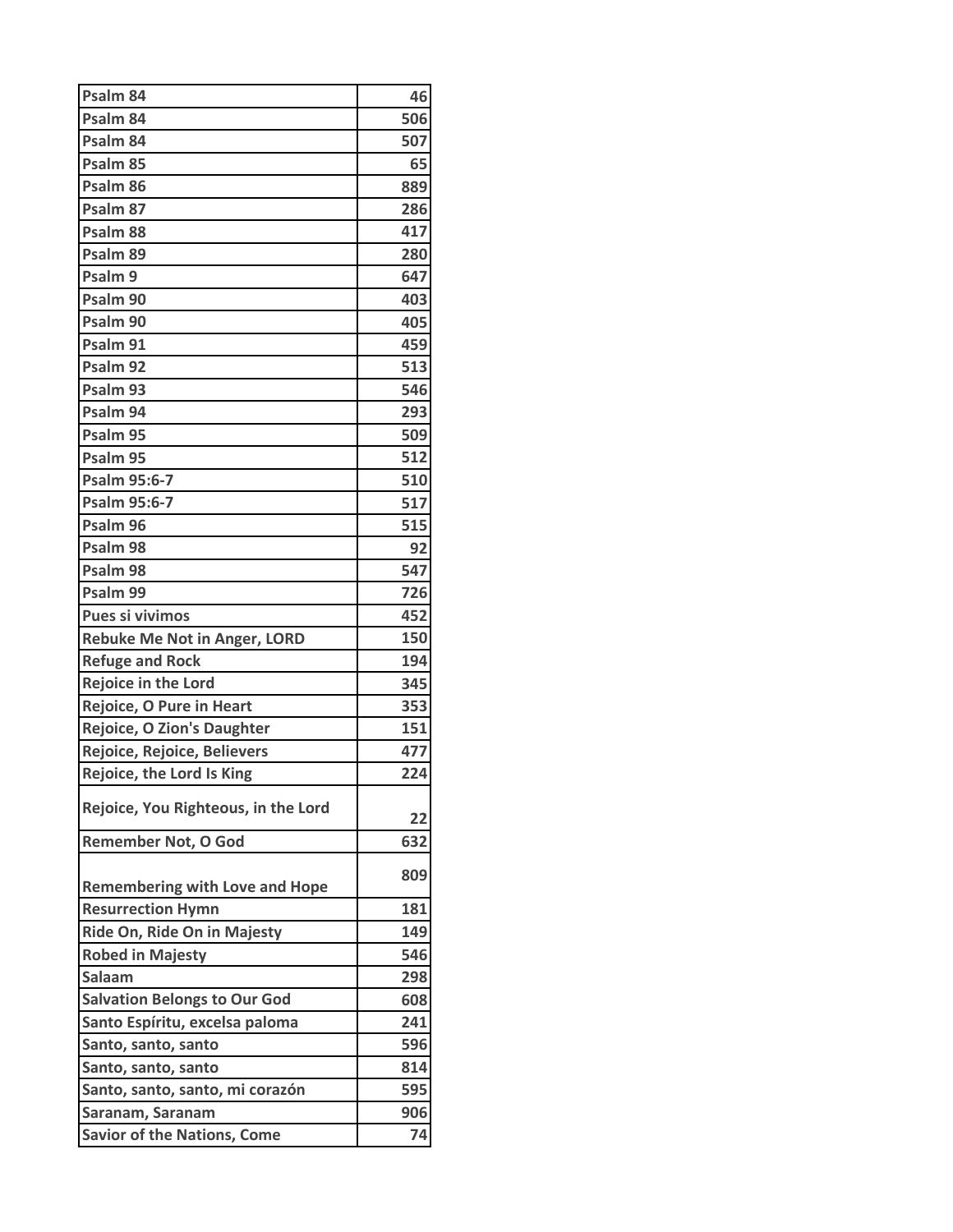| Savior, Again to Your Dear Name We                                                   |     |
|--------------------------------------------------------------------------------------|-----|
| <b>Raise</b>                                                                         | 932 |
| Savior, Like a Shepherd Lead Us                                                      | 330 |
| See My Hands and Feet                                                                | 929 |
| See, What a Morning                                                                  | 181 |
| <b>Seek Ye First</b>                                                                 | 899 |
| Send Me, Lord                                                                        | 945 |
| <b>Send Us Your Spirit</b>                                                           | 228 |
| Send Your Word, O LORD                                                               | 767 |
| <b>Sent Forth by God's Blessing</b>                                                  | 936 |
| <b>Shadows Lengthen into Night</b>                                                   | 158 |
| <b>Shalom</b>                                                                        | 288 |
| <b>Shepherd Me, O God</b>                                                            | 456 |
| Shout to the Lord                                                                    | 603 |
| Shout, for the Blessed Jesus Reigns                                                  | 261 |
| Shukuru, Yesu                                                                        | 609 |
| <b>Silent Night! Holy Night</b>                                                      | 85  |
| <b>Since Our Great High Priest, Christ</b>                                           |     |
| <b>Jesus</b>                                                                         | 210 |
| Sing a Psalm of Joy                                                                  | 717 |
| <b>Sing Praise to God Who Reigns Above</b><br>Sing Praise to the Lord, You People of | 572 |
| Grace                                                                                | 7   |
| <b>Sing Praises, All You People</b>                                                  | 592 |
| Sing to the King                                                                     | 474 |
| Sing to the Lord of Harvest                                                          | 398 |
| Sing to the LORD, Sing His Praise                                                    | 515 |
| <b>Sing! A New Creation</b>                                                          | 797 |
| Sing, Praise, and Bless the Lord                                                     | 591 |
| Sing, Sing a New Song to the Lord God                                                | 547 |
| Sizohamba naye                                                                       | 931 |
| <b>Softly and Tenderly Jesus Is Calling</b>                                          | 615 |
| Somlandela                                                                           | 129 |
| Somos pueblo que camina                                                              | 141 |
| Somos uno en Cristo                                                                  | 255 |
| Son of God, Whose Heart Is Peace                                                     | 619 |
| <b>Song of Hope</b>                                                                  | 941 |
| Song of Mary: Tell Out, My Soul                                                      | 364 |
| <b>Song of Simeon</b>                                                                | 97  |
| <b>Song of the Prophets</b>                                                          | 53  |
| Song of Zechariah                                                                    | 67  |
| <b>Songs of Thankfulness and Praise</b>                                              | 104 |
| <b>Soon and Very Soon</b>                                                            | 482 |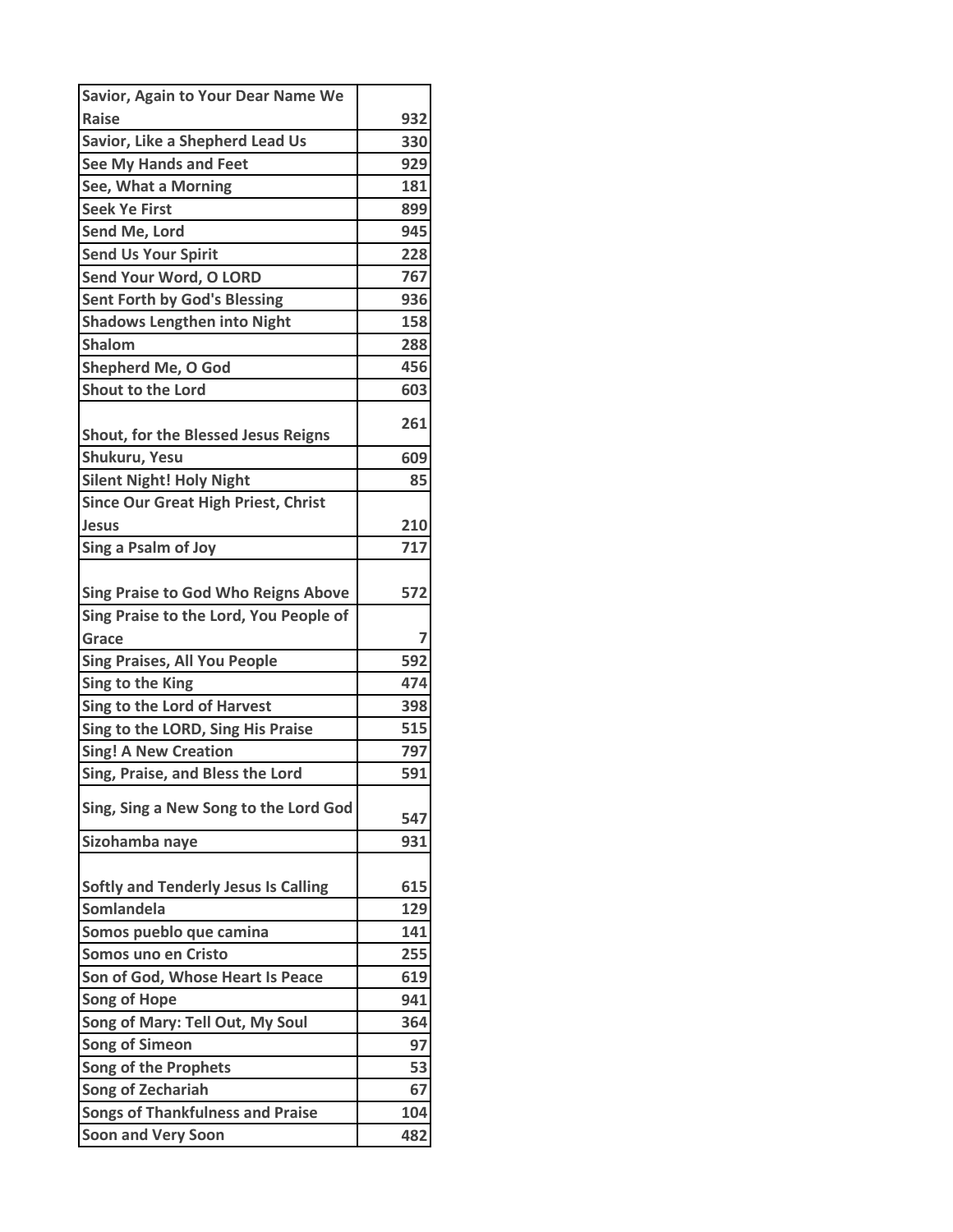| Sopla, sopla fuerte                      | 244 |
|------------------------------------------|-----|
| Soplo de Dios                            | 14  |
|                                          |     |
| Soul, Adorn Yourself with Gladness       | 820 |
| Speak, O Lord                            | 755 |
| <b>Spirit Divine, Inspire Our Prayer</b> | 617 |
| Spirit of God, Unleashed on Earth        | 237 |
| Spirit of God, Who Dwells Within My      |     |
| <b>Heart</b>                             | 618 |
| <b>Spirit of the Living God</b>          | 749 |
| <b>Spirit, Spirit of Gentleness</b>      | 238 |
| <b>Spirit, Working in Creation</b>       | 235 |
| Stand, Oh, Stand Firm                    | 445 |
| <b>Stay with Me</b>                      | 159 |
| Step by Step                             | 743 |
| <b>Swiftly Pass the Clouds of Glory</b>  | 133 |
| <b>Swing Low, Sweet Chariot</b>          | 469 |
| <b>Table of Plenty</b>                   | 808 |
| <b>Take Me to the Water</b>              | 788 |
| Take My Life and Let It Be               | 863 |
| <b>Take Our Silver and Our Gold</b>      | 880 |
| <b>Take the Saving Word of God</b>       | 752 |
| <b>Take Up Your Cross</b>                | 326 |
| Take Us as We Are, O God                 | 862 |
| Take, O Take Me as I Am                  | 741 |
| Tama ngakau marie                        | 619 |
| <b>Taste and See</b>                     | 817 |
| Te exaltaré                              | 37  |
| Teach Me, O LORD, Your Way of Truth      | 721 |
| <b>Tell Out, My Soul</b>                 | 364 |
| <b>Tell Your Children</b>                | 314 |
| <b>Ten Thousand Reasons</b>              | 559 |
| <b>Thanking You, Jesus</b>               | 609 |
| That's Why We Praise Him                 | 868 |
| The Apostles' Creed (A.B. & C            |     |
| ecumenical form of Q&A)                  | 783 |
| The Blood That Jesus Shed for Me         | 704 |
| The Blood Will Never Lose Its Power      | 704 |
| The Church of Christ Cannot Be Bound     | 266 |
| The Church's One Foundation              | 251 |
| The City Is Alive, O God                 | 278 |
|                                          |     |
| The Day You Gave Us, Lord, Is Ended      | 387 |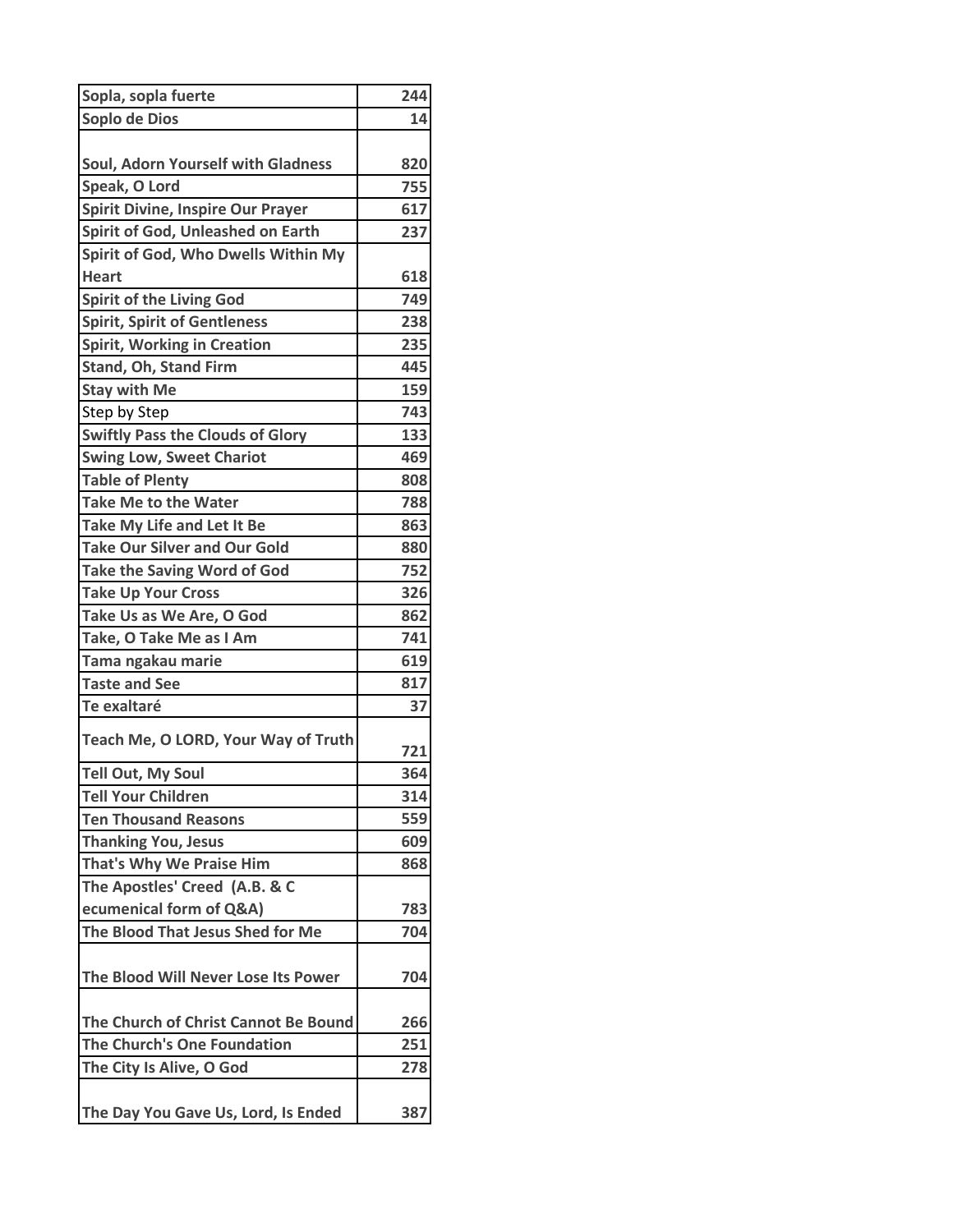| The Earth, with All That Dwell Therein |     |
|----------------------------------------|-----|
|                                        | 499 |
| The Ends of All the Earth Shall Hear   | 594 |
| <b>The Feast Is Ready</b>              | 536 |
| <b>The First Place</b>                 | 15  |
| <b>The God of Abraham Praise</b>       | 39  |
| The Grace of Life is Theirs Who On     |     |
| <b>This Wedding Day</b>                | 315 |
| <b>The Great Commission</b>            | 267 |
| The Great Prayer of Thanksgiving 1     | 810 |
| The Great Prayer of Thanksgiving 2     | 811 |
| The Heavens Declare Your Glory         |     |
| The King of Love My Shepherd Is        | 824 |
| The King Shall Come When Morning       |     |
| <b>Dawns</b>                           | 476 |
| The Kingdom of Our God Is Like         | 118 |
| The Lord Be with You                   | 535 |
| The Lord Be with You                   | 811 |
| <b>The Lord Bless You</b>              | 948 |
| The Lord Is Compassionate and          |     |
| <b>Gracious</b>                        | 671 |
| The Lord Is God, the One and True      |     |
| God                                    | 711 |
| The LORD is King, Enthroned in Might   | 726 |
| The Lord Is My Light                   | 431 |
| The Lord Is My Light                   | 774 |
| The Lord Is My Light and My Salvation  | 885 |
| The LORD unto My Lord Has Said         | 217 |
| The LORD, My Shepherd, Rules My        |     |
| Life                                   | 732 |
| The Lord's Prayer                      | 912 |
| The Mighty God with Power Speaks       | 9   |
| <b>The Nicene Creed 1</b>              | 771 |
| The One Is Blest                       | 714 |
| <b>The Power of the Cross</b>          | 177 |
| The Sacrament of Baptism 1             | 784 |
| The Sacrament of Baptism 2             | 786 |
| <b>The Same Voice Still Blesses</b>    | 954 |
| <b>The Servant Song</b>                | 309 |
| <b>The Solid Rock</b>                  | 772 |
| The Splendor of the King               | 574 |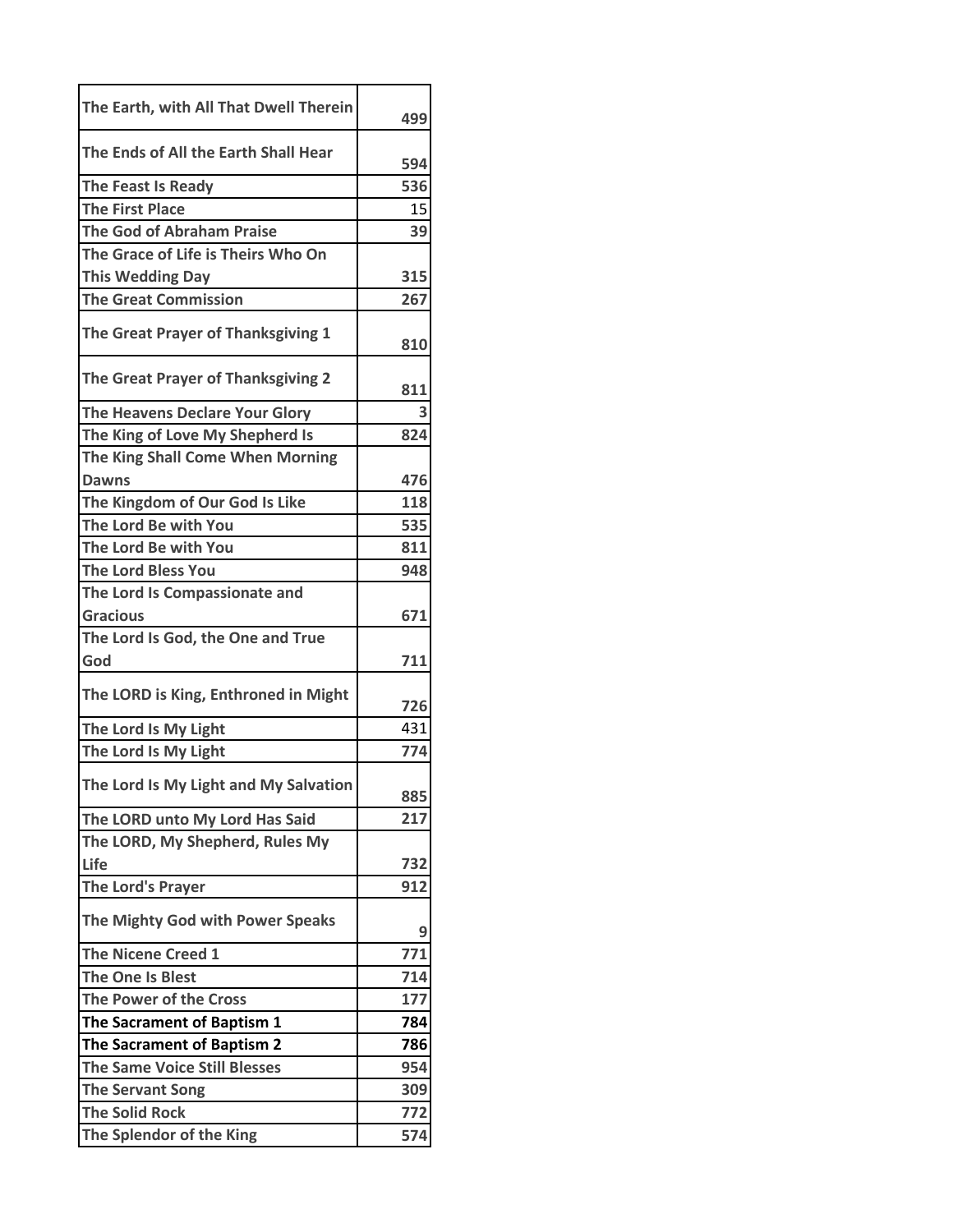| The Steadfast Love of the Lord           | 347 |
|------------------------------------------|-----|
| The Strife Is O'er, the Battle Done      | 185 |
| <b>The Summons</b>                       | 742 |
|                                          |     |
| The Surpremacy of Christ A               |     |
| Phillipains 2 & B Colossians 1:15-20     | 779 |
|                                          |     |
| The Trumpets Sound, the Angels Sing      | 536 |
| <b>The Wonderful Cross</b>               | 176 |
|                                          |     |
| The Word Will Accomplish Its Purpose     | 750 |
| <b>There in God's Garden</b>             | 684 |
| There Is a Balm in Gilead                | 706 |
| There Is a Name I Love to Hear           | 676 |
| <b>There Is a Redeemer</b>               | 833 |
| <b>There Where the Judges Gather</b>     | 292 |
|                                          |     |
| There's a Peace I've Come to Know        | 468 |
|                                          |     |
| <b>There's a Wideness in God's Mercy</b> | 689 |
| <b>There's No God as Great</b>           | 275 |
| <b>They'll Know We Are Christians</b>    | 256 |
| Thine Is the Glory                       | 187 |
| <b>This Holy Covenant Was Made</b>       | 847 |
| This Is My Desire: To Honor You          | 340 |
| This Is My Father's World                | 21  |
| This Is the Feast of Victory             | 845 |
| <b>This Is Your God</b>                  | 157 |
| <b>This Joyful Eastertide</b>            | 202 |
| This Little Light of Mine                | 930 |
| <b>Those Who Place on God Reliance</b>   | 50  |
| <b>Through the Red Sea</b>               | 792 |
| <b>Throughout These Lenten Days and</b>  |     |
| <b>Nights</b>                            | 134 |
| Thuma mina                               | 945 |
| To God Be the Glory                      | 604 |
| To God Be the Glory                      | 956 |
| To God Be the Glory, Great Things He     |     |
| <b>Has Done</b>                          | 604 |
| To Lead a Blameless Life, O Lord         |     |
|                                          | 729 |
|                                          |     |
| To Mock Your Reign, O Dearest Lord       | 162 |
| <b>To My Precious Lord</b>               | 136 |
| To the Hills I lift My Eyes              | 331 |
| <b>To Your Unequaled Strength</b>        | 218 |
| Toda la tierra                           | 57  |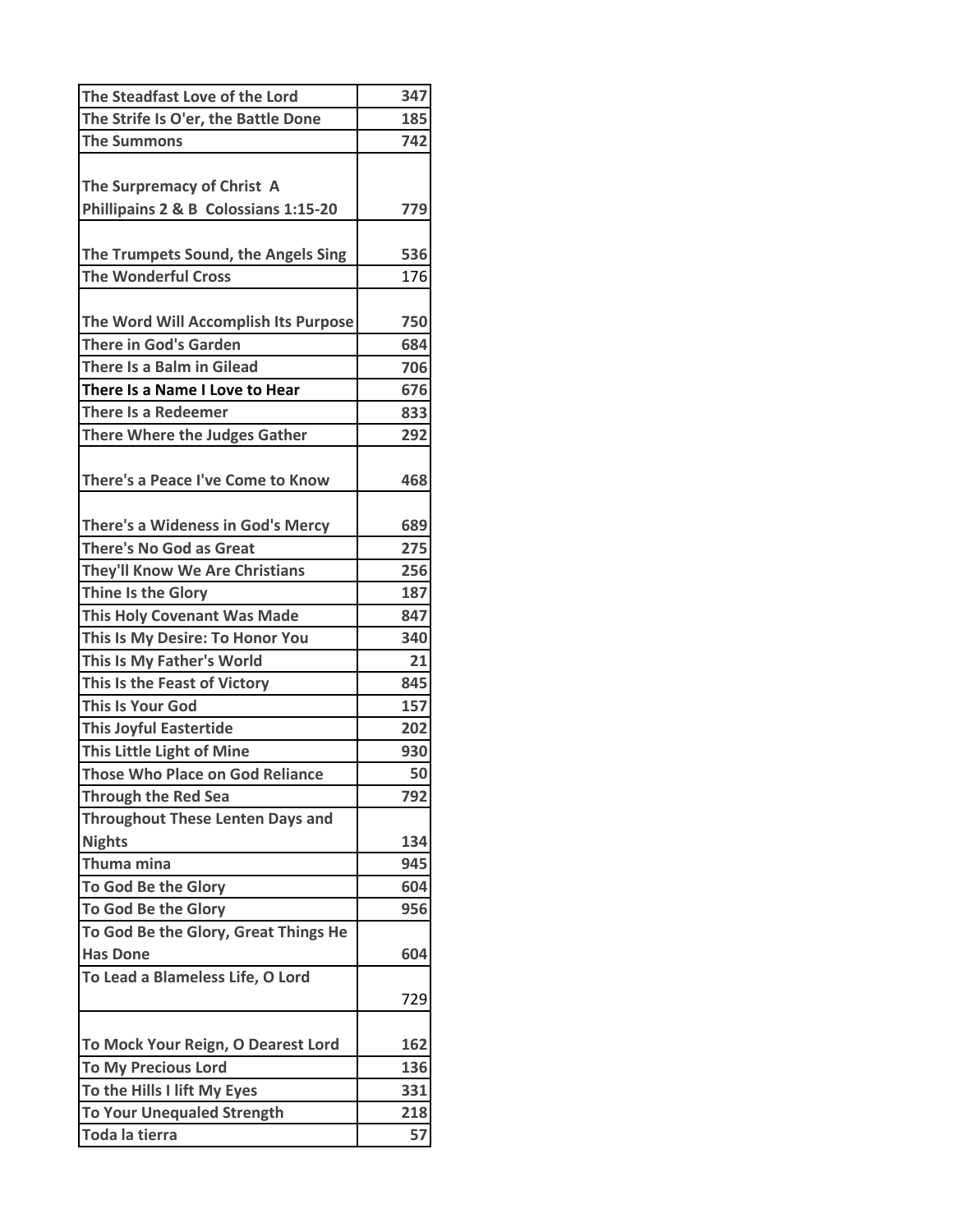| Todos los que han sido bautizados       | 798 |
|-----------------------------------------|-----|
| <b>Told of God's Favor</b>              | 68  |
| <b>Total Praise</b>                     | 420 |
| <b>Touch the Earth Lightly</b>          | 18  |
| Tout est fait pour la gloire de Dieu    | 273 |
| <b>Trust and Obey</b>                   | 327 |
| <b>Tu fidelidad</b>                     | 371 |
| Tú has venido a la orilla               | 116 |
| Ubi caritas et amor                     | 154 |
| <b>Unless the LORD Builds the House</b> | 311 |
| Up to You I Lift My Eyes                | 421 |
| <b>Use These Gifts</b>                  | 881 |
| Uyai mose                               | 496 |
| Vengo a ti, Jesús amado                 | 820 |
| View the Present Through the            |     |
| <b>Promise</b>                          | 470 |
| <b>Wait for the Lord</b>                | 480 |
| Wash, O God, Our Sons and               |     |
| <b>Daughters</b>                        | 802 |
| <b>Water You Turned Into Wine</b>       | 580 |
| We Are an Offering                      | 874 |
| <b>We Are Called</b>                    | 296 |
| We Are One in Christ Jesus              | 255 |
| We Are One in the Spirit                | 256 |
| We Are People on a Journey              | 141 |
| We Are People on a Journey              | 142 |
| <b>We Are Your People</b>               | 248 |
| <b>We Believe</b>                       | 806 |
| <b>We Bow Our Hearts</b>                | 628 |
| We Cannot Measure How You Heal          | 446 |
| <b>We Gather in Your Presence</b>       | 554 |
| We Give Thanks unto You                 | 52  |
| We Give You but Your Own                | 877 |
| We Give Thee but Thine Own              | 877 |
| <b>We Have Put on Christ</b>            | 849 |
| We Know that Christ Is Raised           | 795 |
|                                         | 606 |
| We Lift Our Hands in the Sanctuary      |     |
| <b>We Lift Our Voices</b>               | 874 |
| We Need the Power of the Holy Spirit    | 321 |
| We Praise You, O God                    | 560 |
| We Praise You, O God (Te Deum)          | 541 |
| <b>We Receive Your Blessing</b>         | 947 |
| We Shall Walk Through the Valley in     |     |
| Peace                                   | 464 |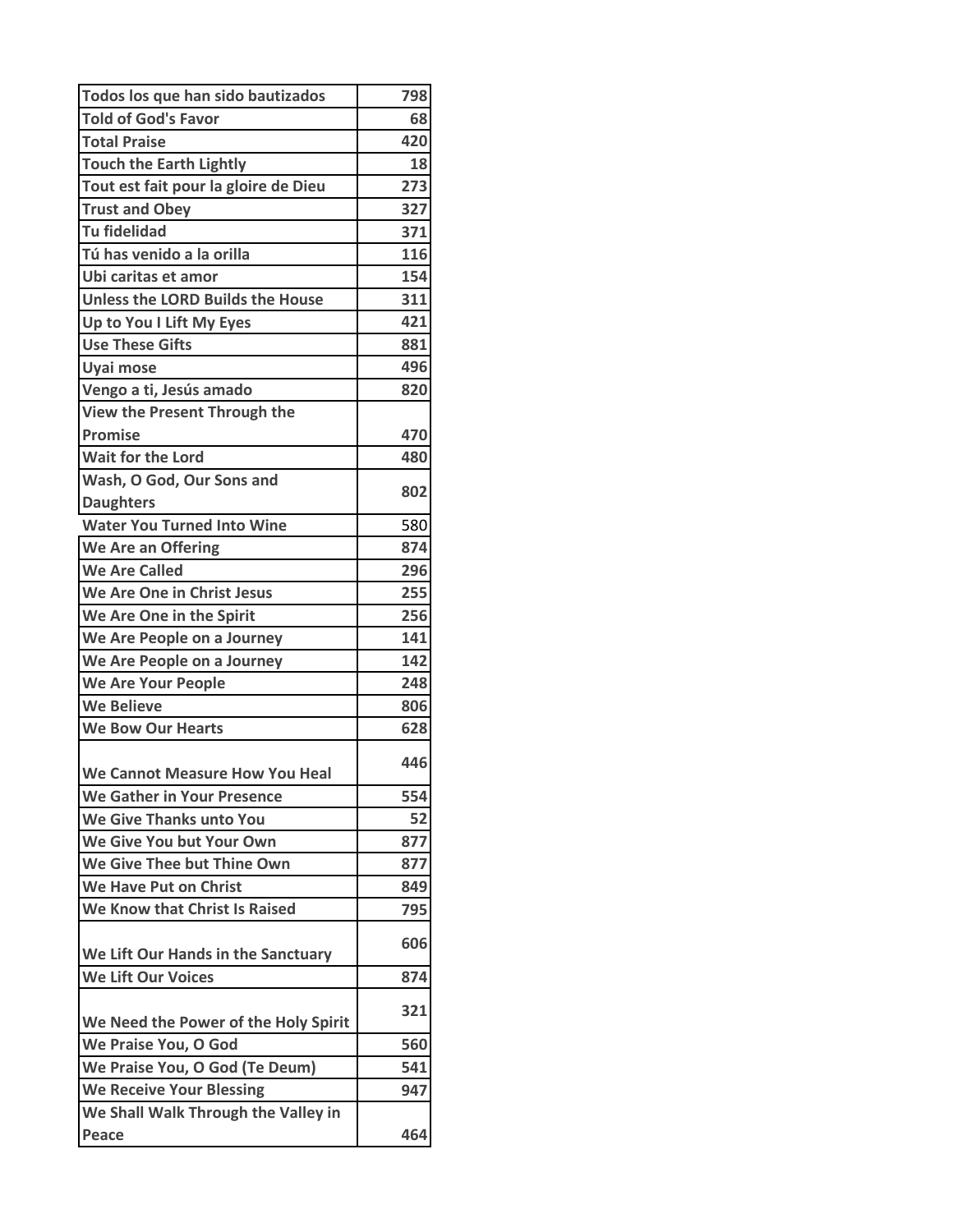| We Sing the Mighty Power of God            | 10  |
|--------------------------------------------|-----|
| We Stand and Lift Up Our Hands             | 597 |
| We Will Extol You, God and King            | 562 |
| <b>We Will Follow</b>                      | 129 |
| We Will Walk with God                      |     |
| We Worship You, Whose Splendor             |     |
| <b>Dwarfs the Cosmos</b>                   | 11  |
| Wei yuan shen                              | 940 |
| Wei yuan Shen di ai                        | 939 |
| <b>Welcome into This Place</b>             | 530 |
| <b>We're Marching to Zion</b>              | 483 |
| <b>Were You There</b>                      | 166 |
| We've Come This Far by Faith               | 341 |
| What a Friend We Have in Jesus             |     |
| (BEACH SPRING)                             | 898 |
| What a Friend We Have in Jesus             |     |
| (CONVERSE)                                 | 897 |
| <b>What a Privilege to Carry</b>           | 408 |
| <b>What Adam's Disobedience Cost</b>       | 34  |
| <b>What Child Is This</b>                  | 95  |
| <b>What Do You Believe About God</b>       | 778 |
|                                            |     |
| <b>What Does the Lord Require of You</b>   | 713 |
| <b>What Feast of Love</b>                  | 96  |
| <b>What Grace Is This</b>                  | 163 |
| <b>What Shall I Render to the LORD</b>     | 871 |
| What the Lord Has Done in Me               | 800 |
| <b>What Wondrous Love</b>                  | 164 |
| <b>When Armies Scourge the</b>             |     |
| Countryside                                | 658 |
|                                            |     |
| When Asked, Who Is My Neighbor             | 294 |
| <b>When David Had a Longing</b>            | 45  |
| <b>When Evening Falls and Labors Cease</b> | 395 |
| <b>When God First Brought Us Back</b>      | 55  |
|                                            | 175 |
| When I Survey the Wondrous Cross           |     |
| When Israel Fled from Egypt Land           | 41  |
| When Israel Was in Egypt's Land            | 42  |
| <b>When Love Is Found</b>                  | 316 |
| <b>When Memory Fades</b>                   | 449 |
| <b>When Morning Gilds the Sky</b>          | 372 |
|                                            |     |
| When Our Savior, Yesu, Went Away           | 242 |
| <b>When Peace like a River</b>             | 451 |
| When the King Shall Come Again             | 475 |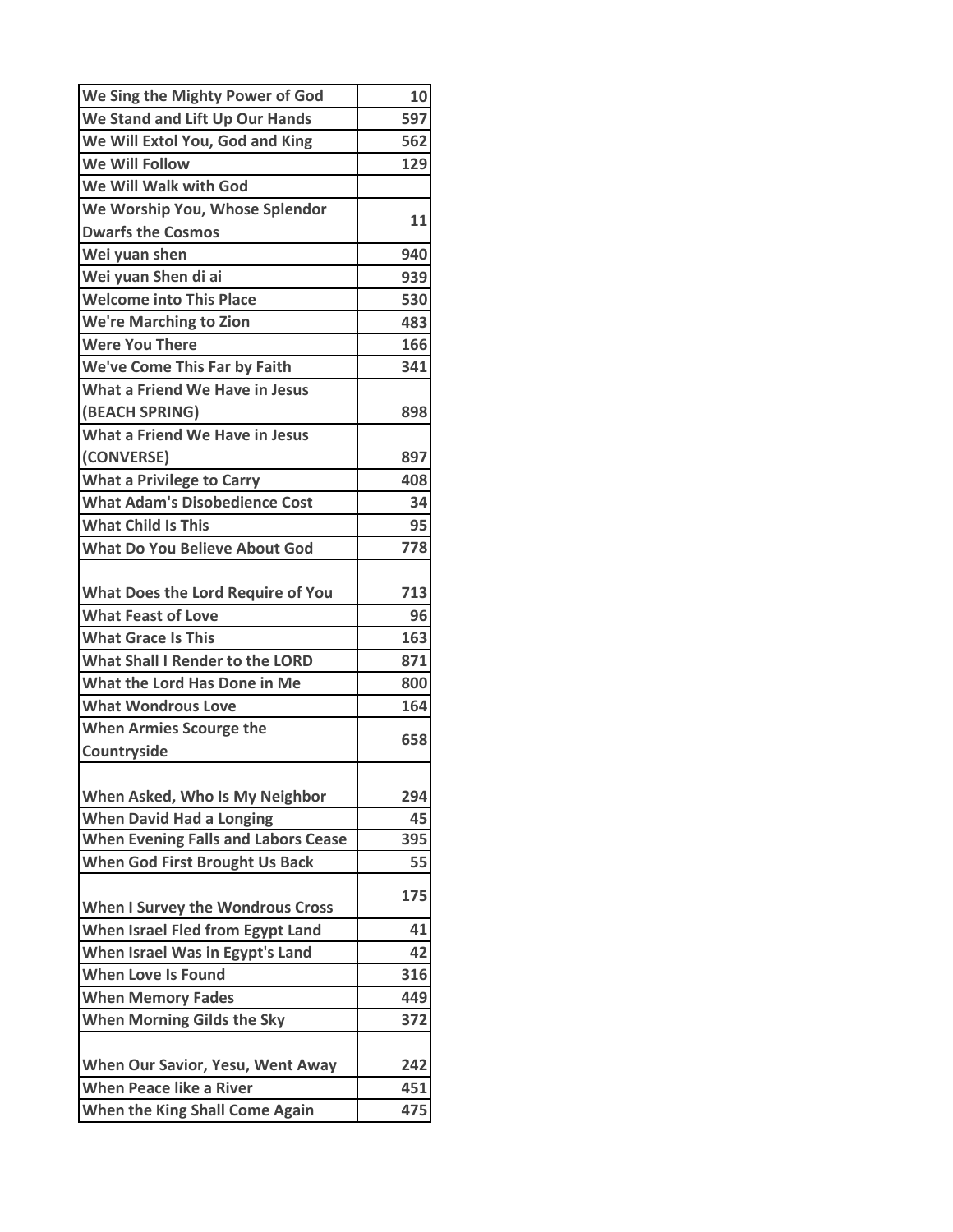| When the Lord Restored Our Blessing        | 51  |
|--------------------------------------------|-----|
| <b>When Twilight Comes</b>                 | 391 |
| <b>When We Are Living</b>                  | 452 |
| When We Walk with the Lord                 | 327 |
|                                            |     |
| When You, O Lord, Were Baptized            | 112 |
| <b>Where Love Is, God Abides</b>           | 315 |
| While by Our Sheep We Watched at           | 90  |
| <b>Night</b>                               |     |
| Who Hears? Who Hears the Voice of          | 72  |
| the Hungry                                 |     |
| <b>Whoever Fears the Lord</b>              | 313 |
| <b>Why Should I Feel Discouraged</b>       | 441 |
| Why Stand So Far Away, My God              | 648 |
| <b>Why This Dark Conspiracy</b>            | 214 |
| <b>Wildflowers Bloom and Fade</b>          | 403 |
| <b>Will You Come and Follow Me</b>         | 742 |
| Will You Let Me Be Your Servant            | 309 |
| <b>Wind Who Makes All Winds That</b>       |     |
| <b>Blow</b>                                | 239 |
| <b>Wisdom Calls</b>                        | 54  |
| With All My Heart I Thank You, LORD        |     |
|                                            | 323 |
| <b>With Grateful Heart My Thanks I</b>     |     |
| <b>Bring</b>                               | 585 |
| <b>With Joy I Heard My Friends Exclaim</b> | 66  |
| <b>Within Our Darkest Night</b>            | 417 |
| Within the Shelter of the Lord             | 459 |
| Wonderful, So Wonderful                    | 607 |
| <b>Worthy Is Christ</b>                    | 605 |
| <b>Worthy Is the Lamb</b>                  | 839 |
| Yesu azali awa                             | 600 |
| You Are Before Me, Lord                    | 336 |
| <b>You Are Good</b>                        | 577 |
| <b>You are Holy</b>                        | 598 |
| You are Holy (Prince of Peace)             | 598 |
| <b>You Are Mine</b>                        | 430 |
| You Are My Hiding Place                    | 412 |
| You Are My King (Amazing Love)             | 360 |
|                                            |     |
| You Are Our God; We Are Your People        | 35  |
| You Cunning Liar, Why Publicize            | 30  |
| You Have Come Down to the                  |     |
| Lakeshore                                  | 116 |
| You Have Put on Christ                     | 785 |